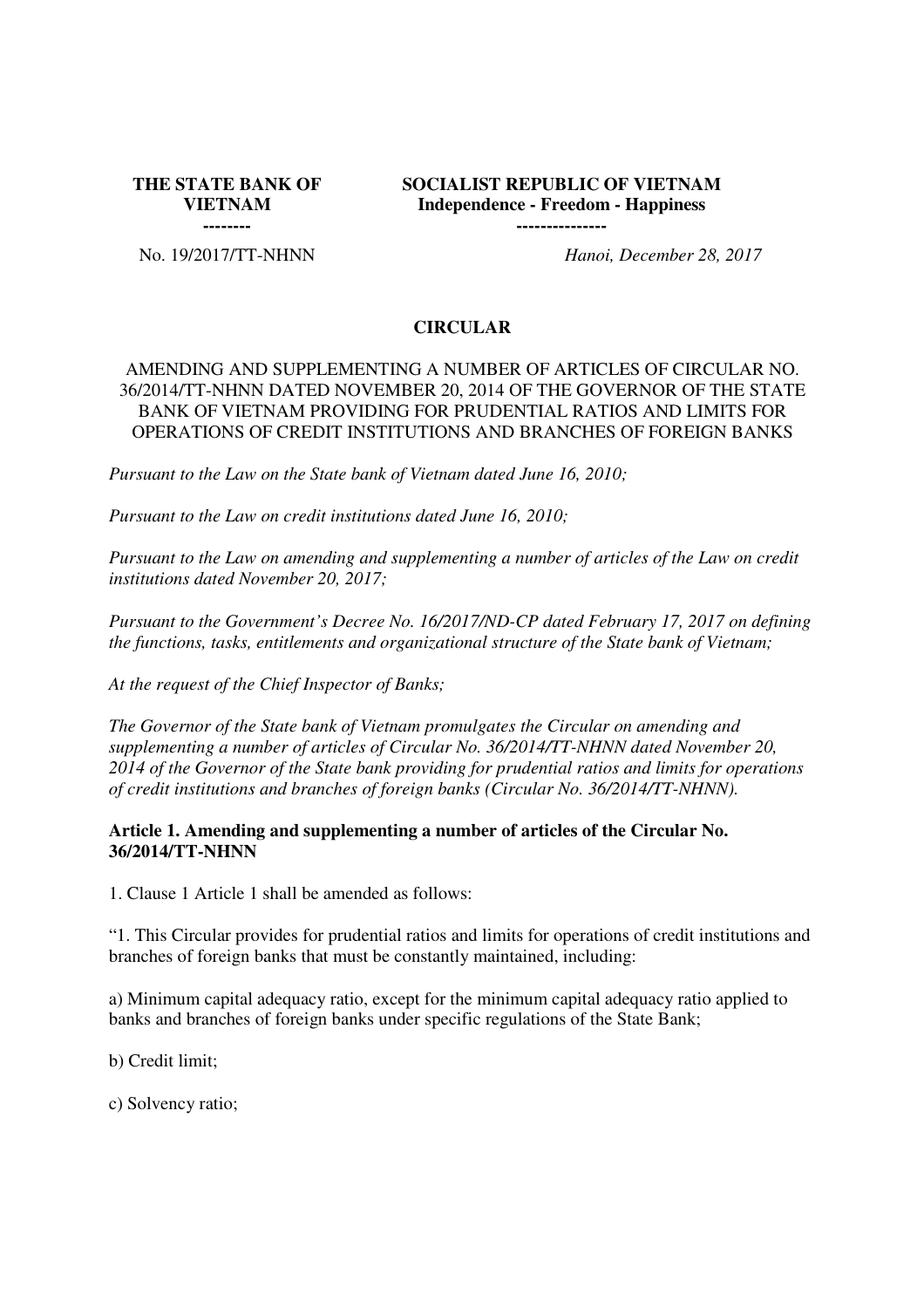d) Maximum ratio of short-term capital sources used as medium and long term loans;

dd) Rates of purchase of and investment in government bonds and government-backed bonds;

e) Limit on capital contribution and stock purchase;

g) Loan-to-deposit ratio."

2. Clause 3 Article 1 shall be amended as follows:

"3. Credit institutions under special control shall apply prudential ratios and limits for operations as prescribed in 146dd of the Law on credit institutions (amended and supplemented)."

3. Clause 4 and 5 shall be added to Article 1 as follows:

"4. Credit institutions shall provide support under approved recovery plans and apply rates of purchase of and investment in government bonds and government-backed bonds as prescribed in Clause 8 Article 148dd of the Law on credit institutions (amended and supplemented).

5. Credit institutions and branches of foreign banks participating in financing programs and projects under decisions of the Government or the Prime Minister shall consider the capital sources and outstanding debts of each program or project when determining prudential ratios and limits under the decisions of the Government or the Prime Minister."

4. Clause 12 and 13 Article 3 shall be amended as follows:

"12. "Credit extension" refers to an agreement signed by a credit institution or branch of foreign banks allowing an organization or individual to use a sum of money or a commitment allowing the use of a sum of money on the repayment principle by different transactions such as lending, discounting, financial leasing, factoring, purchase and investment in enterprise bonds, issuance of credit cards, bank guarantee and other transactions in accordance with regulations of the State Bank, including credit extension from a source of financing of other legal persons whose risks are taken by a credit institution or branch of foreign banks according to the provisions of law.

13. *"Total amount of outstanding debts incurred from the credit extension"* consists of total outstanding loans, discounts, re-discounts, financial leasing, factoring, total purchase of and investment in enterprise bonds and other transactions in accordance with regulations of the State Bank, including outstanding debts incurred from the credit extension from a source of financing of other legal persons whose risks are taken by a credit institution or foreign bank branch according to the provisions of law; guaranteed balance and trusted credits extended by other credit institutions or branches of foreign banks."

5. Point c Clause 15 Article 3 shall be amended as follows:

"c) Legal persons or other individuals who are potentially risky to the operation of the credit institution or foreign bank branch shall be determined in accordance with the internal rules of the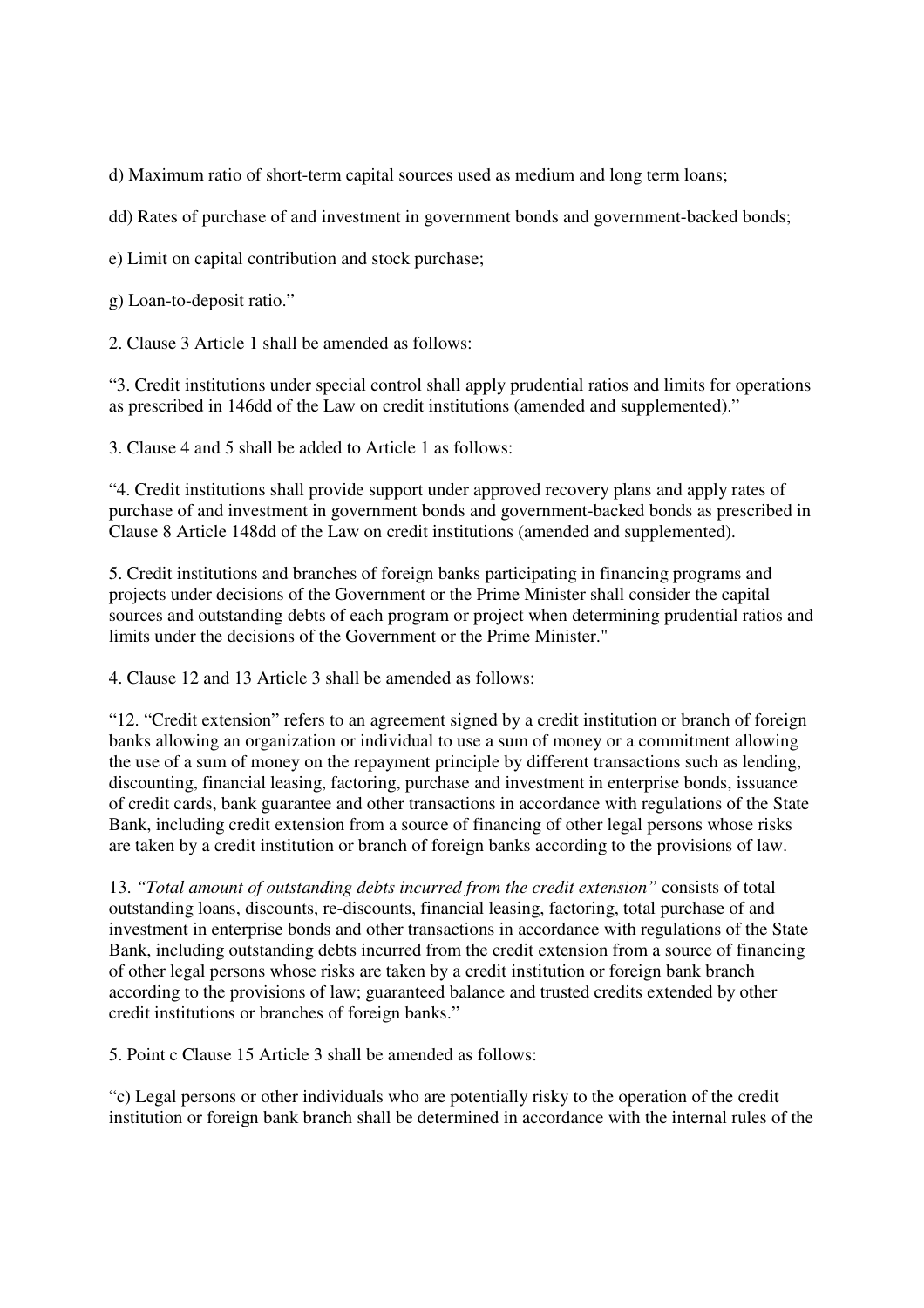credit institution or foreign bank branch or the written request of the State Bank through inspection and supervision on a case-by-case basis".

6. Clause 18 shall be amended and Clause 18a shall be added to Clause 18 Article 3 as follows:

"18. "Credit extension used for stock investment and business" means a credit institution or branch of a foreign bank's credit extension or entrusted credit extension in accordance with law provisions to customers so that customers or other legal persons and individuals may use such source of financing for stock investment, stock trading and stock holding.

18a. "Credit extension used for enterprise bonds" means a credit institution or branch of a foreign bank's credit extension or entrusted credit extension in accordance with law provisions to customers so that customers or other legal persons and individuals may use such source of financing for enterprise bond investment, bond trading and bond holding."

7. Clause 19, 20, 21, 22, 23 and 24 shall be added to Article 3 as follows:

"19. "*Credit institution, foreign bank branch"* refers to credit institutions or foreign bank branches established and operated within the territory of Vietnam in accordance with its laws and regulations.

20. *"Financial institution"* refers to institutions regulated in the anti-money laundering laws.

21. *"Financial institution abroad"* refers to financial institutions established abroad in accordance with laws of host countries.

22. *"Average liabilities of a month"* are calculated by total liabilities balance on the balance sheet at the end of each day in such month divided by total days in such month.

23. *"Forward purchase or sale"* refers to the transaction in which *a* credit institution or a foreign bank branch purchases or acquires ownership of valuable papers that have not reached maturity (the buyer) from another credit institution or foreign bank branch (the seller), at the same time the seller commits to buy back such valuable papers after a specified period.

24. *"Subordinated debt" refers to a debt that according to the agreement, the creditor shall only pay after other obligations are discharged, or a debt that gets or does not get other guarantees in case of the borrower's bankruptcy or dissolution."*

8. Point d and dd Clause 1 Article 4 shall be amended as follows:

"d) Approval of credit extension and debt rescheduling (including debt extension and debt payment adjustment) shall comply with the principle of transparency, not conflict of interest and not hiding the quality of credit, in which the person deciding the debt rescheduling is not the person extending such credit, except for the case in which the credit extension is approved by the Board of Directors, Board of Members or General Director/Director (branches of foreign banks). In case the credit extension and debt rescheduling are approved through council system, the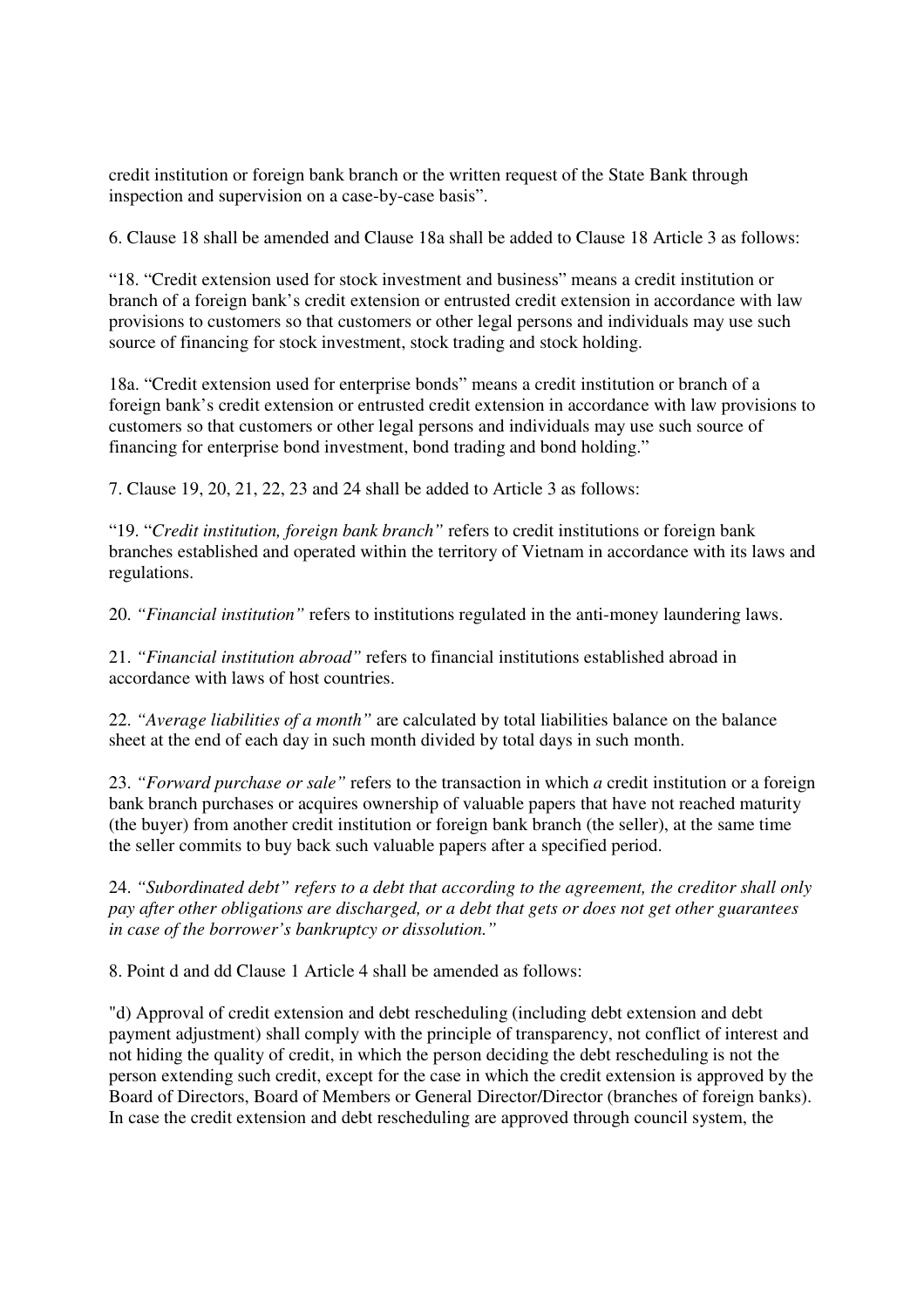chairperson of the Board approving the debt rescheduling is not the chairperson of the Board extending such credit and at least two-third (2/3) of the members of the Board approving the debt rescheduling are not members of the Board extending such credit;

dd) Regulations on risk management of credit extensions used for investment and trading of stock and enterprise bonds; credit extension used for real estate business; credit extension used for projects under build-operate-transfer (BOT) contracts and build-transfer (BT) contracts."

9. Point e shall be added to Clause 1 Article 4 as follows:

"e) Regulations on credit extension applied to Directors (Deputy Directors) of branches, affiliated entities and other equivalent titles of credit institutions and branches of foreign banks shall comply with regulations specified in Point a, b, c, d and dd of this Clause. The identification of equivalent titles shall comply with internal regulations of such credit institutions and foreign bank branches."

10. Clause 3 Article 6 shall be amended as follows:

"3. Method for calculating the actual value of charter capital and allocated fund:

The actual value of charter capital and allocated fund is calculated by addition (subtraction) of undistributed profit (loss) recognized on accounting books to charter capital, allocated fund and capital surplus."

11. Clause 3 and 4 Article 10 shall be amended as follows:

"3. Credit institutions and branches of foreign banks shall prepare a report to the General meeting of shareholders and General meeting of members on their credits extended to entities regulated in Clause 1 Article 127 of the Law on credit institutions (amended and supplemented) which incurred at the time of collecting data for the General meeting of shareholders and General meeting of members; report any credit extended to entities regulated in Clause 1 Article 127 of the Law on credit institutions (amended and supplemented) to owners, capital contributors, managers, executives and the State Bank (Bank Supervision and Inspection Agency).

4. Credits extended to subsidiaries, associate companies (except for the credit limit regulated in Article 126 of the Law on credit institutions (amended and supplemented)) and entities specified in the list regulated in Clause 2 this Article shall be approved by the Board of Directors, the Board of Members and General Director/Director (Regarding branches of foreign banks), apart from credit extensions under the authority of the General meeting of shareholders. The Control Board shall supervise the approval of credits extended to such entities."

12. Article 11 shall be amended as follows:

### **"Article 11. Credit limit**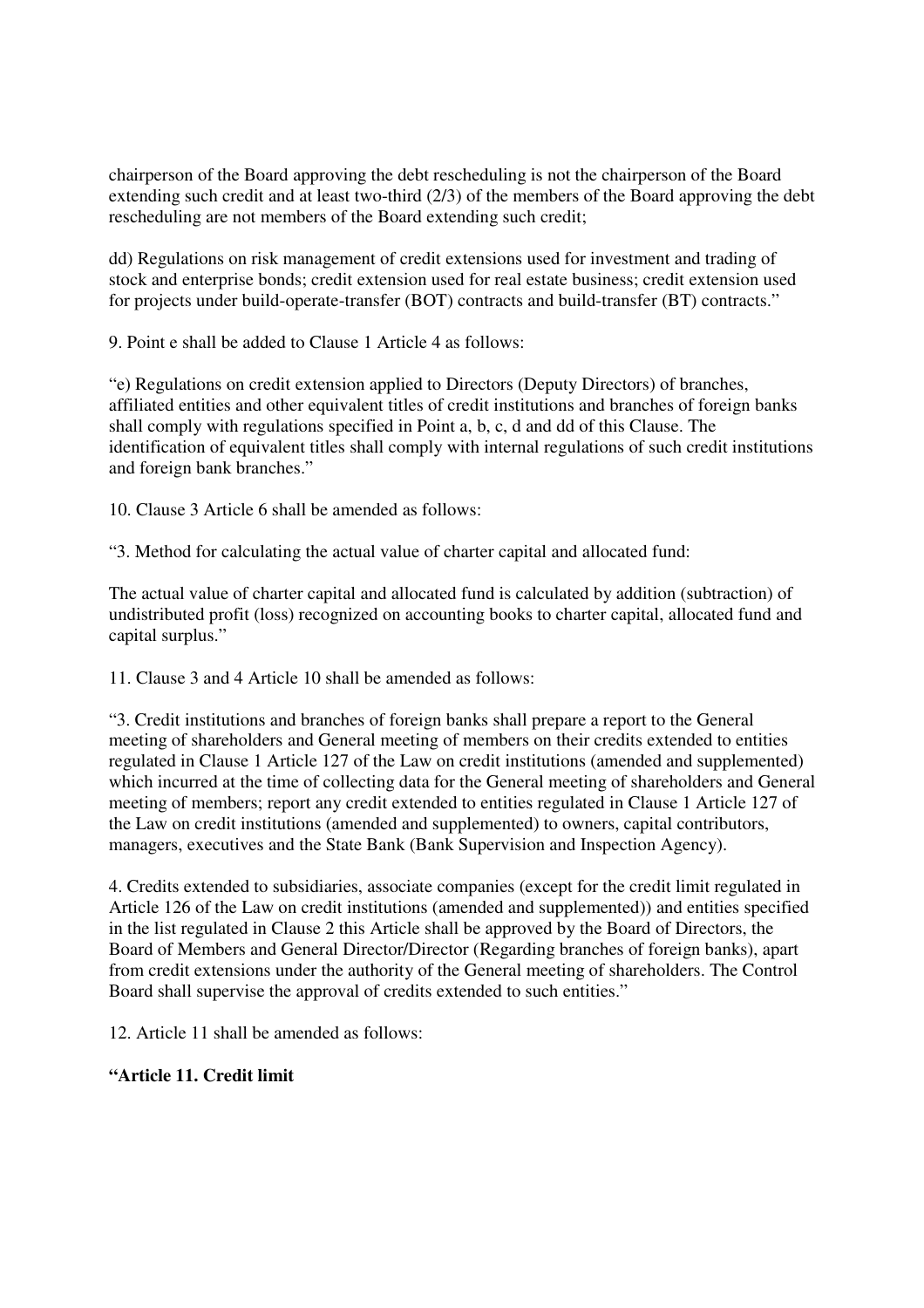Credit institutions and branches of foreign banks shall comply with regulations and law on cases on exclusion from credit extension, restrictions on credit extension and credit limit specified in Article 126, 127 and 128 of the Law on credit institutions (amended and supplemented)."

13. Article 13 shall be amended as follows:

## **"Article 13. Conditions and limits of credit extensions used for enterprise bonds investment and trading**

1. Credit institutions and branches of foreign banks shall only extend credits with a term of 01 year or shorter to clients to serve the purpose of investment and trading in enterprise bonds if they satisfy the following regulations:

a) Credit extensions shall comply with prudential ratios and limits in accordance with law provisions;

b) Bad debt ratio remains below 3%;

c) Regulations on risk management under law provisions on credit extensions, internal control system shall be strictly observed and risk provisions shall be set up adequately in accordance with law provisions.

2. Credit institutions and branches of foreign banks shall not extend credits to clients to serve the purpose of investment and trading in enterprise bonds in the following cases:

a) Assets put up as collaterals are bonds issued by credit institutions or subsidiaries of the credit institution or foreign bank branch;

b) Assets put up as collaterals are bonds issued by the enterprise that the client borrows credit to purchase bonds of such enterprise;

c) The client is one of the entities regulated in Clause 1 Article 126 of the Law on credit institutions;

d) The client is related to the entities regulated in Clause 1 and 4 of Article 126 of the Law on credit institutions;

dd) The client is one of the entities regulated in Clause 1 Article 127 of the Law on credit institutions (amended and supplemented) or is related to such entities;

e) The client borrows credit to invest in bonds that have not been listed in the stock market or registered in the trading market of unlisted public companies (Upcom).

3. Credit institutions and branches of foreign banks shall not extend credits used for investment and trading in enterprise bonds to clients who are subsidiaries or associate companies of such credit institutions.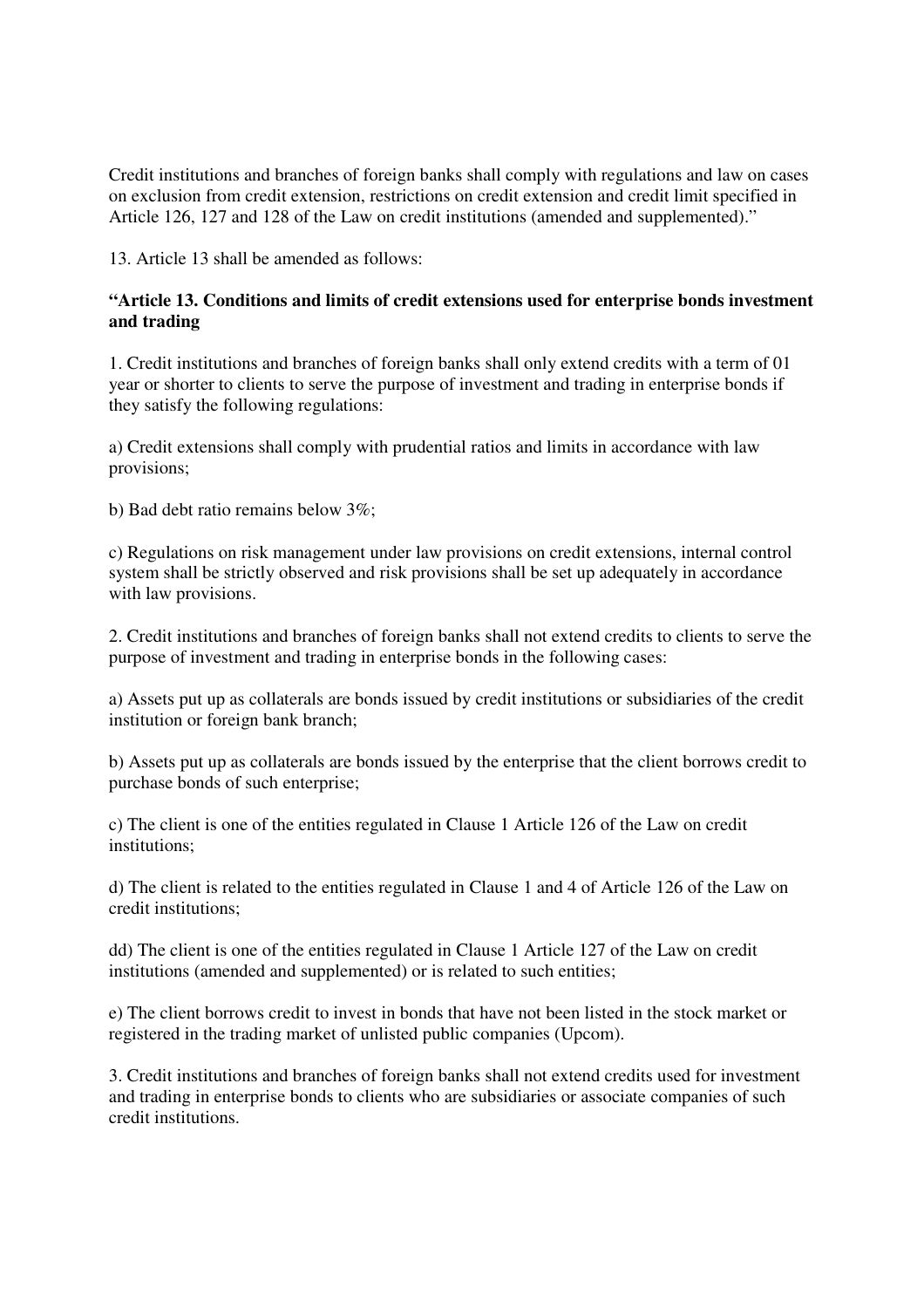4. The total outstanding loan balance for credit extensions used for investment and trading in enterprise bonds of a credit institution or foreign bank branch shall not exceed 5% of the charter capital and allocated fund of such credit institution or foreign bank branch.

14. Article 14 shall be amended as follows:

## **"Article 14. Conditions and limits of credit extensions used for stock investment and trading**

1. Credit institutions and branches of foreign banks shall only extend credits with a term of 01 year or shorter to clients to serve the purpose of investment and trading in stock if they satisfy the following regulations:

a) Credit extensions shall comply with prudential ratios and limits in accordance with law provisions;

b) Bad debt ratio remains below 3%;

c) Regulations on risk management under law provisions on credit extensions, internal control system shall be strictly observed and risk provisions shall be set up adequately in accordance with law provisions.

2. Credit institutions and branches of foreign banks shall not extend credits to clients to serve the purpose of stock investment and trading in the following cases:

a) Assets put up as collaterals are stocks issued by credit institutions or subsidiaries of the credit institution;

b) Assets put up as collaterals are stocks issued by the enterprise that the client borrows credit to purchase stocks of such enterprise;

c) The client borrows credit to invest in stocks issued by the credit institution;

d) The client is one of the entities regulated in Clause 1 Article 126 of the Law on credit institutions;

dd) The client is related to the entities regulated in Clause 1 and 4 of Article 126 of the Law on credit institutions;

e) The client is one of the entities regulated in Clause 1 Article 127 of the Law on credit institutions (amended and supplemented) or is related to such entities;

3. Credit institutions shall not extend credits used for stock investment and trading to clients who are subsidiaries or associate companies of such credit institutions.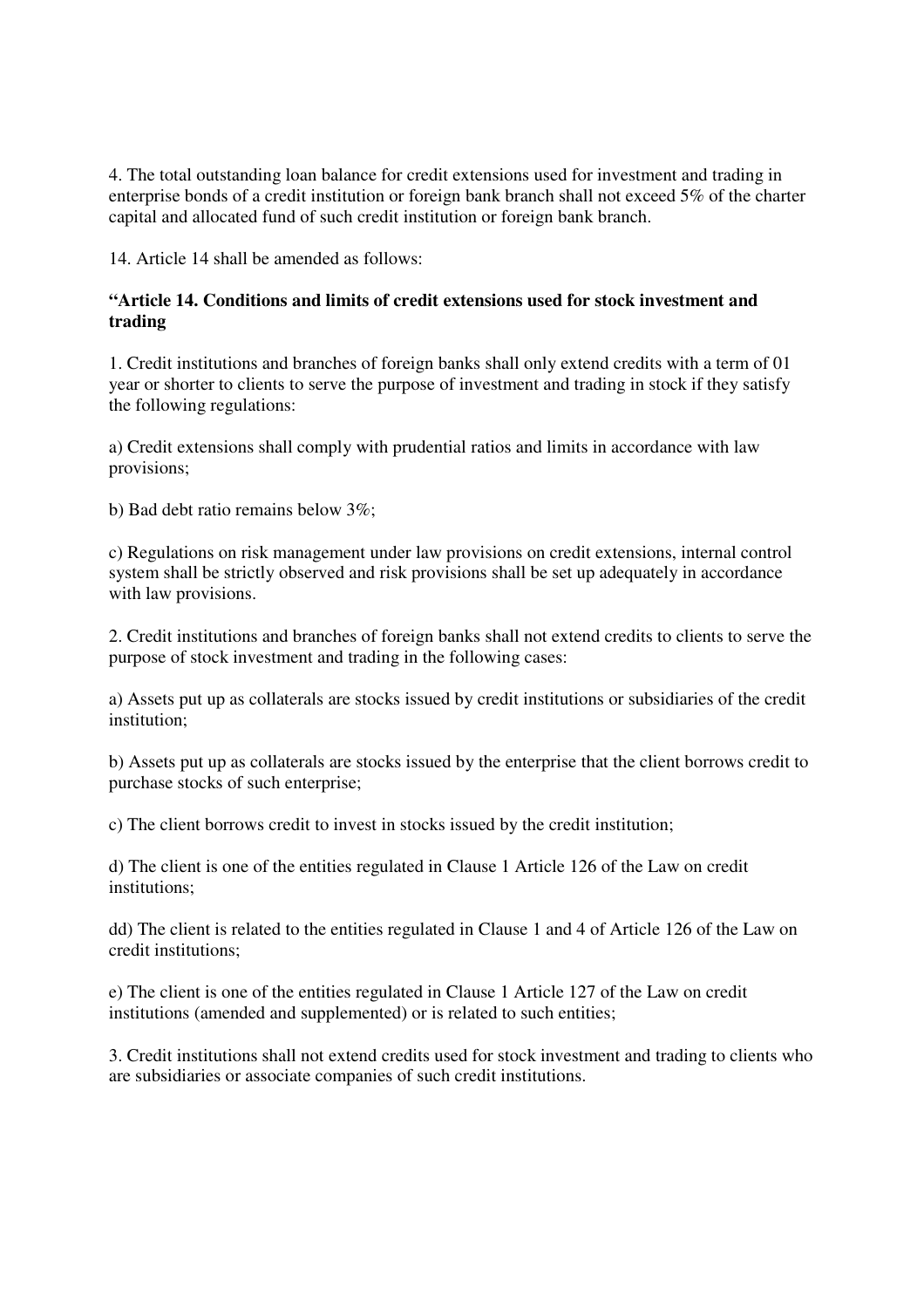4. The total outstanding loan balance for credit extensions used for stock investment and trading of a credit institution or foreign bank branch shall not exceed 5% of the charter capital and allocated fund of such credit institution or foreign bank branch."

15. Point b and c Clause 2 Article 15 shall be amended as follows:

"b) The calculation of liquid reserve ratio is based on the following formula:

Liquid reserve ratio  $(\% )$  = Highly liquid assets x 100 Total liability

Where:

- Highly liquid assets are determined according to the Appendix 3 hereof;

- Total liability denotes the total liability entry on a balance sheet minus:

+ Refinanced loans made by the State Bank through discount on valuable papers, loans pledged by valuable papers (minus the refinanced loans made by the State Bank according to bonds issued by Vietnam asset management company); overnight loans in the interbank electronic payment system; forward sale of valuable papers through open market operations of the State Bank.

+ Credit extensions of other credit institutions and branches of foreign banks through forward sale, discount, re-discount and pledged loans: (i) valuable papers used in the State Bank's trading transactions; (ii) bonds or bills issued or secured under payment guarantees by the Governments and Central Banks of countries rated at least AA by international credit rating organizations (Standard & Poor's, Fitch Rating) or other corresponding rank of other independent credit rating organizations.

c) Highly liquid assets and total liability are calculated in Vietnamese dong, including Vietnamese dong and other foreign currencies freely converted into Vietnamese dong (According to the exchange rate or cross exchange rate between VND and other foreign currencies quoted by the State Bank daily or the exchange rate calculated by the credit institution or foreign bank branch in the event that there are no exchange rate or cross exchange rate between VND and other foreign currencies)."

16. Point a Clause 3 Article 15 shall be amended as follows:

"a) Credit institutions and branches of foreign banks must calculate and maintain the solvency ratio within 30 days regarding Vietnam dong and the solvency ratio within 30 days regarding foreign currencies (including USD and other foreign currencies converted into USD according to the exchange rate or cross exchange rate between USD and other foreign currencies or the exchange rate calculated by the credit institution or foreign bank branch in the event that there are no exchange rate or cross exchange rate between VND and other foreign currencies)."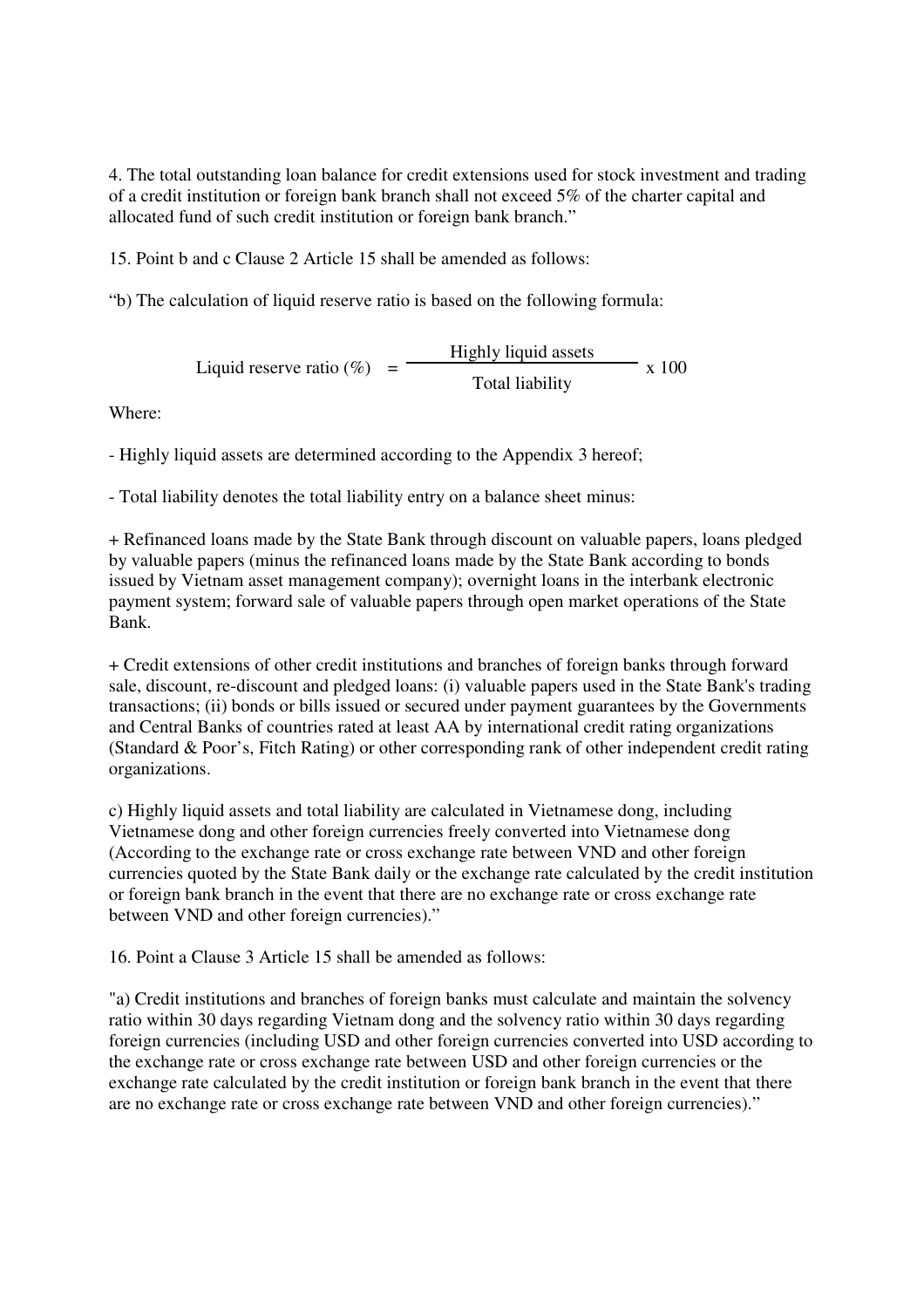17. Article 17 shall be amended as follows:

## **"Article 17. Maximum ratio of short-term capital sources used as medium and long term loans**

1. Credit institutions and branches of foreign banks shall calculate the maximum ratio of shortterm capital sources used as medium and long term loans in Vietnamese dong, including Vietnamese dong and other foreign currencies converted into Vietnamese dong (According to the exchange rate or cross exchange rate between VND and other foreign currencies quoted by the State Bank daily or the exchange rate calculated by the credit institution or foreign bank branch in the event that there are no exchange rate or cross exchange rate between VND and other foreign currencies) according to the following formula:

$$
A(\%) = \frac{B}{C} \times 100
$$

Where:

- A: Maximum ratio of short-term capital sources used as medium and long term loans.

- B: Total outstanding medium and long term loans regulated in Clause 2 of this Article minus the total amount of medium and long term capital sources regulated in Clause 3 of this Article.

- C: Short term capital source regulated in Clause 4 of this Article.

2. Total outstanding medium and long term loans include:

a) The following outstanding debts for which the remaining repayment period is more than 01 (one) year:

(i) Loans and financial leases (including those granted to other credit institutions and foreign bank branches in Vietnam), except for:

- Loans and financial leases made by the entrusted fund of the Government, other individuals and organizations (including other credit institutions and foreign bank branches in Vietnam; parent banks, parent banks' overseas branches) with which risks associated shall be incurred by such Government, individuals and organizations;

- Loans for programs and projects made by the refinancing fund of the State Bank under decisions of the Government or the Prime Minister.

(ii) Entrustments used as loans or financial leases of other credit institutions or foreign bank branches whereby the risk associated therewith shall be incurred by the entrusting credit institutions or foreign bank branches;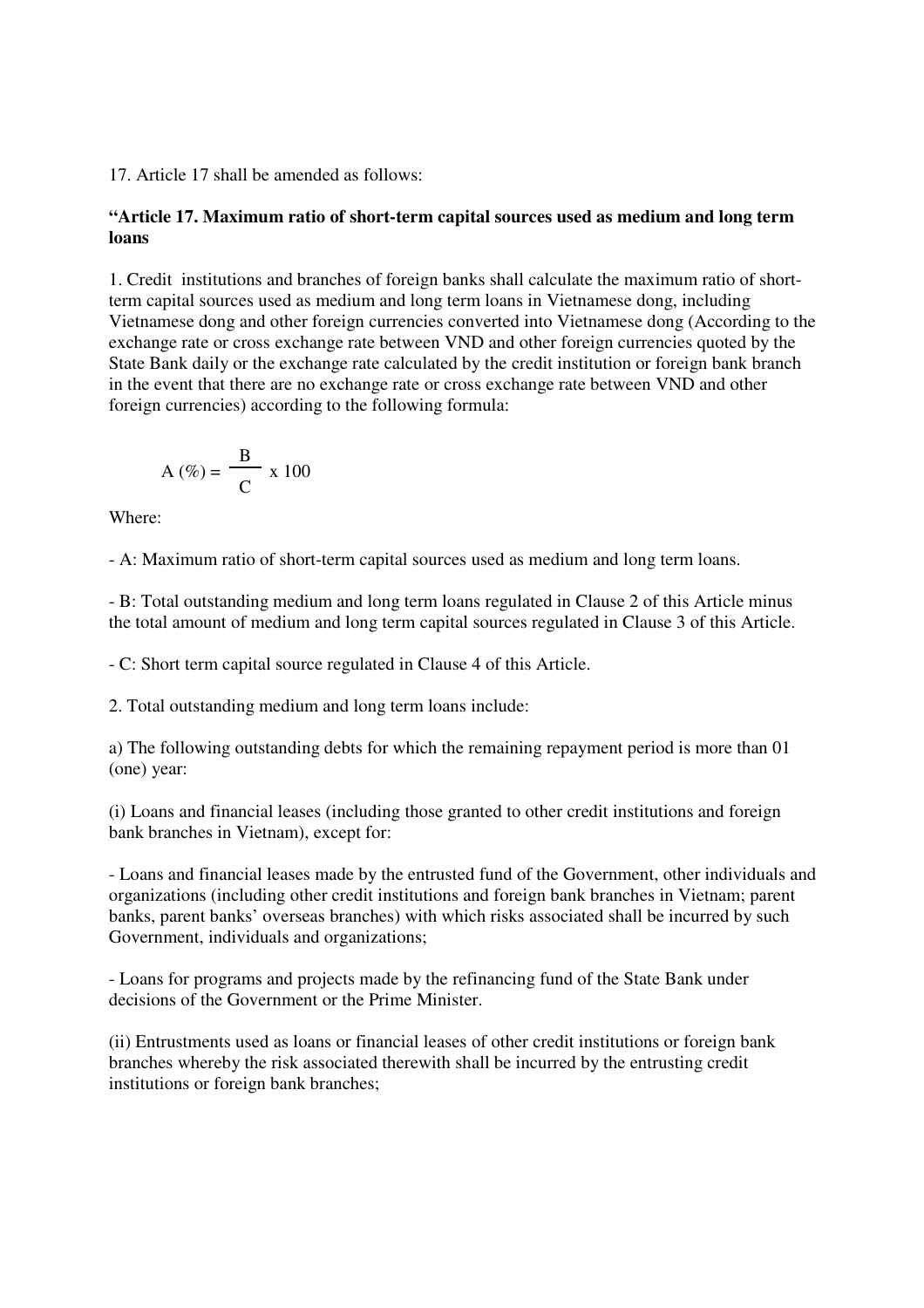(iii) Purchases of or investments in valuable papers (including bonds issued by the Vietnam asset management company), except for those used in the State Bank's transactions;

(iv) If the loans, financial leases or entrustments specified in (i) and (ii) this Point has many debts corresponding to different repayment periods, the remaining repayment period for calculation of medium and long term loans shall be determined for each debt corresponding to the repayment term of such debt.

b) Overdue principal of loans, entrustments, financial leases, the excess amount of purchases of and investments in medium and long-term valuable papers.

3. Medium and long-term fund comprises the excess amount of the followings of which the maturity period is more than 01 (one) year:

a) Deposit made by individuals;

b) Deposits made by foreign and domestic entities, except all types of the State Treasury's deposits;

c) Borrowings obtained from domestic and foreign financial institutions (exclusive of borrowings obtained from other credit institutions or foreign bank branches in Vietnam);

d) Borrowings from investment trust whereby the risk associated therewith shall be incurred by the entrusting credit institutions or foreign bank branches;

dd) Borrowings made by central credit institutions and branches of foreign banks in case the credit institution or foreign bank branch participates in on-lending of projects from investment entrustments and risks associated with such loans incurred by the entrusting credit institutions or foreign bank branches;

e) Funds raised from the issuance of promissory notes, treasury bills, certificates of deposit and bonds;

g) Charter capital, allocated fund, reserve fund for charter capital complementation, investment fund and the remaining amount of financial reserve fund from which the original value of the amount purchased or investments in fixed assets, or equity participations or share acquisitions have been taken away in accordance with laws and regulations;

h) Share premiums and undistributed profits remaining after purchase of treasury stocks;

i) Borrowings obtained from other credit institutions or foreign bank branches in Vietnam with respect to non-bank credit institutions;

k) Deposits of people's credit funds with respect to cooperative banks.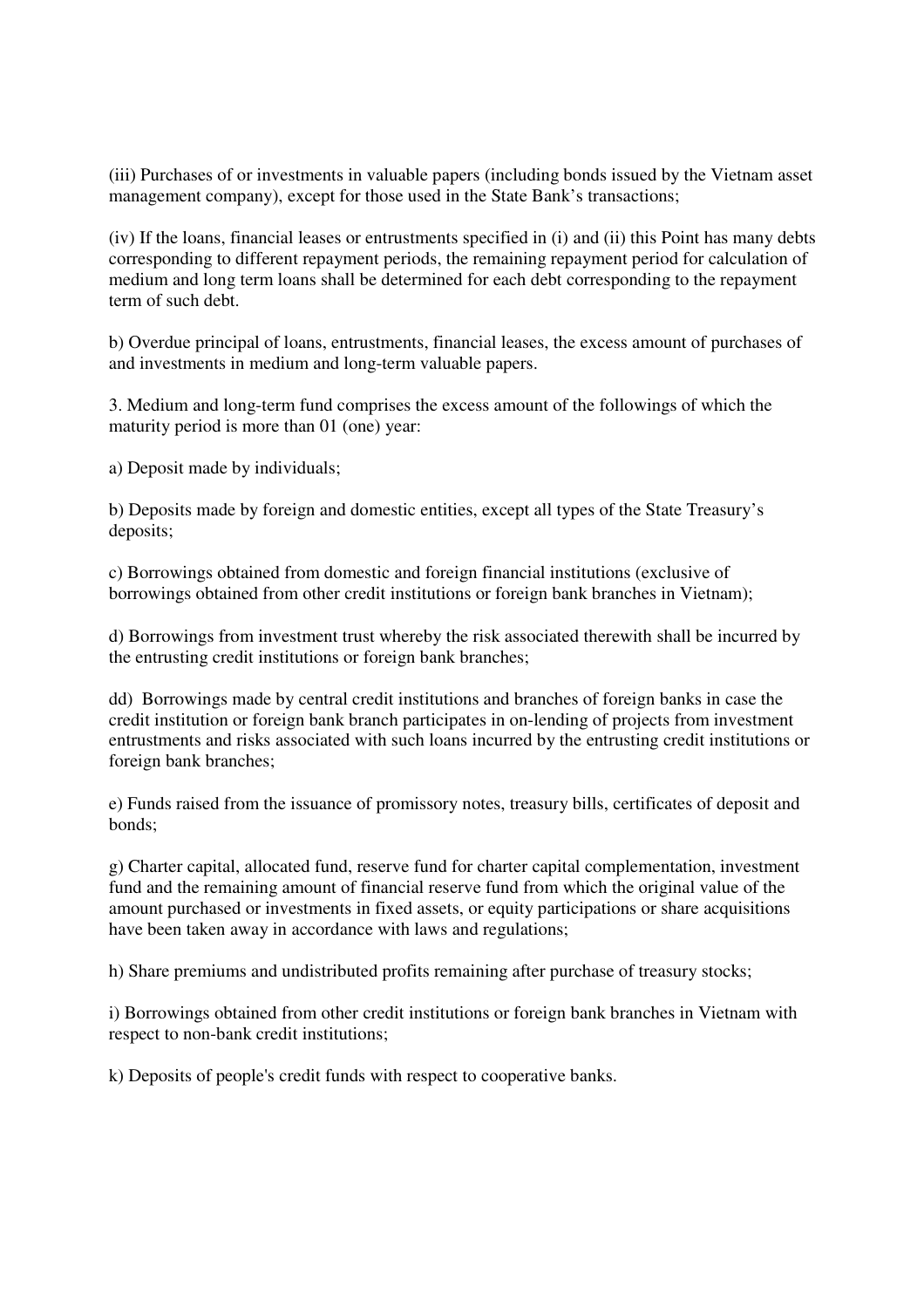4. Short-term source of finance includes the excess amount of the followings of which the maturity period is up to 01 (one) year (including demand deposits):

a) Personal deposits other than margin and special deposits;

b) Deposits made by foreign and domestic entities, except the followings:

(i) All types of the State Treasury's deposits;

(ii) Margin and special deposits of customers;

(iii) Deposits of other credit institutions or foreign bank branches in Vietnam.

c) Borrowings obtained from domestic and foreign financial institutions (exclusive of borrowings obtained from other credit institutions or foreign bank branches in Vietnam);

d) Borrowings from investment trust whereby the risk associated therewith shall be incurred by the entrusting credit institutions or foreign bank branches;

dd) Borrowings made by central credit institutions and branches of foreign banks in case the credit institution or foreign bank branch participates in on-lending of projects from investment entrustments and risks associated with such loans incurred by the entrusting credit institutions or foreign bank branches;

e) Funds raised from the issuance of promissory notes, treasury bills, certificates of deposit and bonds;

g) Borrowings or deposits obtained from other credit institutions or foreign bank branches in Vietnam with respect to non-bank credit institutions;

h) Deposits of people's credit funds with respect to cooperative banks.

5. Credit institutions and branches of foreign banks shall comply with the maximum ratio of short-term capital sources used as medium and long term loans under the following roadmap:

a) From January 01, 2018 to the end of December 31, 2018:

(i) Banks, branches of foreign banks: 45%;

(ii) Non-bank credit institutions: 90%.

b) From January 01, 2019:

(i) Banks, branches of foreign banks: 40%;

(ii) Non-bank credit institutions: 90%.".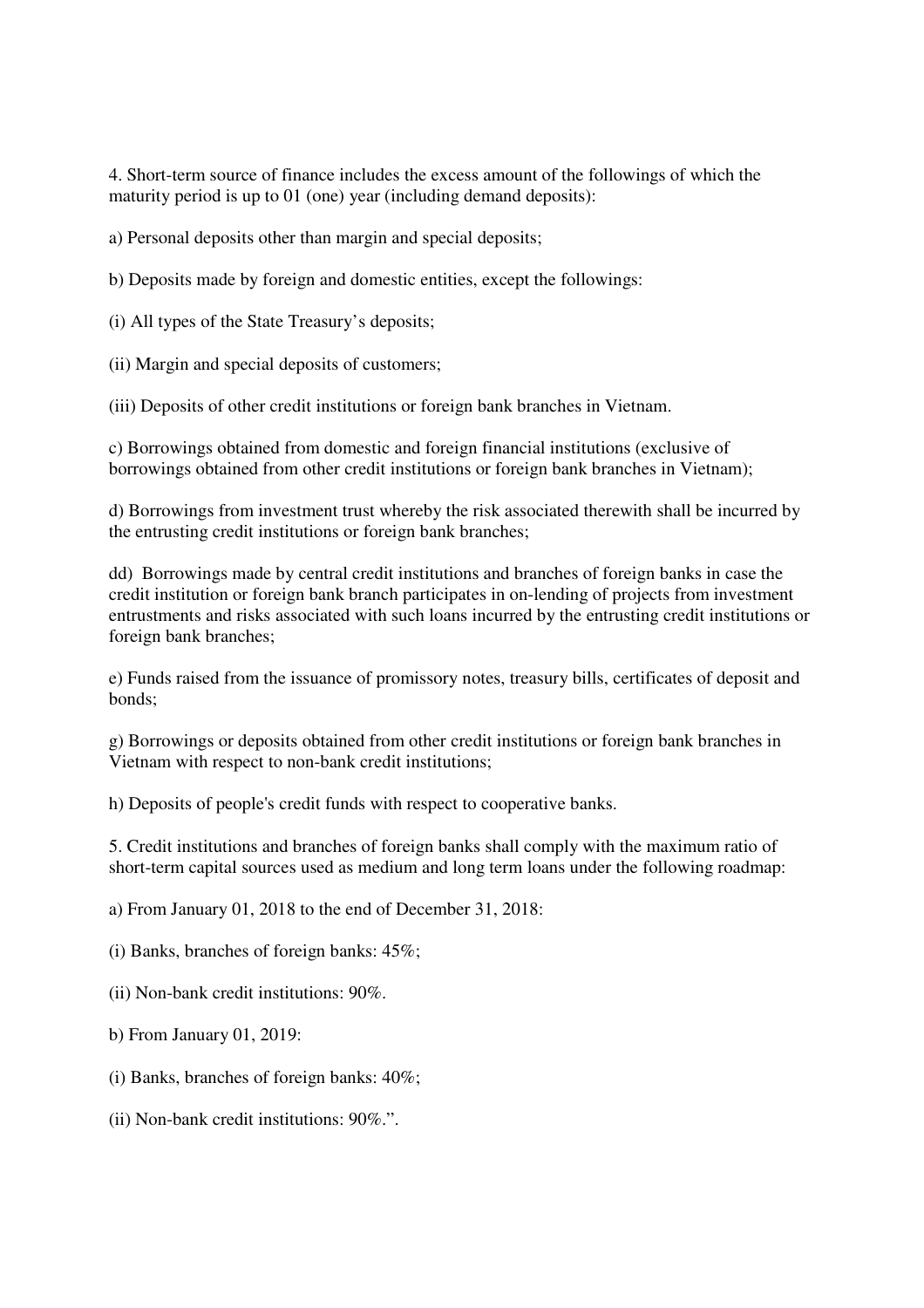18. Section 5a shall be added to Section 5 and Article 17a shall be added to Article 17 as follows:

## **"Section 5a. RATES OF PURCHASE OF AND INVESTMENT IN GOVERNMENT BONDS AND GOVERNMENT-BACKED BONDS**

## **Article 17a. Rates of purchase of and investment in government bonds and governmentbacked bonds**

1. Credit institutions and branches of foreign banks are entitled to purchase and invest in government bonds and government-backed bonds against total average liabilities of the preceding month under the following maximum rate schedule:

a) Banks, branches of foreign banks: 30%;

- b) Non-bank credit institutions: 10%.
- 2. Government bond comprises of:
- a) Treasury bills;
- b) Treasury bonds;
- c) State bonds.
- 3. Government-backed bond comprises of:
- a) Government-backed enterprise bonds;
- b) Bonds issued by policy banks and backed by the Government;

c) Bonds issued by financial institutions or credit institutions and backed by the Government.

4. The excess amount of purchases of or investments in Government bonds and Governmentbacked bonds for determination of the maximum ratios referred to in Clause 1 of this Article means the book value of Government bonds and Government-backed bonds owned by credit institutions or foreign bank branches and entrustments to other organizations to purchase and invest in Government bonds and Government-backed bonds, but excludes purchases of or investments in Government bonds and Government-backed bonds financed by entrusted funds of other individuals or organizations to which any risk is not incurred by such credit institutions or foreign bank branches.

5. Newly established credit institutions and branches of foreign banks (Exclude credit institutions re-organized under the Law on credit institutions) whose operation period is under two (02) years from the beginning day of operation and total liabilities are smaller than charter capital or allocated fund are entitled to purchase and invest in government bonds and government-backed bonds under the maximum rate of 30% to their charter capital or allocated fund."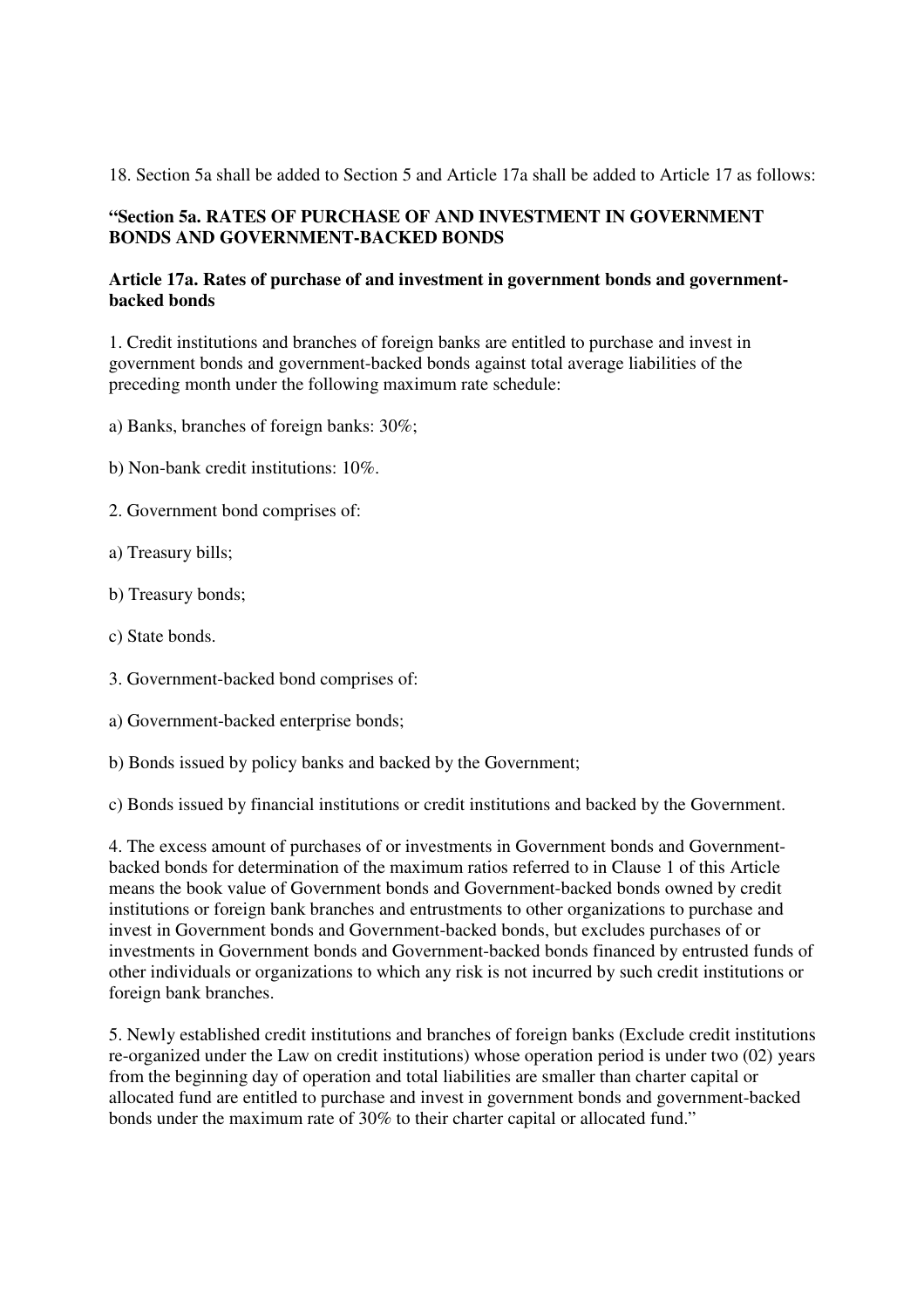19. Article 18 shall be amended as follows:

#### **"Article 18. Limit on capital contribution and stock purchase**

Commercial banks and financial companies shall comply with the limit on capital contribution and stock purchase as specified in Article 103, 110, 129 and 135 of the Law on credit institutions (amended and supplemented)."

20. Point c Clause 3 Article 20 shall be amended as follows:

"c) Commercial banks shall not delegate their staff to participate in the Board of Directors of credit institutions whose stocks have been purchased and held by commercial banks, except for the case in which such credit institutions are subsidiaries of commercial banks or commercial banks are assisting credit institutions designated to participate in the management, control, administration and support of the organization and operation of credit institutions under special control;"

21. Point dd shall be added to Clause 3 Article 20 as follows:

"dd) If commercial banks sell stocks of other credit institutions in the form of deferred payments, commercial banks may only transfer their ownership rights of the amount of shares corresponding to the amount already paid by the receivers."

22. Clause 1 Article 21 shall be amended as follows:

"1. Commercial banks, cooperative banks and branches of foreign banks shall conform to the maximum outstanding loan-to-deposit ratio in Vietnamese dong, including Vietnamese dong and foreign currencies converted into Vietnamese dong (According to the exchange rate or cross exchange rate between VND and other foreign currencies quoted by the State Bank daily or the exchange rate calculated by the credit institution or foreign bank branch in the event that there are no exchange rate or cross exchange rate between VND and other foreign currencies) at the percentage calculated according to the following formula:

$$
LDR = \frac{L}{D} \times 100\%
$$

Where:

- LDR: Loan-to-deposit ratio.

- L: Total amount of outstanding loans regulated in Clause 2 and 3 of this Article.

- D: Total amount of deposits regulated in Clause 4of this Article."

23. Point b Clause 1 Article 29 shall be amended as follows: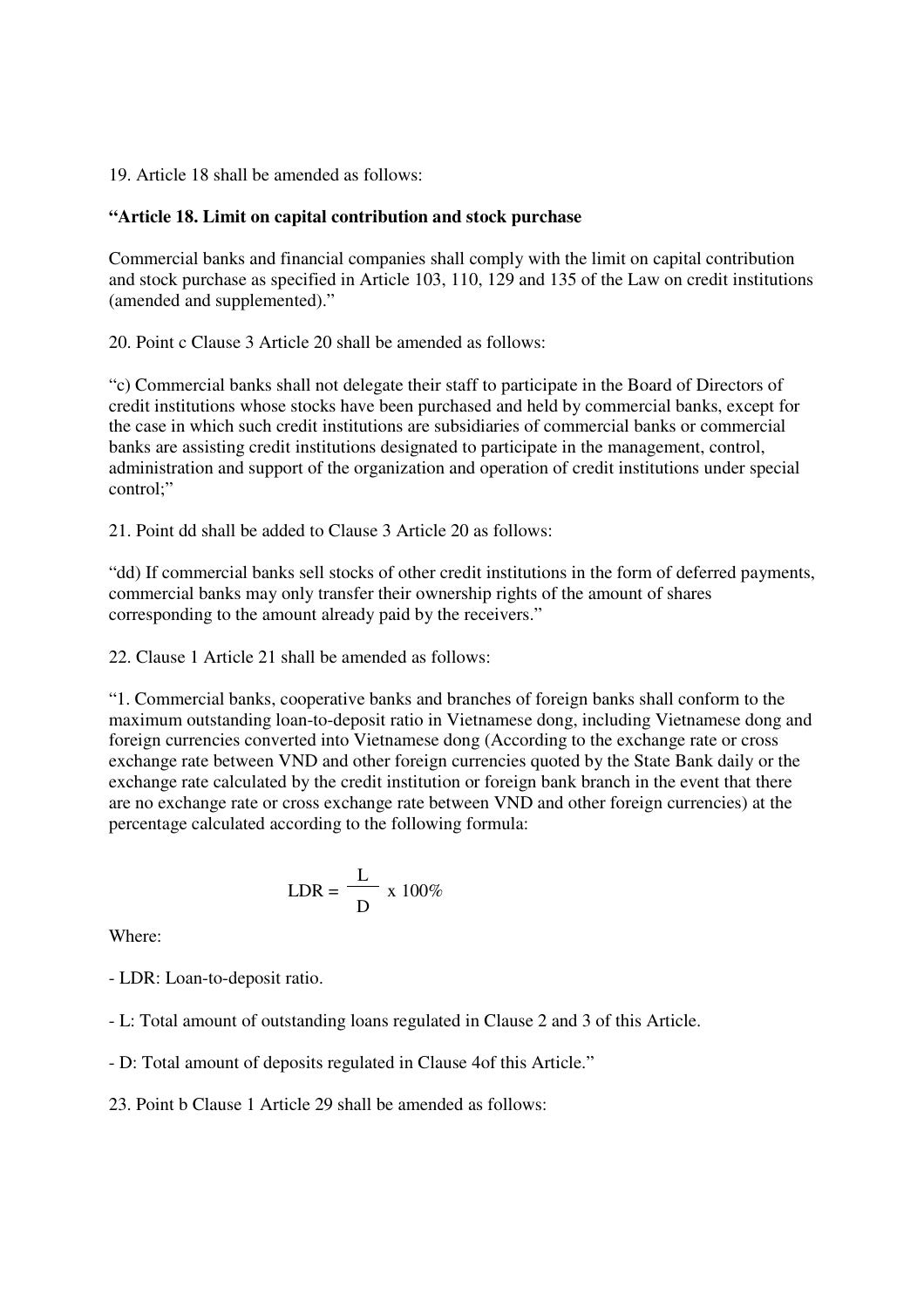"b) Preside over and cooperate with relevant Departments and Services to request the State Bank's Governor to consider determining specific limits and ratios in accordance with regulations specified in Clause 2, 3, 4 and 5 Article 1 hereof".

24. Substitute annexure to Annex 1, Annex 2 and Annex 3 of the Circular No. 36/2014/TT-NHNN by Annex 1, Annex 2 and Annex 3 hereto.

## **Article 2. Repealing some articles**

Repeal Article 12 and 19 of Circular No. 36/2014/TT-NHNN.

## **Article 3. Transition provisions**

1. Transition provisions applied to the minimum capital adequacy ratio

As at the entry into force of this Circular, credit institutions and foreign bank branches whose minimum capital adequacy ratios have not yet complied with regulations and law specified in Article 9 of Circular No. 36/2014/TT-NHNN which is amended by this Circular must develop treatment plans, in which the following contents must be included:

a) Minimum capital adequacy ratio which are in breach of regulations;

b) Treatment measures and plans that ensure compliance within six (06) months from the day on which this Circular comes into effect.

2. Transition provisions applied to credit extension

a) As at the entry into force of this Circular, credit institutions and foreign bank branches whose credit source extended to a customer for investments or trades in enterprise bonds fails to comply with regulations specified in Article 13 of the Circular No. 36/2014/TT-NHNN which is amended by this Circular shall, from the day on which this Circular comes into effect, not extend any additional credit source for investments or trades in enterprise bonds until they meet all conditions;

b) As at the entry into force of this Circular, credit institutions and foreign bank branches whose credit source extended to a customer to serve the purpose of stock investment and trading fails to comply with regulations specified in Article 14 of the Circular No. 36/2014/TT-NHNN which is amended by this Circular shall, from the day on which this Circular comes into effect, not extend any additional credit source for investments or trades in stocks until they meet all conditions;

3. Transition provisions applied to rates of purchase of and investment in government bonds and government-backed bonds

As at the entry into force of this Circular, credit institutions and foreign bank branches whose rates of purchase and invest in government bonds and government-backed bonds against total average liabilities of the preceding month fails to comply with regulations specified in Article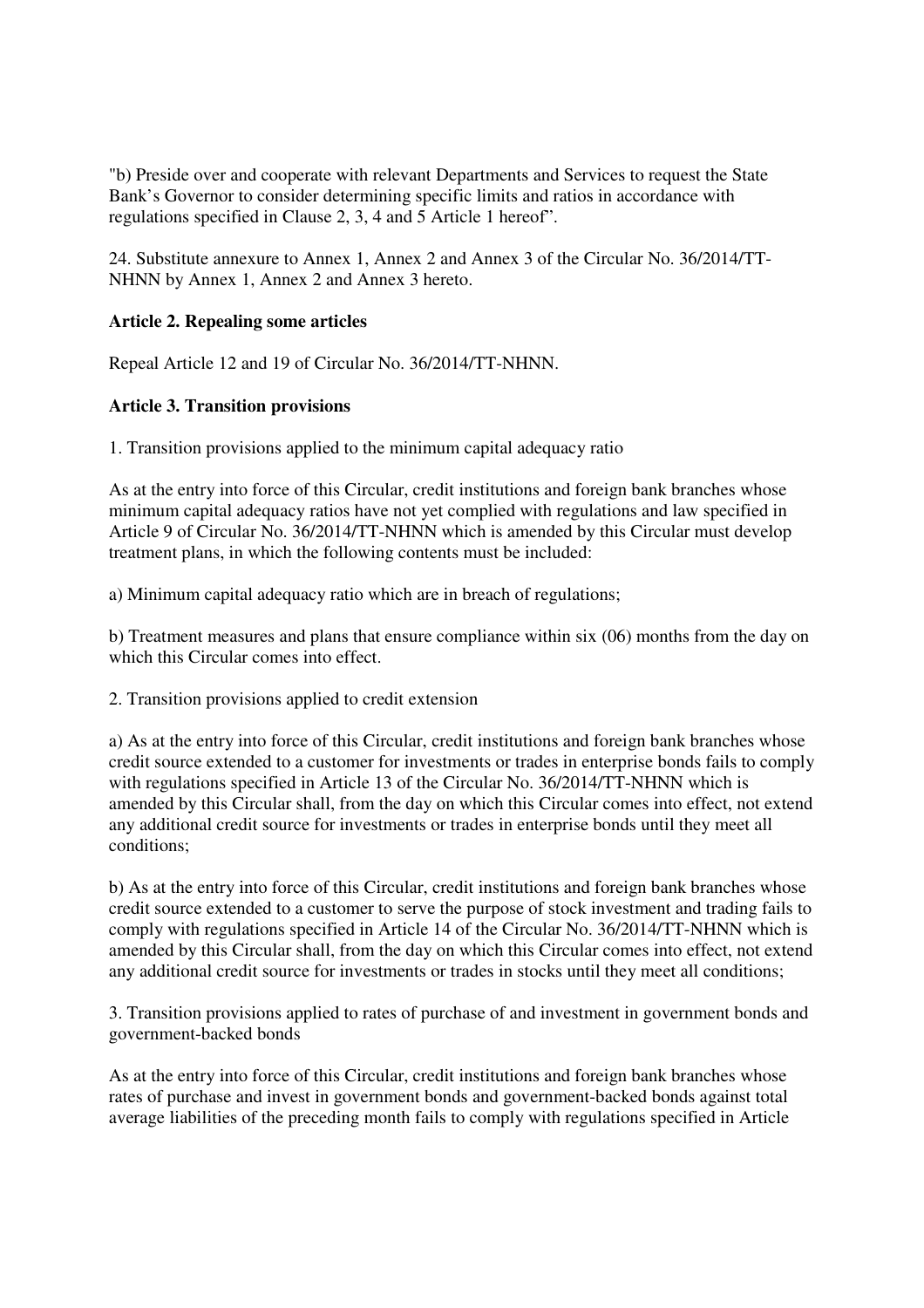17a of the Circular No. 36/2014/TT-NHNN which is amended by this Circular shall, from the day on which this Circular comes into effect, not purchase or invest in more government bonds or government-backed bonds until they meet all conditions.

## **Article 4. Effect**

1. This Circular takes effect from February 12, 2018.

2. Regulations specified in Article 17 of Circular No. 36/2014/TT-NHNN amended and supplemented by this Circular shall be applied to determine and comply with the maximum ratio of short-term capital sources used as medium and long term loans from January 01, 2018.

3. Clause 2, 3, 4, 5, 6, 7, 8, 9, 10, 14, 15, 16, 17 and 18 of Article 1 and Article 3 of Circular No. 06/2016/TT-NHNN dated May 27, 2016 of the Governor of the State Bank on amending and supplementing certain articles of the Circular No. 36/2014/TT-NHNN.

### **Article 5. Implementation**

The Chief of the Office, Chief Inspector and Supervisor of banks, Heads of affiliated entities of the State Bank, Directors of the State Bank branches located at centrally-affiliated cities and provinces, Chairpersons of the Board of Directors, Chairpersons of the Board of Members, and General Director (Director) of credit institutions and foreign bank branches, shall be responsible for implementing this Circular./.

#### **THE GOVERNOR DEPUTY GOVERNOR**

#### **Nguyen Dong Tien**

### **ANNEX 1**

COMPONENTS AND METHODS FOR DETERMINATION OF THE EQUITY CAPITAL *(Issued together with Circular No. 19/2017/TT-NHNN dated December 28, 2017 of the Governor of the State bank of Vietnam on amending and supplementing a number of articles of Circular No. 36/2014/TT-NHNN dated November 20, 2014 of the Governor of the State bank providing for prudential ratios and limits for operations of credit institutions and branches of foreign banks)*

**A. Components and methods for determination of the equity capital of a credit institution:**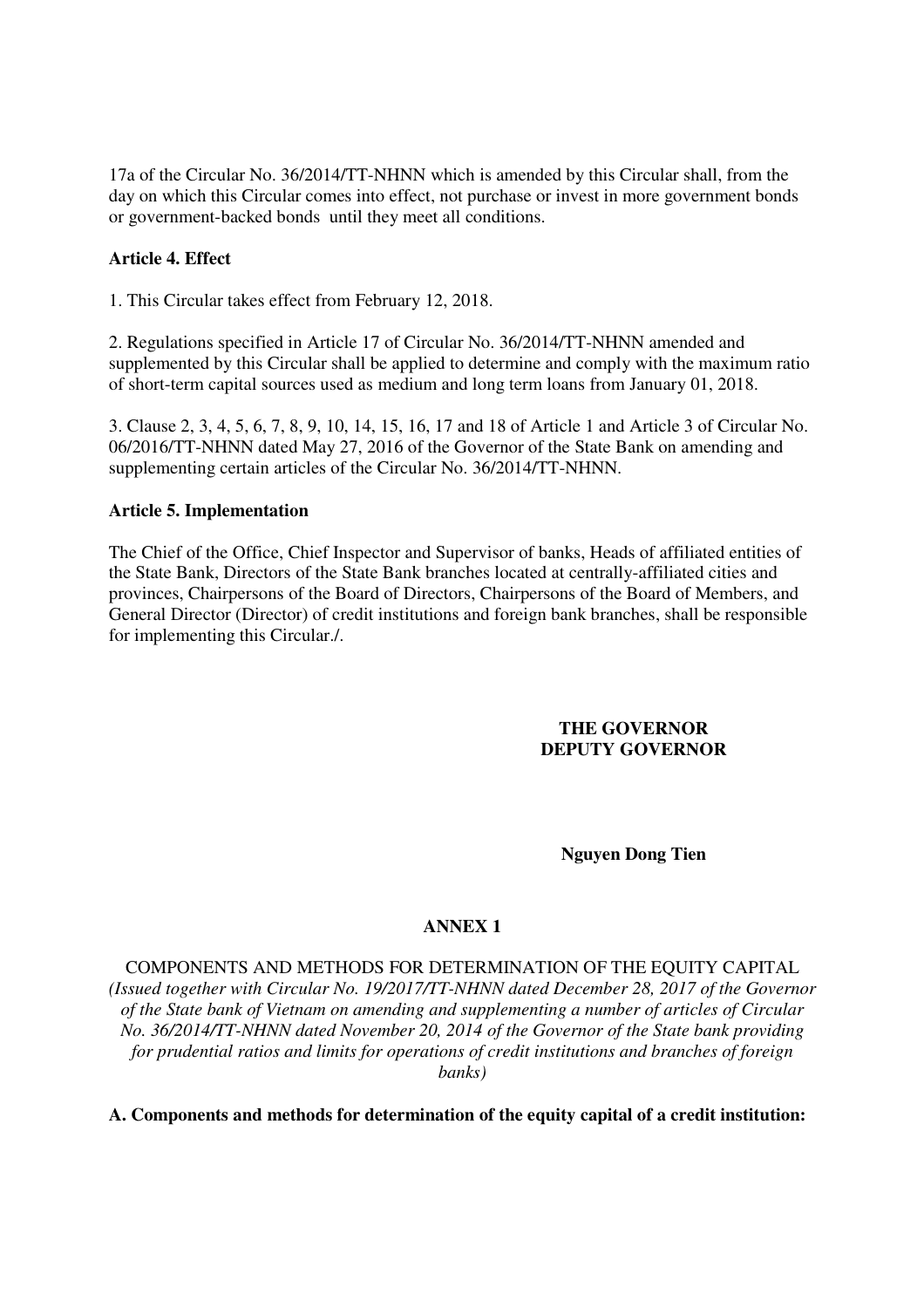# **I. Private capital**

| <b>Section</b> | <b>Components</b>                                                  | <b>Determination method</b>                                                                                                                                                                                                                                                                                                                                                                                                                                                                                                                                                      |
|----------------|--------------------------------------------------------------------|----------------------------------------------------------------------------------------------------------------------------------------------------------------------------------------------------------------------------------------------------------------------------------------------------------------------------------------------------------------------------------------------------------------------------------------------------------------------------------------------------------------------------------------------------------------------------------|
|                | <b>PRIVATE TIER-1 CAPITAL (A) =</b><br>$A1 - A2 - A3$              |                                                                                                                                                                                                                                                                                                                                                                                                                                                                                                                                                                                  |
|                | <b>Components of private tier-1 capital</b><br>$(A1) = \sum 1 : 8$ |                                                                                                                                                                                                                                                                                                                                                                                                                                                                                                                                                                                  |
| (1)            | Charter capital (allocated or<br>contributed capital)              | Import data from the Charter capital<br>section in the balance sheet                                                                                                                                                                                                                                                                                                                                                                                                                                                                                                             |
|                |                                                                    | If the credit institution uses a foreign<br>currency as monetary unit in accounting,<br>the charter capital shall be converted into<br>Vietnam dong in accordance with<br>accounting regulations applied to credit<br>institutions specified by the State bank.                                                                                                                                                                                                                                                                                                                  |
| (2)            | Reserve fund for charter capital<br>complementation                | Import data from the reserve fund for<br>charter capital complementation in the<br>funds of <b>credit institution section</b> in the<br>balance sheet.                                                                                                                                                                                                                                                                                                                                                                                                                           |
| (3)            | Investment fund                                                    | Import data from the investment fund in<br>the funds of credit institution section in<br>the balance sheet.                                                                                                                                                                                                                                                                                                                                                                                                                                                                      |
| (4)            | Financial reserve fund                                             | Import data from the financial reserve<br>fund in the funds of credit institution<br>section in the balance sheet.                                                                                                                                                                                                                                                                                                                                                                                                                                                               |
| (5)            | Fund for construction works and fixed<br>assets                    | Import data from the fund for<br>construction works and fixed assets in the<br>balance sheet.                                                                                                                                                                                                                                                                                                                                                                                                                                                                                    |
| (6)            | Accumulated retained earnings                                      | Conform to guidelines specified in Clause<br>6 Article 3 this Circular. If the credit<br>institution's postponement or extension of<br>risk provision establishment is approved,<br>the accumulated retained earnings must<br>minus the positive difference between the<br>amount of risk provisions need to be set<br>up according to law provisions of the<br>State bank on classification of asset, ratio<br>and method of setting up of risk<br>provisions, use of risk provisions applied<br>to credit institutions and branches of<br>foreign banks and the amount of risk |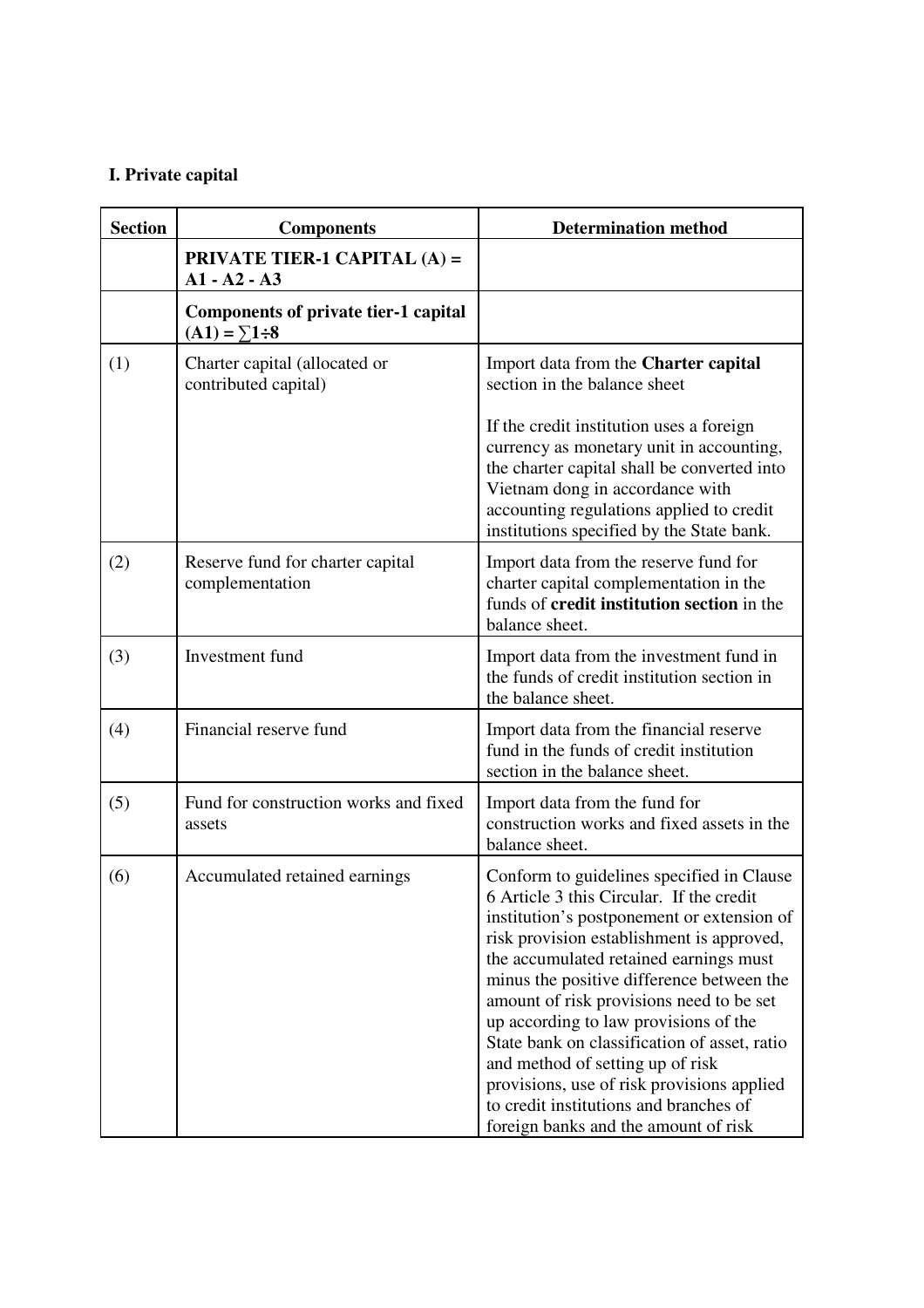|      |                                                                                                                                                                                                                                          | provisions have been set up                                                                                                                                                                                                                                                                                            |
|------|------------------------------------------------------------------------------------------------------------------------------------------------------------------------------------------------------------------------------------------|------------------------------------------------------------------------------------------------------------------------------------------------------------------------------------------------------------------------------------------------------------------------------------------------------------------------|
| (7)  | Share premium                                                                                                                                                                                                                            | Import data from the share premium item<br>in the balance sheet                                                                                                                                                                                                                                                        |
| (8)  | Exchange difference                                                                                                                                                                                                                      | Import the balance of the exchange<br>difference due to re-assessment of equity<br>denominated in foreign currency in the<br>Owner's equity section recognized on the<br>balance sheet when converting financial<br>statements into VND.                                                                               |
|      | Items subtracted from private tier-1<br>capital (A2) = $\Sigma$ 9÷15                                                                                                                                                                     |                                                                                                                                                                                                                                                                                                                        |
| (9)  | Goodwill                                                                                                                                                                                                                                 | Import the positive difference between the<br>purchase price of a main asset and the<br>book value of such asset payable by the<br>bank which arises from acquisition-<br>related transactions of that bank.                                                                                                           |
| (10) | <b>Accrued</b> losses                                                                                                                                                                                                                    | Import data from the accrued losses item<br>at the time of calculation of equity capital.                                                                                                                                                                                                                              |
| (11) | <b>Treasury stocks</b>                                                                                                                                                                                                                   | Import data from the treasury stocks<br>section in the balance sheet                                                                                                                                                                                                                                                   |
| (12) | Credit extensions for capital<br>contribution or share acquisition in<br>other credit institutions                                                                                                                                       | Import balance of credit extensions for<br>capital contribution or share acquisition in<br>other credit institutions                                                                                                                                                                                                   |
| (13) | Participation in capital contribution or<br>share acquisition of other credit<br>institutions                                                                                                                                            | Import data from the purchases of listed<br>stocks of other credit institutions in<br>accordance with law provisions from the<br>trading securities section and data from<br>the long-term capital contribution in other<br>credit institutions in the long-term capital<br>contribution section of the balance sheet. |
| (14) | Capital contributions or share<br>acquisitions of subsidiaries other than<br>those referred to in Section (13)                                                                                                                           | Import data from the long-term capital<br>contributions in other credit institutions<br>(other than those referred to in Section<br>$(13)$ ) listed in the long-term capital<br>contribution section of the balance sheet.                                                                                             |
| (15) | Investments made in the form of<br>contributing capital to acquire shares<br>for takeover of enterprises operating in<br>the field of insurance, securities,<br>remittances, trades in foreign<br>exchange, gold, factoring, credit card | Import data from investments made in the<br>form of contributing capital to acquire<br>shares for takeover of enterprises<br>operating in the field of insurance,<br>securities, remittances, trades in foreign<br>exchange, gold, factoring, credit card                                                              |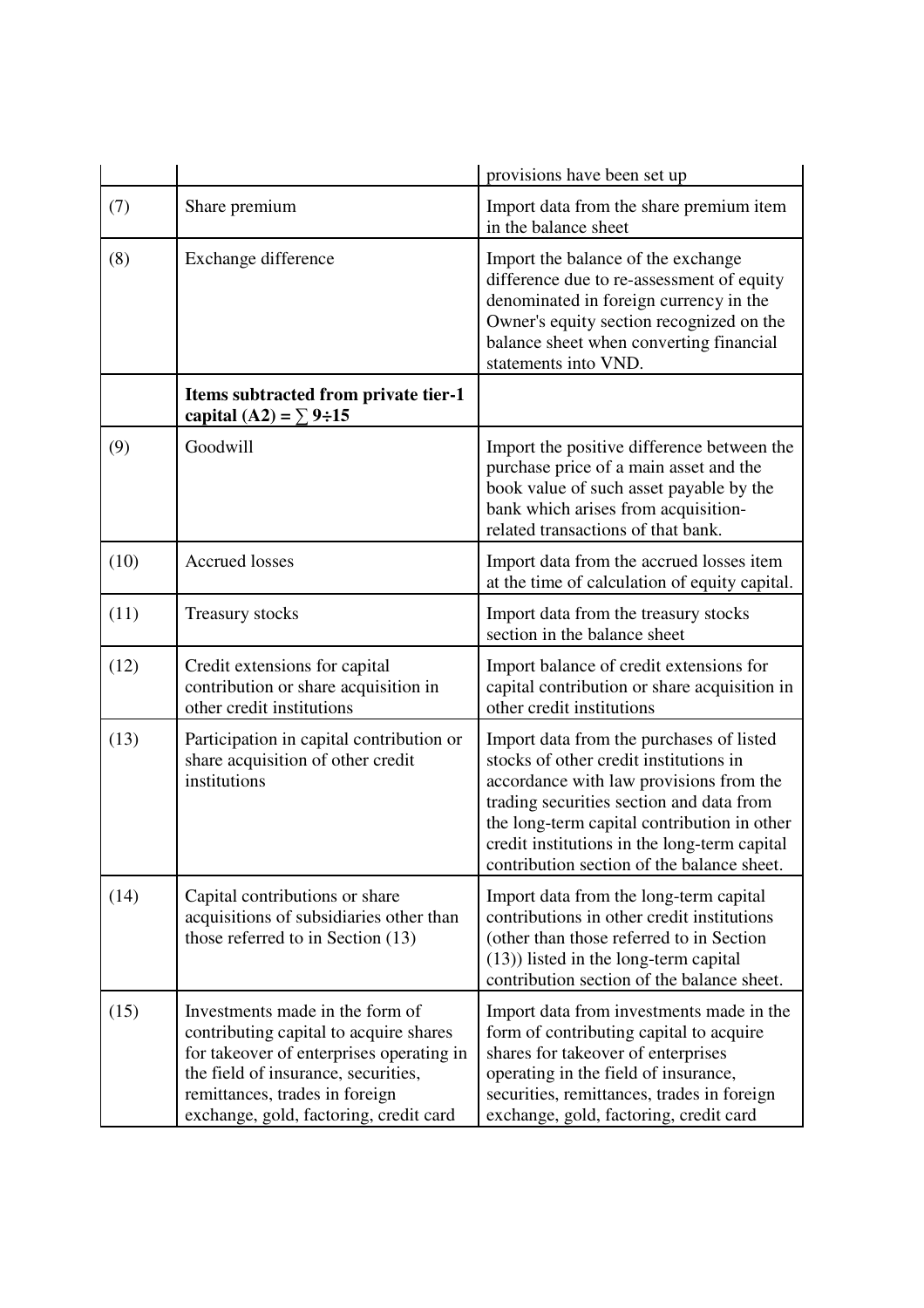|      | issuance, consumer credit, payment<br>intermediary services, credit<br>information which are other than those<br>referred to in Section $(13)$ and $(14)$                                                                       | issuance, consumer credit, payment<br>intermediary services, credit information<br>in accordance with law provisions (not<br>including those referred to in Section (13)<br>and $(14)$ ) recognized in the trading<br>securities section and the long-term<br>capital contribution section of the balance<br>sheet.                                                                                                     |
|------|---------------------------------------------------------------------------------------------------------------------------------------------------------------------------------------------------------------------------------|-------------------------------------------------------------------------------------------------------------------------------------------------------------------------------------------------------------------------------------------------------------------------------------------------------------------------------------------------------------------------------------------------------------------------|
|      | Other additional deductions $(A3)$ =<br>$\Sigma$ 16÷17                                                                                                                                                                          |                                                                                                                                                                                                                                                                                                                                                                                                                         |
| (16) | Capital contributions or share<br>acquisitions in $a(n)$ enterprise,<br>associate company or investment fund<br>(other than those referred to in Section<br>$(13)$ through Section $(15)$ ), exceeding<br>$10\%$ of $(A1 - A2)$ | The total of positive differences between:<br>(i) the balance of long-term capital<br>investment in each enterprise, associate<br>company or investment fund in<br>accordance with law provisions (other<br>than those referred to in Section (13)<br>through Section $(15)$ ) recorded in trading<br>securities section and other long-term<br>investment section of the balance sheet;<br>and (ii) $10\%$ of (A1-A2). |
| (17) | Total of remaining capital<br>contributions or share acquisitions<br>(other than those referred to in Section<br>$(13)$ through Section $(16)$ ), exceeding<br>40% of $(A1 - A2)$                                               | The positive differences between: (i) the<br>total of remaining long-term capital<br>investments in accordance with law<br>provisions (other than those referred to in<br>Section (13) through Section (16))<br>recorded in trading securities section and<br>long-term capital contribution section of<br>the balance sheet; and (ii) $40\%$ of (A1-<br>$A2$ ).                                                        |
|      | <b>PRIVATE TIER-2 CAPITAL (B) =</b><br>$B1 - B2 - (25)$                                                                                                                                                                         | The maximum value of private tier-2<br>capital equals to that of private tier-1<br>capital                                                                                                                                                                                                                                                                                                                              |
|      | <b>Components of private tier-2 capital</b><br>$(B1) = \sum 18 \div 21$                                                                                                                                                         |                                                                                                                                                                                                                                                                                                                                                                                                                         |
| (18) | 50% of the increasing difference<br>resulting from revaluation of fixed<br>assets in accordance with law<br>provisions                                                                                                          | 50% of total credit balance of the<br>difference in fixed asset revaluation.                                                                                                                                                                                                                                                                                                                                            |
| (19) | 40% of the increasing difference<br>resulting from revaluation of long-term<br>capital investments in accordance with<br>law provisions                                                                                         | 40% of total credit balance of the<br>difference in fixed asset revaluation with<br>respect to long-term capital investments.                                                                                                                                                                                                                                                                                           |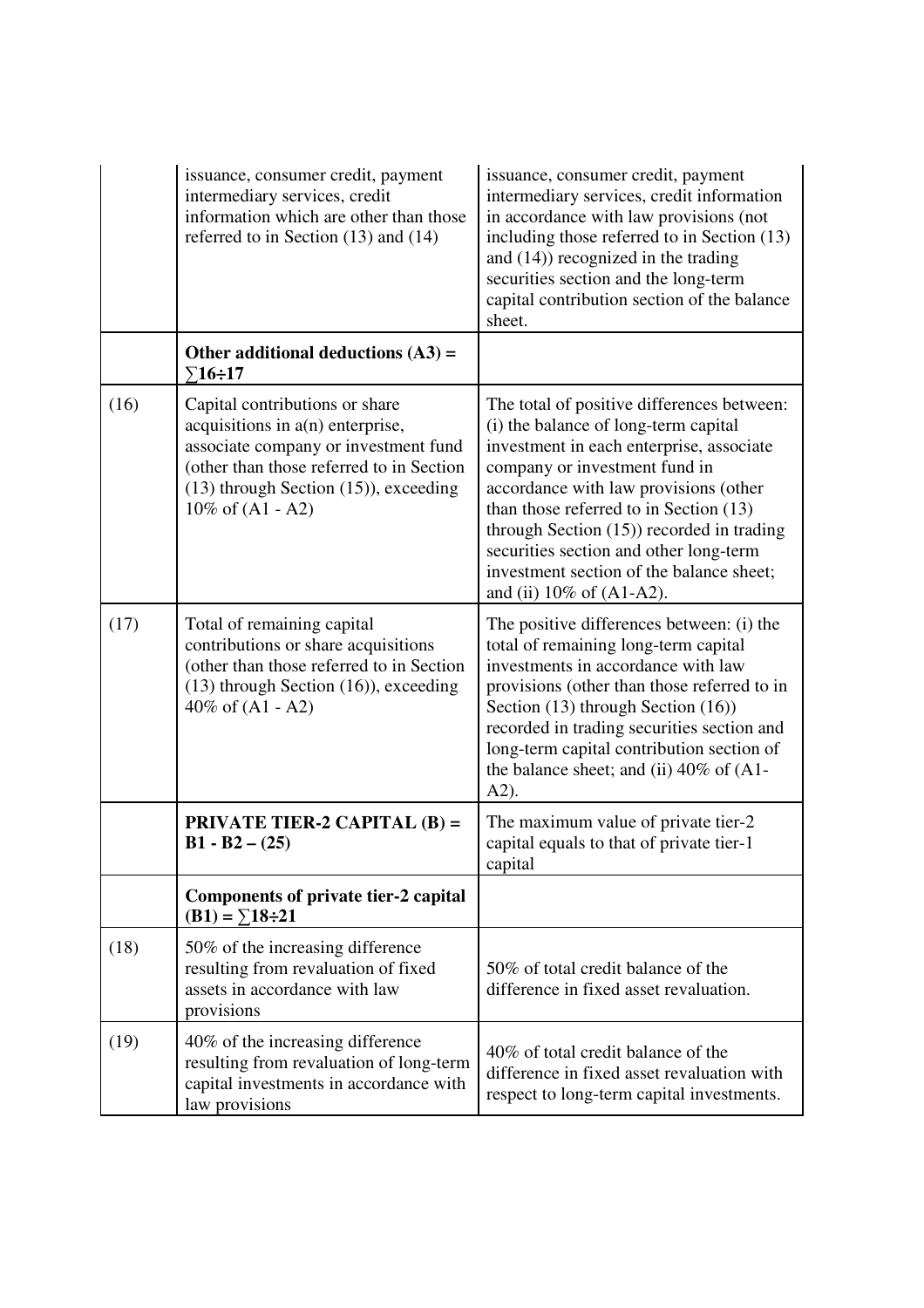| (20) | General reserves in accordance with                                                                                                                                                                                                                                                                                                                                                                                                  |                                                                                                                                                                                                                                                                                                                                                                                                                                                                                       |
|------|--------------------------------------------------------------------------------------------------------------------------------------------------------------------------------------------------------------------------------------------------------------------------------------------------------------------------------------------------------------------------------------------------------------------------------------|---------------------------------------------------------------------------------------------------------------------------------------------------------------------------------------------------------------------------------------------------------------------------------------------------------------------------------------------------------------------------------------------------------------------------------------------------------------------------------------|
|      | provisions of the State bank on<br>classification of assets, ratio and<br>method of setting up of provisions and<br>use of provisions applied to credit<br>institutions and branches of foreign<br>banks                                                                                                                                                                                                                             | Import total of the general reserve<br>sections in the balance sheet                                                                                                                                                                                                                                                                                                                                                                                                                  |
| (21) | Convertible bonds or subordinated<br>debts issued by credit institutions that<br>satisfy the following conditions:<br>(i) The first maturity period is at least                                                                                                                                                                                                                                                                      | - At the date of value determination, if the<br>maturity period of such subordinated<br>debts is above 5 years, the whole value<br>thereof shall be included in the tier-2<br>capital.                                                                                                                                                                                                                                                                                                |
|      | 5 years;<br>(ii) They are not secured by their own<br>assets;<br>(iii) These credit institutions may only<br>repurchase or pay debts prior to the<br>maturity date on conditions that they<br>meet stipulated prudential ratios or<br>limits and report to the State Bank<br>(Bank Inspection and Supervision<br>Agency) for monitoring purposes;<br>(iv) These credit institutions may cease<br>their interest payment and transfer | - From the beginning of the fifth year<br>prior to the payment due date, value of<br>these convertible bonds or subordinated<br>debts included in calculation of the tier-2<br>capital on the issuance or contract<br>conclusion date in accordance with law<br>provisions must be subject to a deduction<br>of 20% for their value so as to ensure that<br>their value included in the tier-2 capital<br>equals 0 by the first day of the final year<br>before the payment due date. |
|      | accrued interest forward to the next<br>year if total losses reported in the<br>income statement within this year are<br>attributable to such interest payment;<br>(v) In the event of liquidation of a<br>credit institution, holders of bonds and                                                                                                                                                                                  |                                                                                                                                                                                                                                                                                                                                                                                                                                                                                       |
|      | subordinated debts shall be entitled to<br>debt repayments only after all debt<br>obligations owed to other creditors<br>have been discharged;<br>(vi) Credit institutions may decide on<br>only interest rates of subordinated                                                                                                                                                                                                      |                                                                                                                                                                                                                                                                                                                                                                                                                                                                                       |
|      | debts which are determined by their<br>specific values or formulas as clearly<br>defined in issuance contracts or                                                                                                                                                                                                                                                                                                                    |                                                                                                                                                                                                                                                                                                                                                                                                                                                                                       |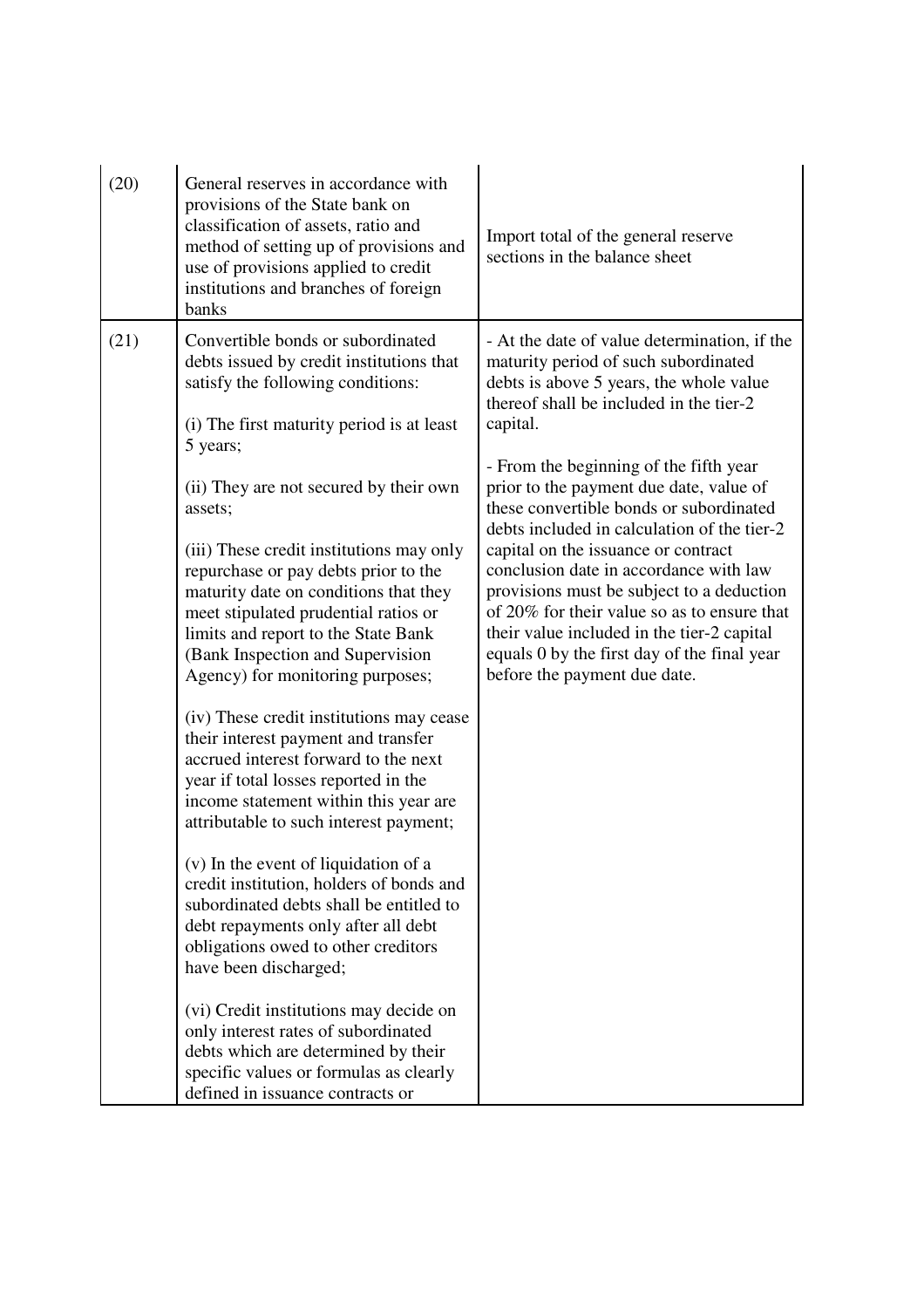|      | materials.                                                                                                                                                                                                                                                                                                                                                                                    |                                                                                                                                                                                                                                                                                                                                                                                                                                                                                       |
|------|-----------------------------------------------------------------------------------------------------------------------------------------------------------------------------------------------------------------------------------------------------------------------------------------------------------------------------------------------------------------------------------------------|---------------------------------------------------------------------------------------------------------------------------------------------------------------------------------------------------------------------------------------------------------------------------------------------------------------------------------------------------------------------------------------------------------------------------------------------------------------------------------------|
|      | - In case of applying the interest rate<br>determined by a specific value, any<br>change made to such interest rate shall<br>be implemented only after 5 years<br>from the date of issuance and signing<br>of contract and such change is made<br>only once during the maturity period<br>thereof.                                                                                            |                                                                                                                                                                                                                                                                                                                                                                                                                                                                                       |
|      | - In case of applying the interest rate<br>determined by a specified formula, any<br>change made to such formula shall not<br>be allowed and, wherever necessary, a<br>change to the interest rate fluctuation<br>amplitude in such formula shall be<br>made only once after 5 years from the<br>date of issuance and contract<br>conclusion.                                                 |                                                                                                                                                                                                                                                                                                                                                                                                                                                                                       |
|      | Items subtracted from private tier-2<br>capital $(B2) = (22) + (23) + (24)$                                                                                                                                                                                                                                                                                                                   |                                                                                                                                                                                                                                                                                                                                                                                                                                                                                       |
| (22) | Convertible bonds issued by other<br>credit institutions and subordinated<br>debts issued by other credit institutions<br>and branches of foreign banks that<br>satisfy all conditions for calculation of<br>the tier-2 capital of the issuing credit<br>institution or branch of the foreign<br>bank which the credit institution<br>purchases or invests in according to<br>law provisions. | - If such convertible bonds or<br>subordinated debts are purchased or<br>invested in from February 12, 2018, the<br>credit institution shall subtract them from<br>tier-2 capital from the date of<br>purchase/invest.<br>- If such convertible bonds or<br>subordinated debts are purchased or<br>invested in before February 12, 2018, the<br>credit institution shall subtract them from<br>tier-2 capital under the following<br>roadmap:<br>+ From February 12, 2018 to December |
|      |                                                                                                                                                                                                                                                                                                                                                                                               | 31, 2018: subtract $25\%$ of the value of<br>such purchase of/investment in<br>convertible bonds or subordinated debts;                                                                                                                                                                                                                                                                                                                                                               |
|      |                                                                                                                                                                                                                                                                                                                                                                                               | + From January 01, 2019 to December<br>31, 2018: subtract $50\%$ of the value of<br>such purchase of/investment in                                                                                                                                                                                                                                                                                                                                                                    |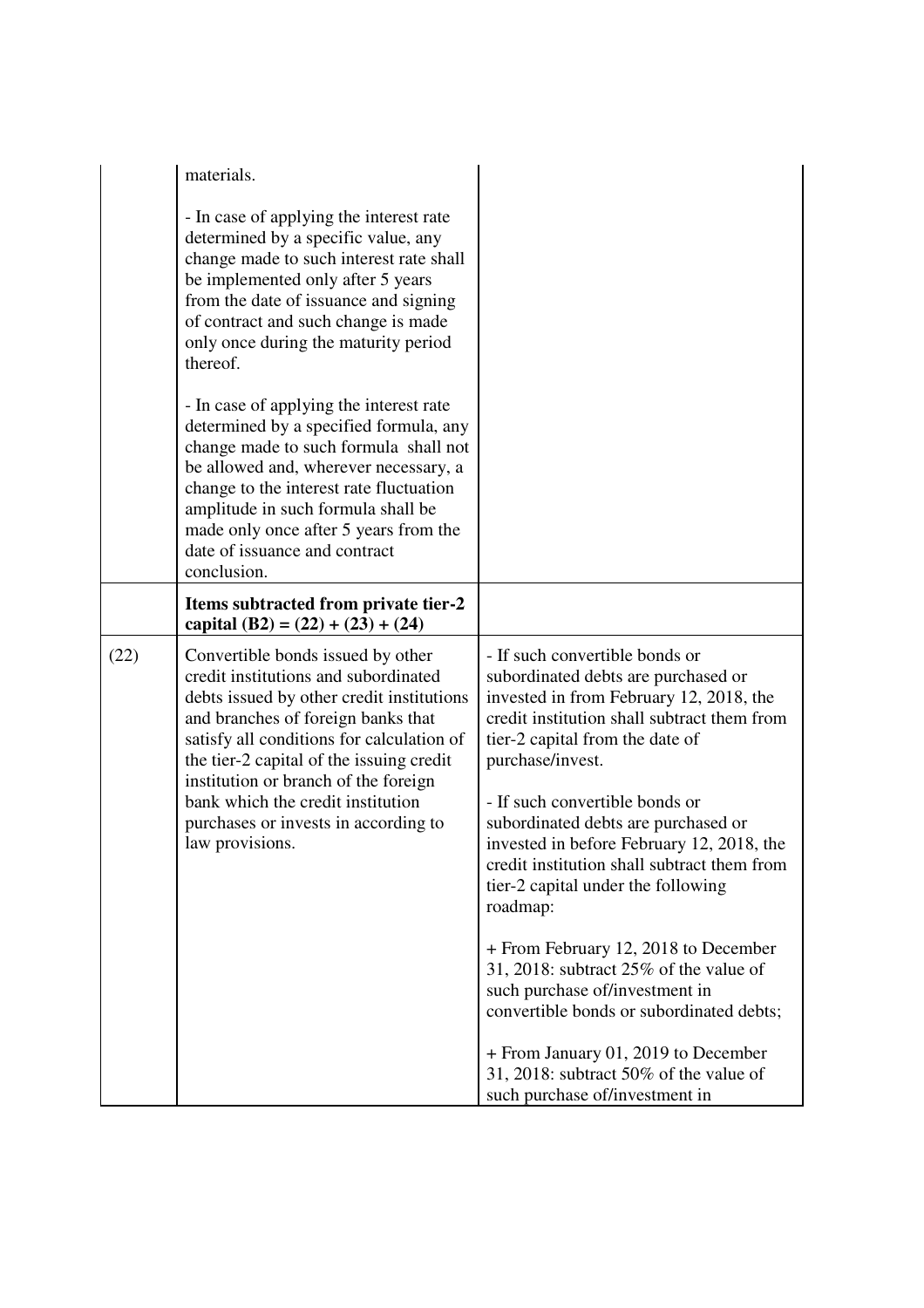|      |                                                                                                                                          | convertible bonds or subordinated debts;                                                                                                                                                                |
|------|------------------------------------------------------------------------------------------------------------------------------------------|---------------------------------------------------------------------------------------------------------------------------------------------------------------------------------------------------------|
|      |                                                                                                                                          | + From January 01, 2020 to December<br>31, 2020: subtract $75\%$ of the value of<br>such purchase of/investment in<br>convertible bonds or subordinated debts;<br>+ From January 01, 2021: subtract the |
|      |                                                                                                                                          | whole value of such purchase<br>of/investment in convertible bonds or<br>subordinated debts.                                                                                                            |
| (23) | The positive difference in value<br>between section $(20)$ and 1.25% of<br>"Total risk assets" referred to in Annex<br>$\overline{2}$    |                                                                                                                                                                                                         |
| (24) | The positive difference in value<br>between section $(21)$ and 50% of A                                                                  |                                                                                                                                                                                                         |
|      | <b>Additional deductions</b>                                                                                                             |                                                                                                                                                                                                         |
| (25) | The positive difference in value<br>between section (B1-B2) and A                                                                        |                                                                                                                                                                                                         |
|      | Items deducted upon calculation of<br>equity capital                                                                                     |                                                                                                                                                                                                         |
| (26) | 100% of the decreasing difference<br>resulting from revaluation of fixed<br>assets in accordance with law<br>provisions                  | 100% of total debit balance of the<br>difference in fixed asset revaluation.                                                                                                                            |
| (27) | 100% of the decreasing difference<br>resulting from revaluation of long-term<br>capital investments in accordance with<br>law provisions | 100% of total debit balance of the<br>difference in fixed asset revaluation with<br>respect to long-term capital investments.                                                                           |
| (C)  | PRIVATE EQUITY CAPITAL (C)<br>$= (A) + (B) - (26) - (27)$                                                                                |                                                                                                                                                                                                         |

# **II. Consolidated equity capital**

# **1. General principles:**

a. Consolidated equity capital is determined by components stated in Point 2 hereunder, imported from the consolidated balance sheet in which subsidiary companies that are enterprises operating under the Law on Insurance Business shall not be consolidated.

b. If the consolidated financial statement stated in Point a does not have specific items to calculate the consolidated tier-1 and tier-2 capital, credit institutions are required to establish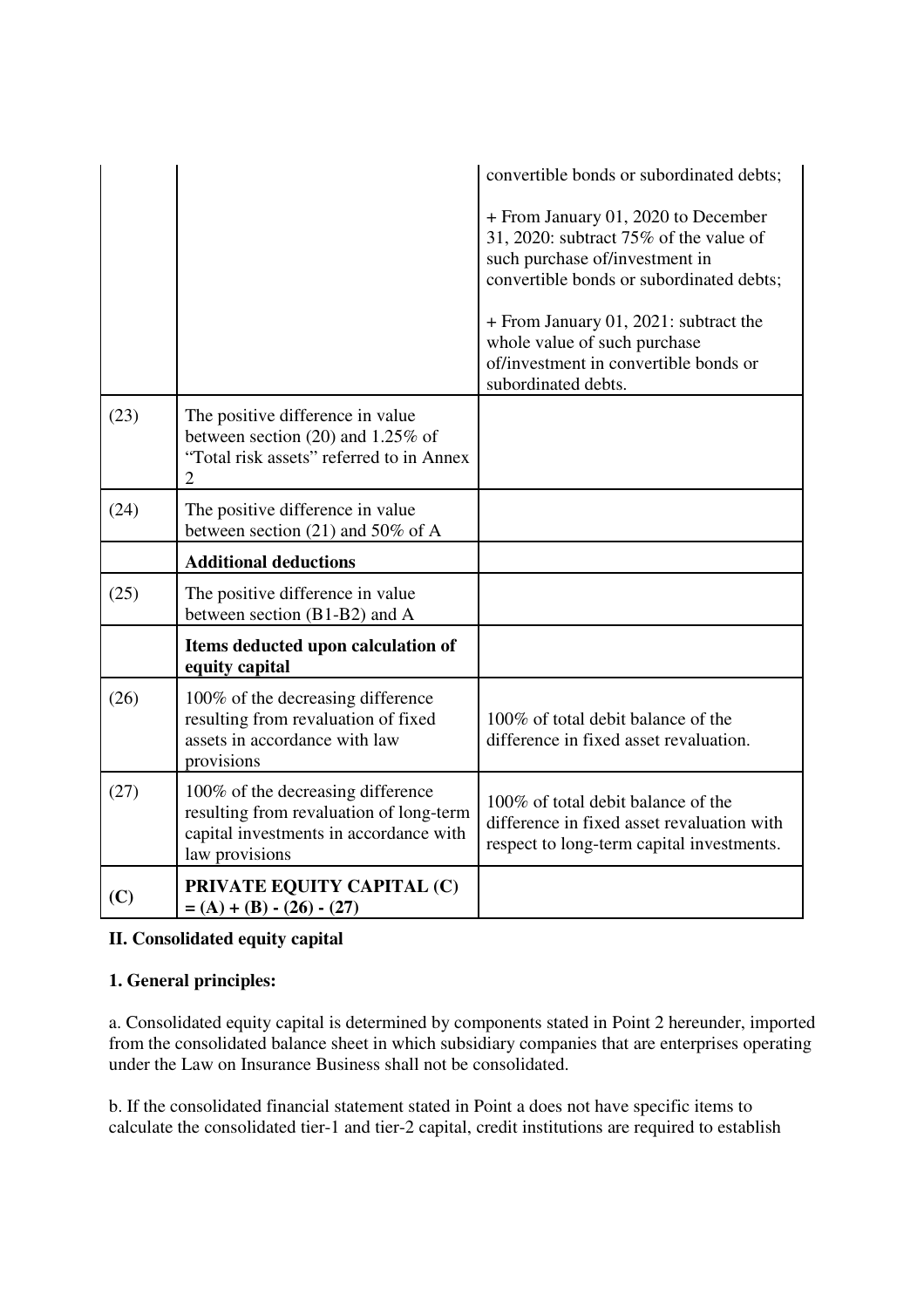statistical data collected from the separate balance sheets of consolidated entities to ensure a full and accurate calculation of tier-1 and tier-2 capital items.

| <b>Section</b> | <b>Components</b>                                                       | <b>Determination method</b>                                                                                                                                                                                                                                                                                                                                                                                                                      |
|----------------|-------------------------------------------------------------------------|--------------------------------------------------------------------------------------------------------------------------------------------------------------------------------------------------------------------------------------------------------------------------------------------------------------------------------------------------------------------------------------------------------------------------------------------------|
|                | <b>CONSOLIDATED TIER-1 CAPITAL</b><br>$(A) = A1 - A2 - A3$              |                                                                                                                                                                                                                                                                                                                                                                                                                                                  |
|                | <b>Components of consolidated tier-1</b><br>capital (A1) = $\Sigma$ 1÷8 |                                                                                                                                                                                                                                                                                                                                                                                                                                                  |
| (1)            | Charter capital (allocated or contributed<br>capital)                   | Import data from the Charter capital<br>section in the consolidated balance sheet                                                                                                                                                                                                                                                                                                                                                                |
|                |                                                                         | If the credit institution uses a foreign<br>currency as monetary unit in accounting,<br>the charter capital shall be converted into<br>Vietnam dong in accordance with<br>accounting regulations applied to credit<br>institutions specified by the State bank.                                                                                                                                                                                  |
| (2)            | Reserve fund for charter capital<br>complementation                     | Import data from the reserve fund for<br>charter capital in the funds of credit<br>institution section in the consolidated<br>balance sheet.                                                                                                                                                                                                                                                                                                     |
| (3)            | Investment fund                                                         | Import data from the investment fund in<br>the funds of credit institution section in<br>the consolidated balance sheet.                                                                                                                                                                                                                                                                                                                         |
| (4)            | Financial reserve fund                                                  | Import data from the financial reserve<br>fund in the funds of credit institution<br>section in the balance sheet.                                                                                                                                                                                                                                                                                                                               |
| (5)            | Fund for construction works and fixed<br>assets                         | Import data from the fund for<br>construction works and fixed assets in the<br>balance sheet.                                                                                                                                                                                                                                                                                                                                                    |
| (6)            | Accumulated retained earnings                                           | Conform to guidelines specified in Clause<br>6 Article 3 this Circular. If the credit<br>institution's postponement or extension of<br>risk provision establishment is approved,<br>the accumulated retained earnings must<br>minus the positive difference between the<br>amount of risk provisions need to be set<br>up according to law provisions of the<br>State bank on classification of asset, ratio<br>and method of setting up of risk |

# **2. A. Components and methods for determination of the consolidated equity capital:**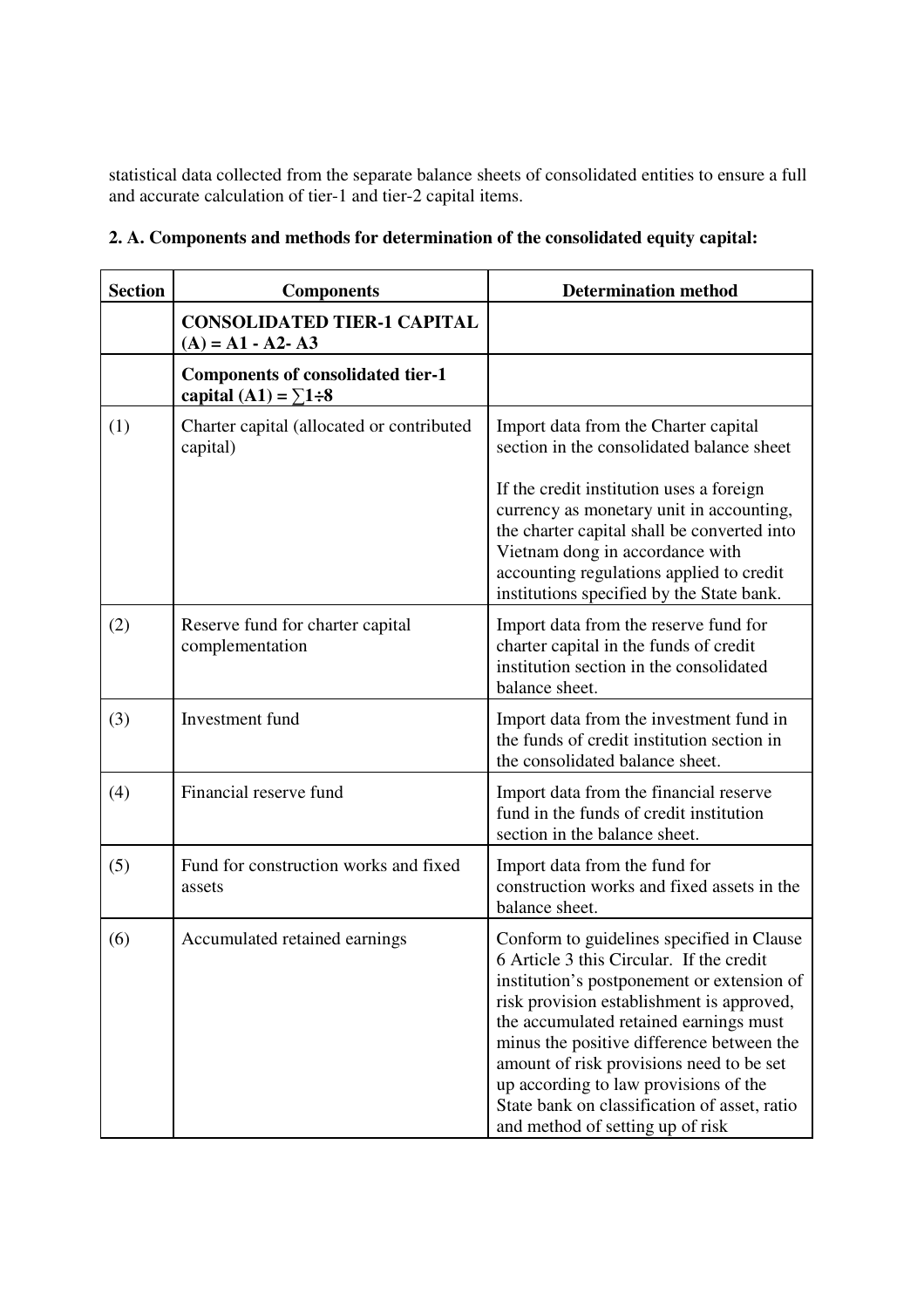|      |                                                                                                    | provisions, use of risk provisions applied<br>to credit institutions and branches of<br>foreign banks and the amount of risk<br>provisions have been set up                                                                                                                                                                                                |
|------|----------------------------------------------------------------------------------------------------|------------------------------------------------------------------------------------------------------------------------------------------------------------------------------------------------------------------------------------------------------------------------------------------------------------------------------------------------------------|
| (7)  | Accumulated share premium                                                                          | Import data from the share premium item<br>in the consolidated balance sheet                                                                                                                                                                                                                                                                               |
| (8)  | Exchange rate differences arising from<br>consolidation of financial statements                    | Import data from the exchange rate<br>section in the consolidated balance sheet                                                                                                                                                                                                                                                                            |
|      |                                                                                                    | If the credit institution uses a foreign<br>currency as monetary unit in accounting,<br>exchange rate difference also includes the<br>exchange rate difference due to re-<br>assessment of equity denominated in<br>foreign currency in the Owner's equity<br>section recognized on the balance sheet<br>when converting financial statements into<br>VND. |
|      | <b>Items subtracted from consolidated</b><br>tier-1 capital (A2) = $\Sigma$ $\Sigma$ 9÷14          |                                                                                                                                                                                                                                                                                                                                                            |
| (9)  | Goodwill                                                                                           | Import the positive difference between the<br>purchase price of a main asset and the<br>book value of such asset payable by the<br>bank which arises from acquisition-<br>related transactions of that bank.                                                                                                                                               |
| (10) | <b>Accrued</b> losses                                                                              | Import data from the accrued losses item<br>at the time of calculation of equity capital.                                                                                                                                                                                                                                                                  |
| (11) | <b>Treasury stocks</b>                                                                             | Import data from the treasury stocks<br>section in the consolidated balance sheet                                                                                                                                                                                                                                                                          |
| (12) | Credit extensions for capital contribution<br>or share acquisition in other credit<br>institutions | Import data from credit extensions for<br>capital contribution or share acquisition in<br>other credit institutions, including the<br>credit extensions of consolidated<br>subsidiaries.                                                                                                                                                                   |
| (13) | Participation in capital contribution or<br>share acquisition of other credit<br>institutions      | Import data from the purchases of listed<br>stocks of other credit institutions in<br>accordance with law provisions from the<br>trading securities section and data from<br>the long-term capital contribution in other<br>credit institutions in the long-term capital<br>contribution section of the consolidated<br>balance sheet.                     |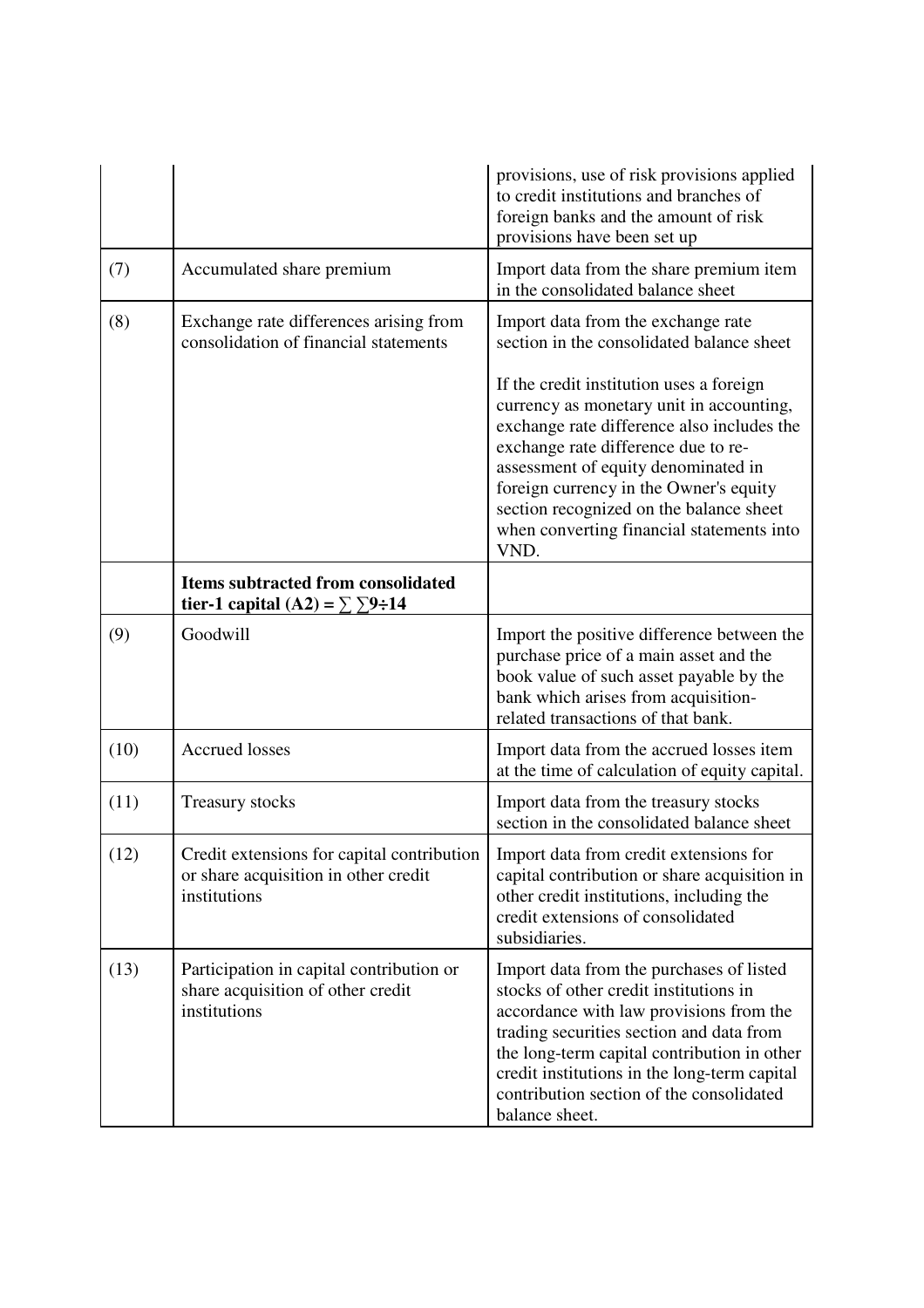| (14) | Capital contributions or share<br>acquisitions in subsidiaries which are<br>not subject to consolidation and those<br>which are enterprises operating under<br>the Law on Insurance Business, other<br>than those referred to in Item (13) | Import data from the long-term capital<br>investments in subsidiaries which are not<br>subject to consolidation and capital<br>contributions or share acquisitions in<br>insurance companies (other than those<br>referred to in Item $(13)$ ) recorded as the<br>Long-term capital investments account of<br>the consolidated balance sheet.                                                                                          |
|------|--------------------------------------------------------------------------------------------------------------------------------------------------------------------------------------------------------------------------------------------|----------------------------------------------------------------------------------------------------------------------------------------------------------------------------------------------------------------------------------------------------------------------------------------------------------------------------------------------------------------------------------------------------------------------------------------|
|      | Other additional deductions $(A3)$ =<br>$\Sigma$ 15÷16                                                                                                                                                                                     |                                                                                                                                                                                                                                                                                                                                                                                                                                        |
| (15) | Capital contributions or share<br>acquisitions in a(n) enterprise, associate<br>company or investment fund (other than<br>those referred to in Section (13) through<br>Section (14)), exceeding 10% of (A1 -<br>A2)                        | The total of positive differences between:<br>(i) the balance of long-term capital<br>investment in each enterprise, associate<br>company or investment fund in<br>accordance with law provisions (other<br>than those referred to in Section (13)<br>through Section (14)) recorded in trading<br>securities section and other long-term<br>investment section of the consolidated<br>balance sheet; and (ii) $10\%$ of $(A1 - A2)$ . |
| (16) | Total of remaining capital contributions<br>or share acquisitions (other than those<br>referred to in Section (13) through<br>Section $(15)$ , exceeding 40% of $(A1 -$<br>A2)                                                             | The positive differences between: (i) the<br>total of remaining long-term capital<br>investments in accordance with law<br>provisions (other than those referred to in<br>Section (13) through Section (15))<br>recorded in trading securities section and<br>long-term capital contribution section of<br>the consolidated balance sheet; and (ii)<br>40% of (A1-A2).                                                                 |
|      | <b>CONSOLIDATED TIER-2 CAPITAL</b><br>$(B) = B1 - B2 - (25)$                                                                                                                                                                               | The maximum value of consolidated tier-<br>2 capital equals to that of consolidated<br>tier-1 capital                                                                                                                                                                                                                                                                                                                                  |
|      | <b>Components of consolidated tier-2</b><br>capital (B1) = $\Sigma$ 17÷21                                                                                                                                                                  |                                                                                                                                                                                                                                                                                                                                                                                                                                        |
| (17) | 50% of the increasing difference<br>resulting from revaluation of fixed assets<br>in accordance with law provisions                                                                                                                        | 50% of total credit balance of the<br>difference in fixed asset revaluation<br>recorded in the consolidated balance<br>sheet.                                                                                                                                                                                                                                                                                                          |
| (18) | 40% of the increasing difference<br>resulting from revaluation of long-term<br>capital investments in accordance with<br>law provisions                                                                                                    | 40% of total credit balance of the<br>difference in fixed asset revaluation with<br>respect to long-term capital investments<br>item recorded in the consolidated balance                                                                                                                                                                                                                                                              |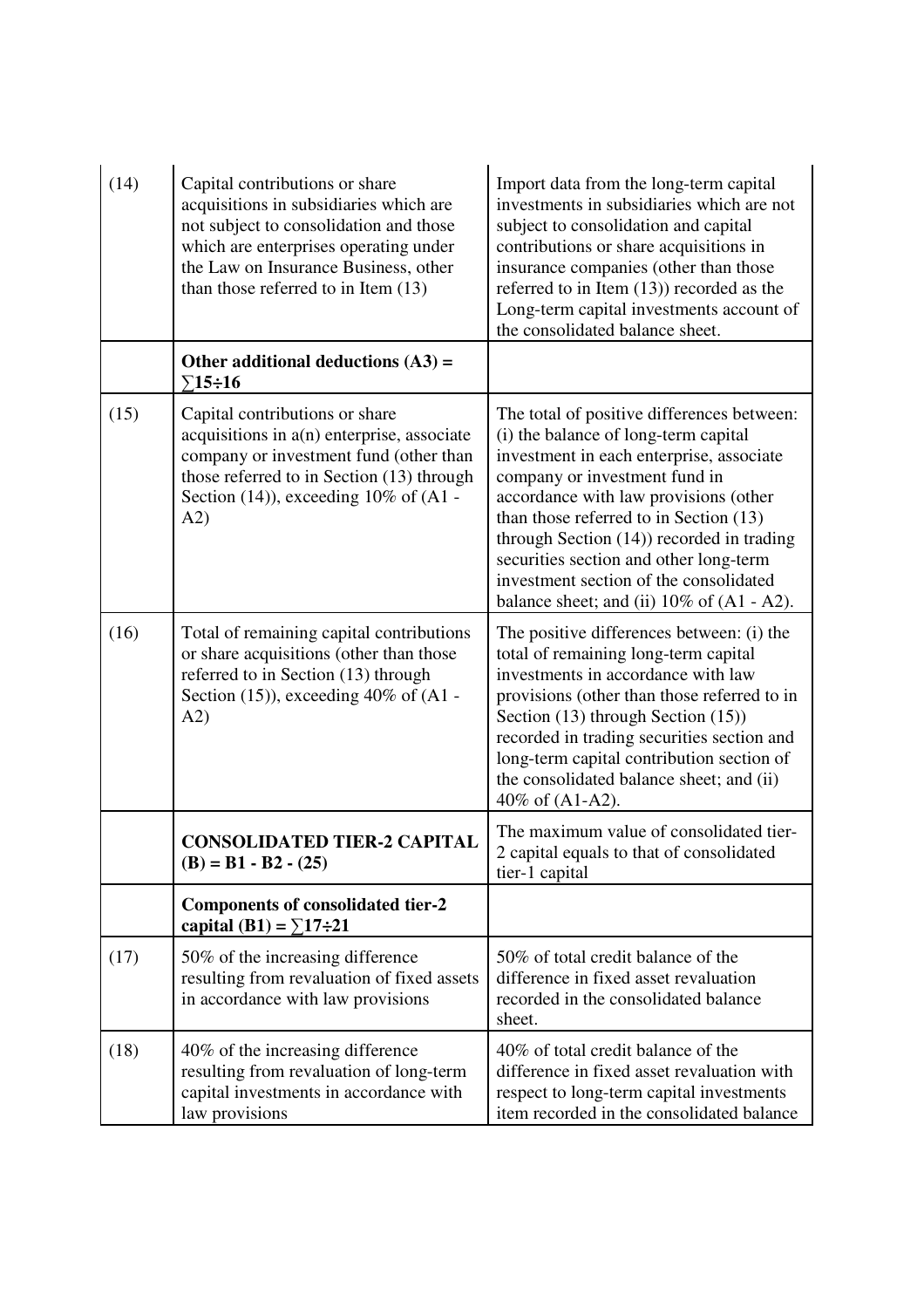|      |                                                                                                                                                                                                                                                                                                                                                                                                       | sheet.                                                                                                                                                                                                                                                                                                                                                                                                                                                                                                                                                 |
|------|-------------------------------------------------------------------------------------------------------------------------------------------------------------------------------------------------------------------------------------------------------------------------------------------------------------------------------------------------------------------------------------------------------|--------------------------------------------------------------------------------------------------------------------------------------------------------------------------------------------------------------------------------------------------------------------------------------------------------------------------------------------------------------------------------------------------------------------------------------------------------------------------------------------------------------------------------------------------------|
| (19) | General reserves in accordance with<br>provisions of the State bank on<br>classification of assets, ratio and method<br>of setting up of provisions and use of<br>provisions applied to credit institutions<br>and branches of foreign banks                                                                                                                                                          | Import total of the general reserve<br>sections in the balance sheet                                                                                                                                                                                                                                                                                                                                                                                                                                                                                   |
| (20) | Convertible bonds or subordinated debts<br>issued by credit institutions that satisfy<br>the following conditions:<br>(i) The first maturity period is at least 5<br>years;<br>(ii) They are not secured by their own<br>assets;<br>(iii) These credit institutions may only<br>repurchase or pay debts prior to the<br>maturity date on conditions that they<br>meet stipulated prudential ratios or | - At the date of determination of their<br>value, if the maturity period of the<br>subordinated debts is above 5 years, the<br>whole value of convertible bonds and<br>other debt instruments shall be included<br>in the tier-2 capital.<br>- From the beginning of the fifth year<br>prior to the payment due date, value of<br>these convertible bonds or subordinated<br>debts included in calculation of the tier-2<br>capital on the issuance or contract<br>conclusion date in accordance with law<br>provisions must be subject to a deduction |
|      | limits and report to the State Bank (Bank<br>Inspection and Supervision Agency) for<br>monitoring purposes;<br>(iv) These credit institutions may cease<br>their interest payment and transfer<br>accrued interest forward to the next year<br>if total losses reported in the income<br>statement within this year are<br>attributable to such interest payment;                                     | of 20% for their value so as to ensure that<br>their value included in the tier-2 capital<br>equals 0 by the first day of the final year<br>before the payment due date.<br>Note: Convertible bonds or other debt<br>instruments issued by subsidiary<br>companies other than credit institutions<br>shall not be included in this account.                                                                                                                                                                                                            |
|      | (v) In the event of liquidation of a credit<br>institution, holders of convertible bonds<br>and subordinated debts shall be entitled<br>to debt repayments only after all debt<br>obligations owed to other creditors have<br>been discharged;<br>(vi) Credit institutions may decide on<br>only interest rates of convertible bonds                                                                  |                                                                                                                                                                                                                                                                                                                                                                                                                                                                                                                                                        |
|      | or subordinated debts which are<br>determined by their specific values or<br>formulas as clearly defined in issuance                                                                                                                                                                                                                                                                                  |                                                                                                                                                                                                                                                                                                                                                                                                                                                                                                                                                        |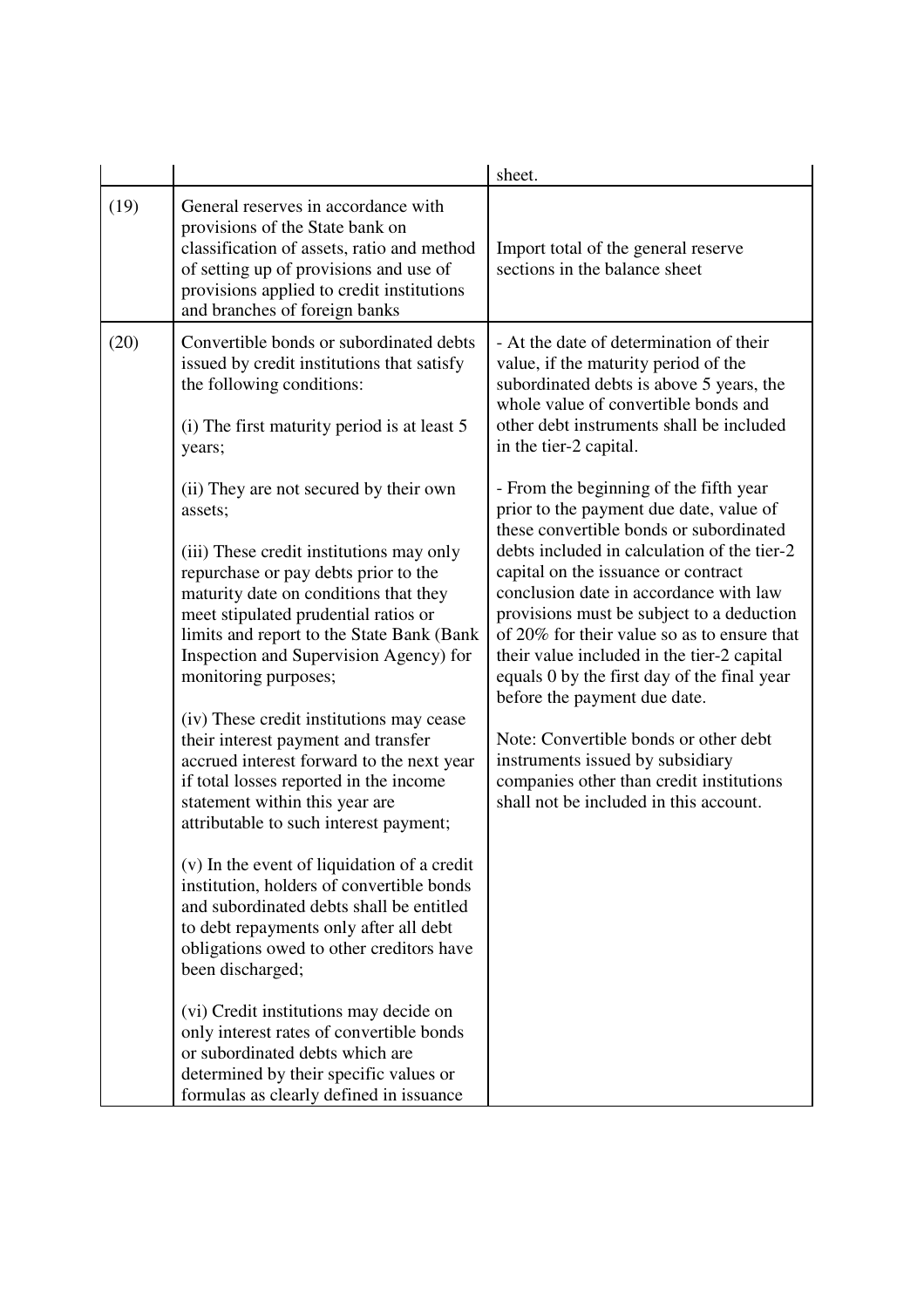|      | contracts or materials.                                                                                                                                                                                                                                                                                                                           |                                                                                                                                                                                                                        |
|------|---------------------------------------------------------------------------------------------------------------------------------------------------------------------------------------------------------------------------------------------------------------------------------------------------------------------------------------------------|------------------------------------------------------------------------------------------------------------------------------------------------------------------------------------------------------------------------|
|      | - In case of applying the interest rate<br>determined by a specific value, any<br>change made to such interest rate shall<br>be implemented only after 5 years from<br>the date of issuance and signing of<br>contract and such change is made only<br>once during the maturity period of the<br>convertible bonds and other debt<br>instruments. |                                                                                                                                                                                                                        |
|      | - In case of applying the interest rate<br>determined by a specified formula, any<br>change made to such formula shall not<br>be allowed and, wherever necessary, a<br>change to the interest rate fluctuation<br>amplitude in such formula shall be made<br>only once after 5 years from the date of<br>issuance and contract conclusion.        |                                                                                                                                                                                                                        |
| (21) | Minority interest                                                                                                                                                                                                                                                                                                                                 | Import data from the minority interest<br>section in the consolidated balance sheet                                                                                                                                    |
|      |                                                                                                                                                                                                                                                                                                                                                   |                                                                                                                                                                                                                        |
|      | Items subtracted from consolidated<br>tier-2 capital (B2) = $(22) + (23) + (24)$                                                                                                                                                                                                                                                                  |                                                                                                                                                                                                                        |
| (22) | Convertible bonds issued by other credit<br>institutions; subordinated debts issued<br>by other credit institutions and branches<br>of foreign banks that satisfy all<br>conditions for calculation of the tier-2<br>capital of the issuing credit institution or<br>branch of the foreign bank which the                                         | - If such convertible bonds or<br>subordinated debts are purchased or<br>invested in from February 12, 2018, the<br>credit institution shall subtract them from<br>tier-2 capital from the date of<br>purchase/invest. |
|      | credit institution purchases or invests in<br>according to law provisions.                                                                                                                                                                                                                                                                        | - If such convertible bonds or<br>subordinated debts are purchased or<br>invested in before February 12, 2018, the<br>credit institution shall subtract them from<br>tier-2 capital under the following<br>roadmap:    |
|      |                                                                                                                                                                                                                                                                                                                                                   | + From February 12, 2018 to December<br>31, 2018: subtract 25% of the value of<br>such purchase of/investment in<br>convertible bonds or subordinated debts;                                                           |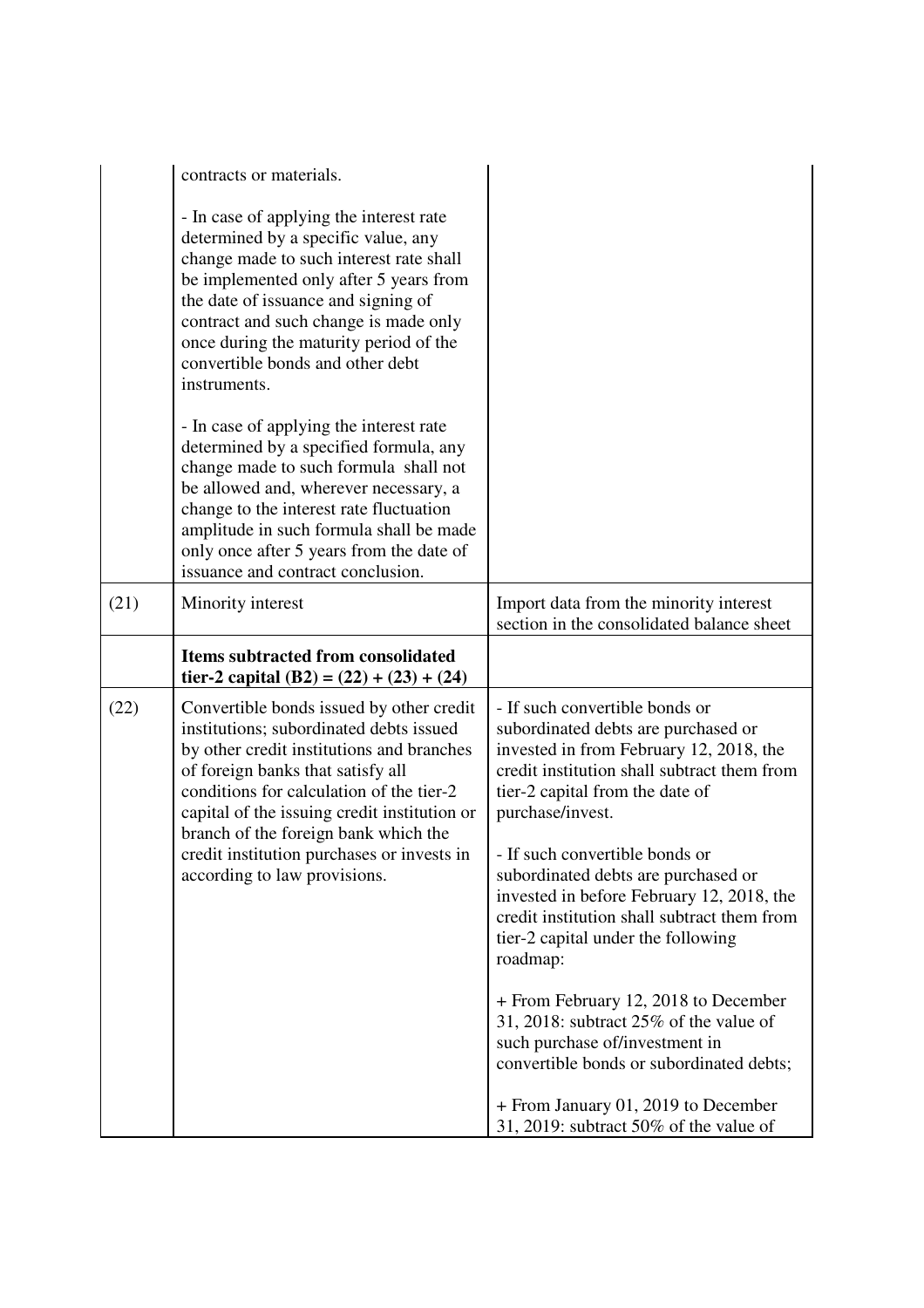|      |                                                                                                                                          | such purchase of/investment in<br>convertible bonds or subordinated debts;                                                                                                          |
|------|------------------------------------------------------------------------------------------------------------------------------------------|-------------------------------------------------------------------------------------------------------------------------------------------------------------------------------------|
|      |                                                                                                                                          | + From January 01, 2020 to December<br>31, 2020: subtract 75% of the value of<br>such purchase of/investment in<br>convertible bonds or subordinated debts;                         |
|      |                                                                                                                                          | + From January 01, 2021: subtract the<br>whole value of such purchase<br>of/investment in convertible bonds or<br>subordinated debts.                                               |
| (23) | The positive difference in value between<br>section (19) and 1.25% of "Total risk<br>assets" referred to in Annex 2                      |                                                                                                                                                                                     |
| (24) | The positive difference in value between<br>section (20) and 50% of A                                                                    |                                                                                                                                                                                     |
|      |                                                                                                                                          |                                                                                                                                                                                     |
|      | <b>Additional deductions</b>                                                                                                             |                                                                                                                                                                                     |
| (25) | The positive difference in value between<br>section $(B1 - B2)$ and A                                                                    |                                                                                                                                                                                     |
|      | Items deducted upon calculation of<br>equity capital                                                                                     |                                                                                                                                                                                     |
| (26) | 100% of the decreasing difference<br>resulting from revaluation of fixed assets<br>in accordance with law provisions                     | 100% of total debit balance of the<br>difference in fixed asset revaluation<br>recorded in the consolidated balance<br>sheet.                                                       |
| (27) | 100% of the decreasing difference<br>resulting from revaluation of long-term<br>capital investments in accordance with<br>law provisions | 100% of total debit balance of the<br>difference in fixed asset revaluation with<br>respect to long-term capital investments<br>item recorded in the consolidated balance<br>sheet. |

# **B. Components and methods for determination of the equity capital of a foreign bank branch:**

Foreign bank branches shall refer to components stipulated hereunder or in the laws on financial regime of foreign bank branches and their own asset accounts or items to determine their equity capital in a proper manner.

| <b>Section</b> | <b>Components</b> | <b>Determination method</b> |
|----------------|-------------------|-----------------------------|
|                |                   |                             |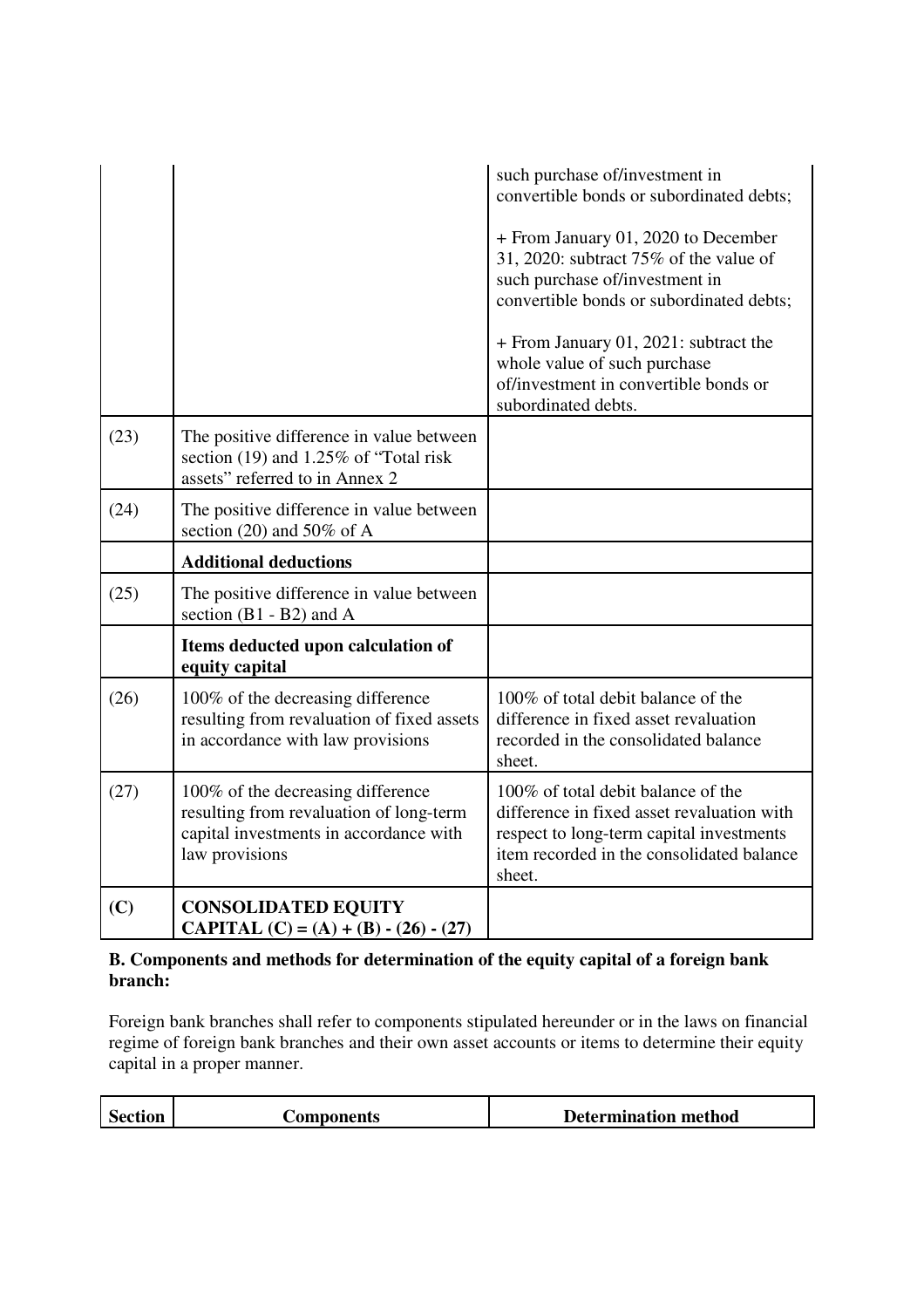|     | <b>TIER-1 CAPITAL</b> (A) = $(A1) - (A2)$             |                                                                                                                                                                                                                                                                                                                                                                                                                                                                                                                                                                                                                     |
|-----|-------------------------------------------------------|---------------------------------------------------------------------------------------------------------------------------------------------------------------------------------------------------------------------------------------------------------------------------------------------------------------------------------------------------------------------------------------------------------------------------------------------------------------------------------------------------------------------------------------------------------------------------------------------------------------------|
|     | Components of tier-1 capital $(A1)$ =<br>$\Sigma$ 1÷7 |                                                                                                                                                                                                                                                                                                                                                                                                                                                                                                                                                                                                                     |
| (1) | Allocated capital                                     | Import data from the Charter capital<br>section in the balance sheet                                                                                                                                                                                                                                                                                                                                                                                                                                                                                                                                                |
|     |                                                       | If the foreign bank branch uses a foreign<br>currency as monetary unit in accounting,<br>the charter capital shall be converted into<br>Vietnam dong in accordance with<br>accounting regulations applied to credit<br>institutions specified by the State bank.                                                                                                                                                                                                                                                                                                                                                    |
| (2) | Reserve fund for charter capital<br>complementation   | Import data from the reserve fund for<br>charter capital in the funds of credit<br>institution section in the balance sheet.                                                                                                                                                                                                                                                                                                                                                                                                                                                                                        |
| (3) | Investment fund                                       | Import data from the investment fund in<br>the funds of credit institution section in<br>the balance sheet.                                                                                                                                                                                                                                                                                                                                                                                                                                                                                                         |
| (4) | Financial reserve fund                                | Import data from the financial reserve<br>fund in the funds of credit institution<br>section in the balance sheet.                                                                                                                                                                                                                                                                                                                                                                                                                                                                                                  |
| (5) | Fund for construction works and fixed<br>assets       | Import data from the fund for construction<br>works and fixed assets in the balance<br>sheet.                                                                                                                                                                                                                                                                                                                                                                                                                                                                                                                       |
| (6) | Accumulated retained earnings                         | Conform to guidelines specified in Clause<br>6 Article 3 this Circular. If the foreign<br>bank branch's postponement or extension<br>of risk provision establishment is<br>approved, the accumulated retained<br>earnings must minus the positive<br>difference between the amount of risk<br>provisions need to be set up according to<br>law provisions of the State bank on<br>classification of asset, ratio and method of<br>setting up of risk provisions, use of risk<br>provisions applied to credit institutions<br>and branches of foreign banks and the<br>amount of risk provisions have been set<br>up |
| (7) | Exchange difference                                   | Import the data of the exchange difference<br>due to re-assessment of equity<br>denominated in foreign currency in the                                                                                                                                                                                                                                                                                                                                                                                                                                                                                              |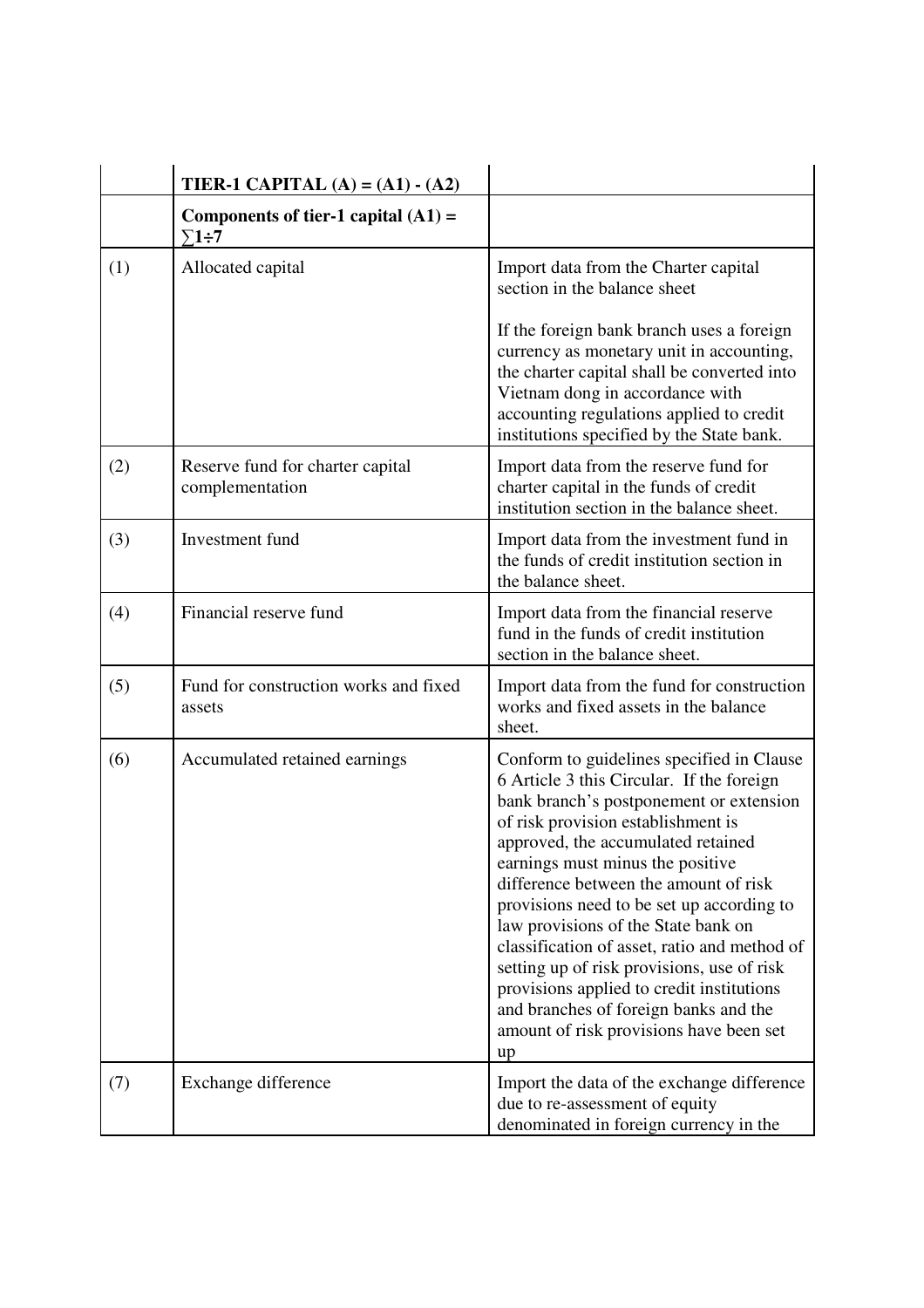|      |                                                                                                                                                                                                                                                                                                                                                                                                                                                                                                                                                 | Owner's equity section recognized on the<br>balance sheet when converting financial<br>statements into VND.                                                                                                                                                                                                                                                                                                                                                             |
|------|-------------------------------------------------------------------------------------------------------------------------------------------------------------------------------------------------------------------------------------------------------------------------------------------------------------------------------------------------------------------------------------------------------------------------------------------------------------------------------------------------------------------------------------------------|-------------------------------------------------------------------------------------------------------------------------------------------------------------------------------------------------------------------------------------------------------------------------------------------------------------------------------------------------------------------------------------------------------------------------------------------------------------------------|
|      | Items subtracted from tier-1 capital<br>$(A2) = (8) + (9)$                                                                                                                                                                                                                                                                                                                                                                                                                                                                                      |                                                                                                                                                                                                                                                                                                                                                                                                                                                                         |
| (8)  | <b>Accrued losses</b>                                                                                                                                                                                                                                                                                                                                                                                                                                                                                                                           | Import data from the accrued losses item<br>at the time of calculation of equity capital.                                                                                                                                                                                                                                                                                                                                                                               |
| (9)  | Credit extensions for capital contribution<br>or share acquisition in other credit<br>institutions                                                                                                                                                                                                                                                                                                                                                                                                                                              | Import the balance of loans for capital<br>contribution or share acquisition in other<br>credit institutions                                                                                                                                                                                                                                                                                                                                                            |
|      | TIER-2 CAPITAL (B) = B1 - B2 - (15)                                                                                                                                                                                                                                                                                                                                                                                                                                                                                                             | The maximum value of tier-2 capital<br>equals to that of tier-1 capital                                                                                                                                                                                                                                                                                                                                                                                                 |
|      | Components of tier-2 capital $(B1)$ =<br>$\Sigma$ 10÷11                                                                                                                                                                                                                                                                                                                                                                                                                                                                                         |                                                                                                                                                                                                                                                                                                                                                                                                                                                                         |
| (10) | General reserves in accordance with<br>provisions of the State bank on<br>classification of assets, ratio and method<br>of setting up of provisions and use of<br>provisions applied to credit institutions<br>and branches of foreign banks                                                                                                                                                                                                                                                                                                    | Import total of the general reserve<br>sections in the balance sheet                                                                                                                                                                                                                                                                                                                                                                                                    |
| (11) | Loans or subordinated debts that satisfy<br>the following conditions:<br>(i) The maturity period is at least 5<br>years;                                                                                                                                                                                                                                                                                                                                                                                                                        | - At the date of value determination, if the<br>maturity period of such loans is above 5<br>years, the whole value of such loans and<br>subordinated debts shall be included in<br>the tier-2 capital.                                                                                                                                                                                                                                                                  |
|      | (ii) They are not secured by their own<br>assets;<br>(iii) These branches of foreign banks<br>may only pay debts prior to the maturity<br>date on conditions that they meet<br>stipulated prudential ratios or limits and<br>report to the State Bank (Bank<br>Inspection and Supervision Agency) for<br>monitoring purposes;<br>(iv) These branches of foreign banks<br>may cease their interest payment and<br>transfer accrued interest forward to the<br>next year if total losses reported in the<br>income statement within this year are | From the beginning of the fifth year prior<br>to the payment due date, value of these<br>loans or subordinated debts included in<br>calculation of the tier-2 capital on the<br>issuance or contract conclusion date in<br>accordance with law provisions must be<br>subject to a deduction of 20% for their<br>value so as to ensure that their value<br>included in the tier-2 capital equals 0 by<br>the first day of the final year before the<br>payment due date. |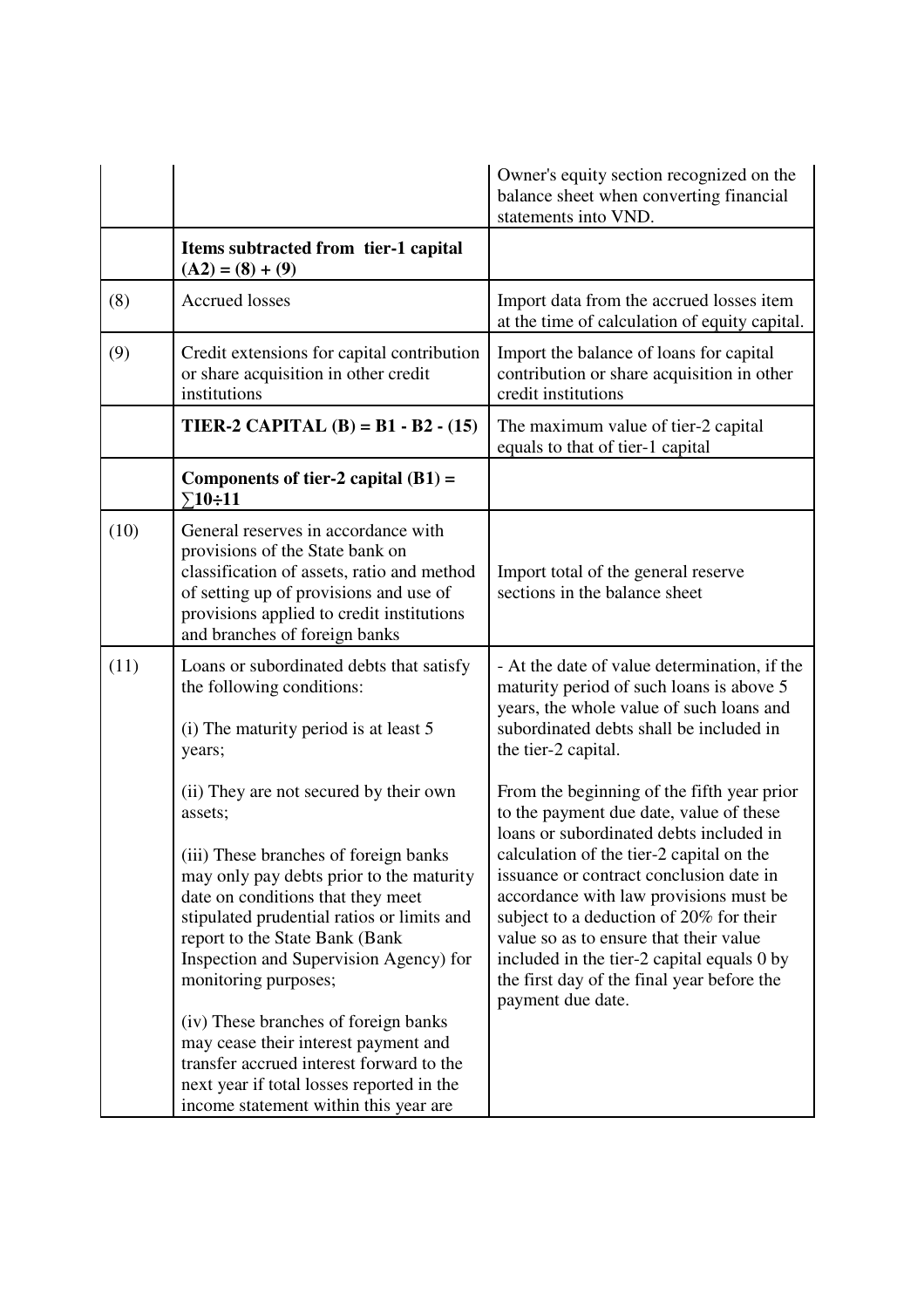|      | attributable to such interest payment;                                                                                                                                                                                                                                                                                                                                                   |                                                                                                                                                                                                                                                                                                                                                                                          |
|------|------------------------------------------------------------------------------------------------------------------------------------------------------------------------------------------------------------------------------------------------------------------------------------------------------------------------------------------------------------------------------------------|------------------------------------------------------------------------------------------------------------------------------------------------------------------------------------------------------------------------------------------------------------------------------------------------------------------------------------------------------------------------------------------|
|      | (v) In case of termination of operation of<br>the branches of foreign banks, lenders<br>shall be entitled to debt repayments only<br>after these branches of foreign banks<br>have paid to all of other creditors;                                                                                                                                                                       |                                                                                                                                                                                                                                                                                                                                                                                          |
|      | (vi) Branches of foreign banks may<br>decide on only interest rates of loans or<br>subordinated debts which are determined<br>by their specific values or formulas as<br>clearly defined in issuance contracts or<br>materials.                                                                                                                                                          |                                                                                                                                                                                                                                                                                                                                                                                          |
|      | - In case of applying the interest rate<br>determined by a specific value, any<br>change made to such interest rate shall<br>be implemented only after 5 years from<br>the date of issuance and signing of<br>contract and such change is made only<br>once during the maturity period of the<br>loans.                                                                                  |                                                                                                                                                                                                                                                                                                                                                                                          |
|      | - In case of applying the interest rate<br>determined by a specified formula, any<br>change made to such formula shall not<br>be allowed and, wherever necessary, a<br>change to the interest rate fluctuation<br>amplitude in such formula shall be made<br>only once after 5 years from the date of<br>contract conclusion.                                                            |                                                                                                                                                                                                                                                                                                                                                                                          |
|      | Items subtracted from tier-2 capital<br>$(B2) = (12) + (13) + (14)$                                                                                                                                                                                                                                                                                                                      |                                                                                                                                                                                                                                                                                                                                                                                          |
| (12) | Convertible bonds issued by other credit<br>institutions; subordinated debts issued by<br>other credit institutions and branches of<br>foreign banks that satisfy all conditions<br>for calculation of the tier-2 capital of the<br>issuing credit institution or branch of the<br>foreign bank which the foreign bank<br>branch purchases or invests in according<br>to law provisions. | - If such convertible bonds or<br>subordinated debts are purchased or<br>invested in from February 12, 2018, the<br>foreign bank branch shall subtract them<br>from tier-2 capital from the date of<br>purchase/invest.<br>- If such convertible bonds or<br>subordinated debts are purchased or<br>invested in before February 12, 2018, the<br>foreign bank branch shall subtract them |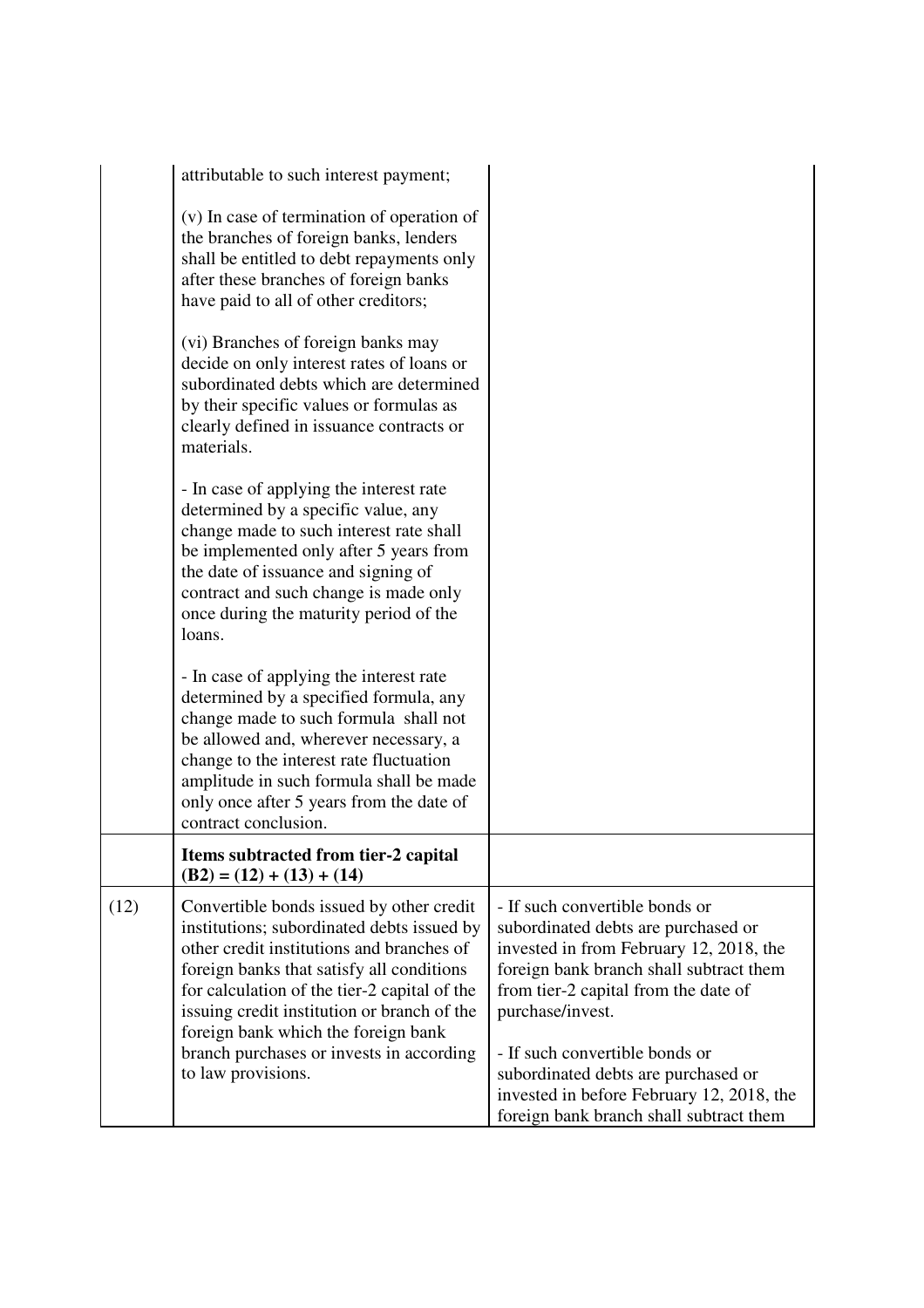|      |                                                                                                                        | from tier-2 capital under the following<br>roadmap:                                                                                                             |
|------|------------------------------------------------------------------------------------------------------------------------|-----------------------------------------------------------------------------------------------------------------------------------------------------------------|
|      |                                                                                                                        | + From February 12, 2018 to December<br>31, 2018: subtract $25\%$ of the value of<br>such purchase of/investment in<br>convertible bonds or subordinated debts; |
|      |                                                                                                                        | + From January 01, 2019 to December 31,<br>2019: subtract 50% of the value of such<br>purchase of/investment in convertible<br>bonds or subordinated debts;     |
|      |                                                                                                                        | + From January 01, 2020 to December 31,<br>2020: subtract 75% of the value of such<br>purchase of/investment in convertible<br>bonds or subordinated debts;     |
|      |                                                                                                                        | + From January 01, 2021: subtract the<br>whole value of such purchase<br>of/investment in convertible bonds or<br>subordinated debts.                           |
| (13) | The positive difference in value between<br>section $(10)$ and 1.25% of "Total risk"<br>assets" referred to in Annex 2 |                                                                                                                                                                 |
| (14) | The positive difference in value between<br>section (11) and 50% of A                                                  |                                                                                                                                                                 |
|      | <b>Additional deductions</b>                                                                                           |                                                                                                                                                                 |
| (15) | The positive difference in value between<br>section $(B1-B2)$ and A                                                    |                                                                                                                                                                 |
| (C)  | EQUITY CAPITAL $(C) = (A) + (B)$                                                                                       |                                                                                                                                                                 |

### **ANNEX 2**

## GUIDANCE ON CLASSIFICATION AND METHOD FOR CALCULATION OF TOTAL RISK ASSET

(Inclusive of on-balance sheet credited asset and off-balance sheet commitments) *(Issued together with Circular No. 19/2017/TT-NHNN dated December 28, 2017 of the Governor of the State bank of Vietnam on amending and supplementing a number of articles of Circular No. 36/2014/TT-NHNN dated November 20, 2014 of the Governor of the State bank providing for prudential ratios and limits for operations of credit institutions and branches of foreign banks)*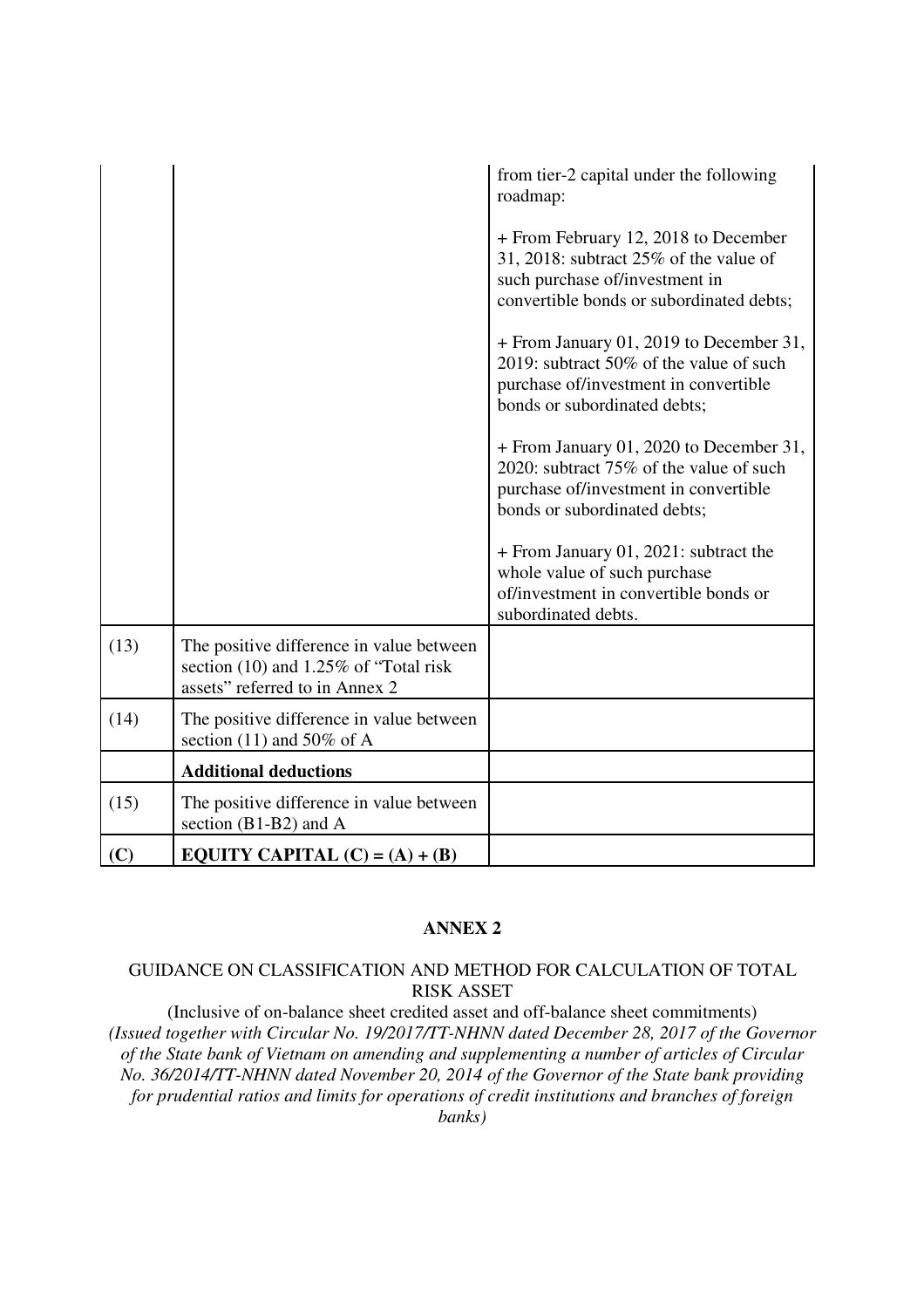## **Part I. Guidance on calculation of on-balance sheet credited assets and their respective value under off-balance sheet commitments which is determined by risk levels**

## **A. General guidance:**

1. Credit institutions, foreign bank branches shall, subject to related balance sheets, databases and documents of their own and their subsidiaries, and regulations prescribed in this Circular, determine on-balance sheet credited assets and their respective value under off-balance sheet commitments which is determined by risk levels as provided for in Part II hereof.

Databases must provide depository and stocktaking of accounts receivable arranged by the following criteria: subjects of accounts receivable, currency type, security measures, and assets put up as collateral and purposes of credit extensions.

2. Credited asset refers to the purchase of or investment in convertible bonds issued by other credit institutions; subordinated debts issued by other credit institutions and branches of foreign banks. When the credited assets have not yet been subtracted from tier-2 capital as specified in Annex 1 of this Circular, the risk coefficient shall be calculated similarly to the accounts receivable from other credit institutions and foreign banks branches in the country

3. Principles for determining risk coefficient of credited assets:

- 1st principle: Each on-balance sheet credited asset must be classified into a risk coefficient group. If a credited asset concurrently meets criteria to be classified in multiple risk coefficients, the highest risk coefficient shall prevail.

This principle shall not be applied to accounts receivable that concurrently meet the following conditions: (i) they are fully secured in terms of payment due date and value by cash, financial instruments issued or secured under payment guarantees by the Government, State Bank of Vietnam or People's Committees of central-affiliated cities and provinces; time deposits, savings cards, financial instruments issued by credit institutions or foreign bank branches themselves; financial instruments issued or secured under payment guarantees by the Central Governments, Central Banks of OECD member states; financial instruments issued or secured under payment guarantees by international financial organizations; (ii) accounts receivable which are not used for real estate business, investments or trades in securities; (iii) accounts receivable which are not allocated to subsidiaries or associate companies of credit institutions; securities corporations; fund management companies.

- 2nd principle: Credit institutions or foreign bank branches must compile a list of accounts receivable itemized by security measures, collateralized assets and prudential ratios of respective security measures, types of collateralized assets in relation to such accounts receivable as specified in guarantee agreements. On such basis, credit institutions or foreign bank branches shall determine value of risk assets credited to accounts receivable by taking into consideration risk coefficients referred to in this Annex with respect to respective securities measures or collateralized assets.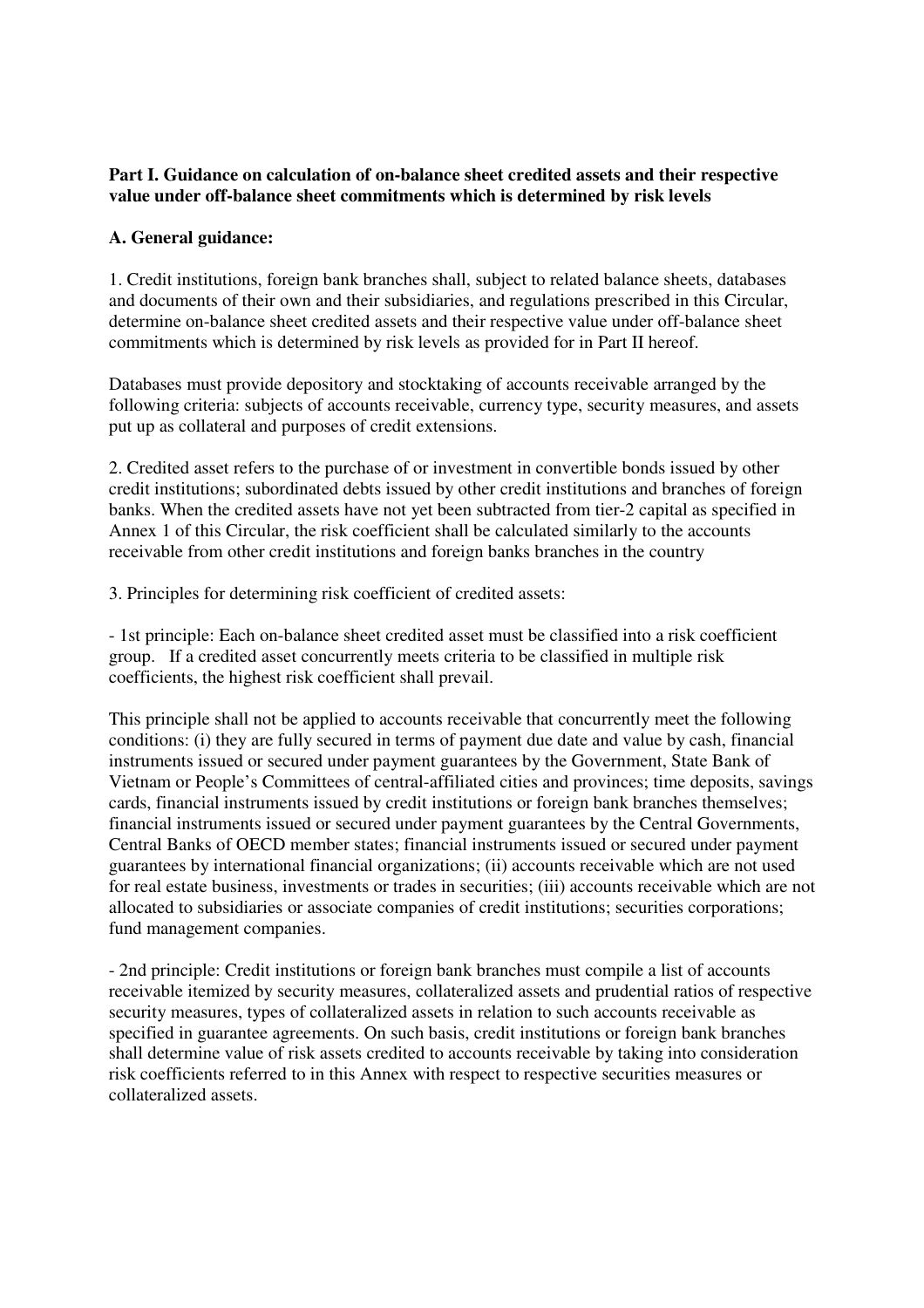### **Situation 1: As for credited assets (receivables), whether absolutely secured by one type of collateralized asset or not secured, the 1st principles shall be applied.**

**Example 1:** A loan granted to Bank A is worth VND 100 billion which is absolutely secured by VND 150 billion Government bonds. Based on the abovementioned  $1<sup>st</sup>$  principle, this loan shall be classified into the group that has 0% risk coefficient (the receivables are absolutely secured by financial instruments issued by the Government of Vietnam).

**Example 2:** A loan granted to customer A is worth VND 100 billion with a 2-month term for real estate business (200% risk coefficient) which is absolutely secured by financial instruments issued by other banks (20% risk coefficient). Based on the abovementioned 1st principle, this loan shall be classified into the group that has 200% risk coefficient.

**Example 3:** Bank A agrees to grant a loan worth VND 100 billion to a customer for his/her investments or trades in stocks which is absolutely secured by VND 150 billion Government bonds. Pursuant to the abovementioned 1st principle, this loan shall be classified into the group that has 150% risk coefficient (receivables for investments or trades in securities).

### **Situation 2: As for credited assets (receivables) partially secured by collateralized assets, the 2nd principle shall be applied.**

**Example:** A loan granted to Bank A is worth VND 100 billion with a 2-month term of which VND 50 billion is secured by Government bonds.

Based on the abovementioned  $2<sup>nd</sup>$  principle, this loan shall be classified into groups that have the following risk coefficients: (i) Receivables worth VND 50 billion secured by financial instruments issued by the Government of Vietnam are classified into the group that has 0% risk coefficient; (ii) the remaining VND 50 billion shall be classified into the group that has 50% risk coefficient (receivables denominated in VND with respect to other domestic credit institutions).

### **Situation 3: As for credited assets (receivables) secured by different collateralized assets, the 2nd principle shall be applied.**

**Example:** A loan granted for commercial purposes to Enterprise A is worth VND 100 billion of which VND 50 billion is secured by Government bonds and the remaining VND 50 billion is secured by land use rights.

Based on the abovementioned 2nd principle, this loan shall be classified into groups that have the following risk coefficients: (i) Receivables worth VND 50 billion secured by financial instruments issued by the Government of Vietnam are classified into the group that has 0% risk coefficient; (ii) the remaining VND 50 billion secured by land use rights shall be classified into the group that has 50% risk coefficient.

## **Situation 4: As for credited assets (receivables) secured by gold; or used for one of the following purposes: real estate business, investment or trade in securities; or allocated to**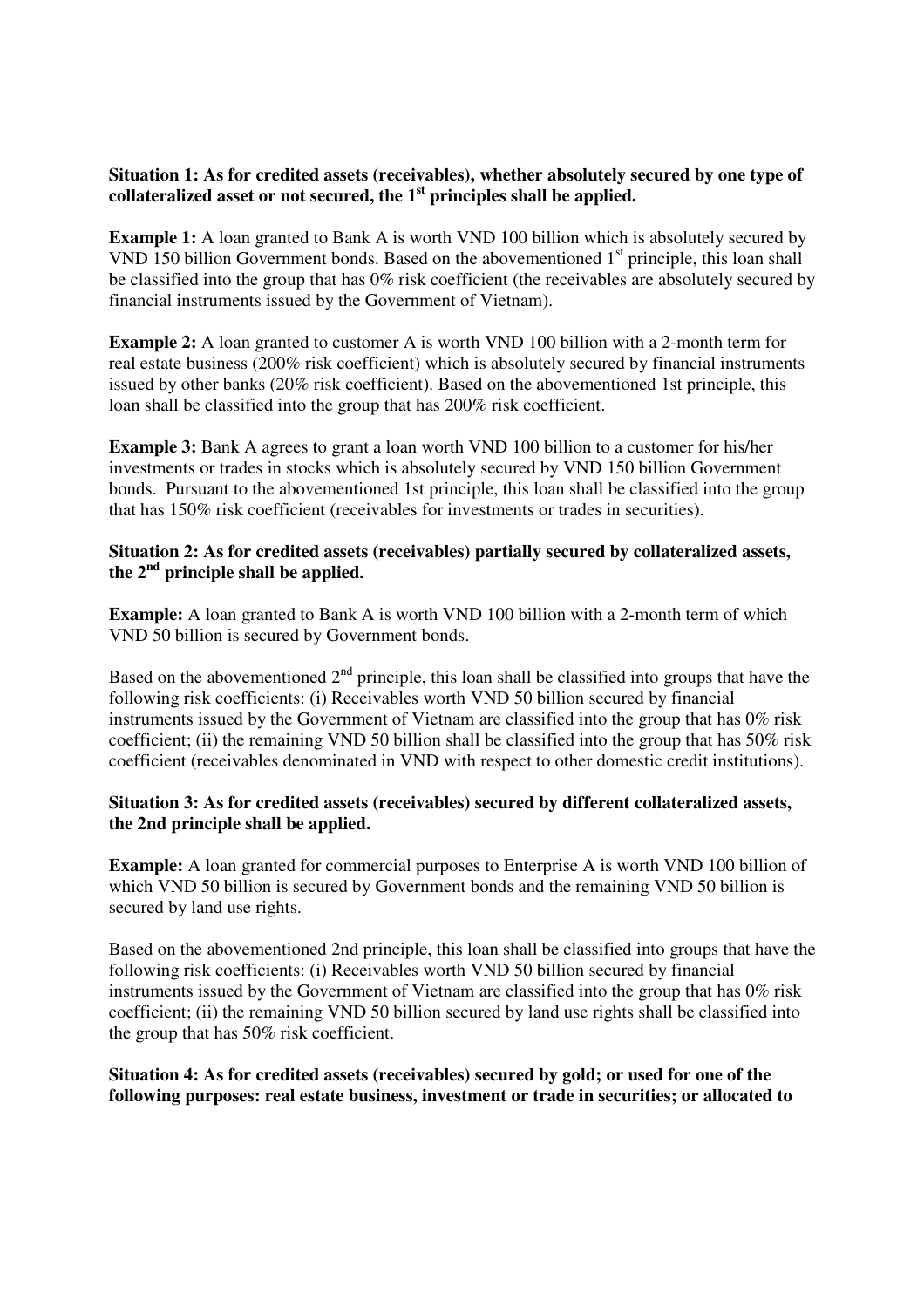#### **the following entities: subsidiaries, associate companies of the said banks, securities or fund management companies, both 1st and 2nd principles shall be applied.**

**Example:** A loan granted to Securities Company A is worth VND 100 billion of which VND 50 billion is secured by Government bonds and the remaining VND 50 billion is secured by land use rights.

As provided for in this Annex, the VND-50-billion loan secured by Government bonds shall be categorized into the group that has 0% risk coefficient, VND 50 billion secured by land use rights shall be included in the group that has 50% risk coefficient and receivables from such securities company shall be classified into the group that has 150% risk coefficient.

By applying both principles stated above, this loan shall be classified into the group that has the maximum risk coefficient of 150% (receivables of securities and fund management companies).

4. Method for determining the risk coefficient of off-balance sheet commitments:

4.1. Value of respective on-balance sheet credited assets of off-balance sheet commitments which is determined by levels of risk shall be calculated according to two following steps:

(i) Step 1: Determining value of respective on-balance sheet credited assets of off-balance sheet commitments.

Determination method: Multiplying value of off-balance sheet commitments by respective conversion coefficient referred to in this Annex.

(ii) Step 2: Determining value of respective on-balance sheet credited risk assets of off-balance sheet commitments.

Determination method: Multiplying respective on-balance sheet credited risk assets of each offbalance sheet commitment referred to in Step 1 by the respective risk coefficient stipulated in this Annex.

4.2. Off-balance sheet commitments shall, after conversion undertaken under the abovementioned instructions, be deemed as on-balance sheet credited assets and be classified into the group that has the similar risk coefficients to those referred to in regulations on onbalance sheet credited assets in order to determine value of respective on-balance sheet credited assets of off-balance sheet commitments as follows:

(i) Off-balance sheet commitments secured under payment guarantees by the Government or the State Bank of Vietnam, or absolutely secured in terms of both their maturity period and value by financial instruments issued by the Government or State Bank, shall be classified into the group that has 0% risk coefficient.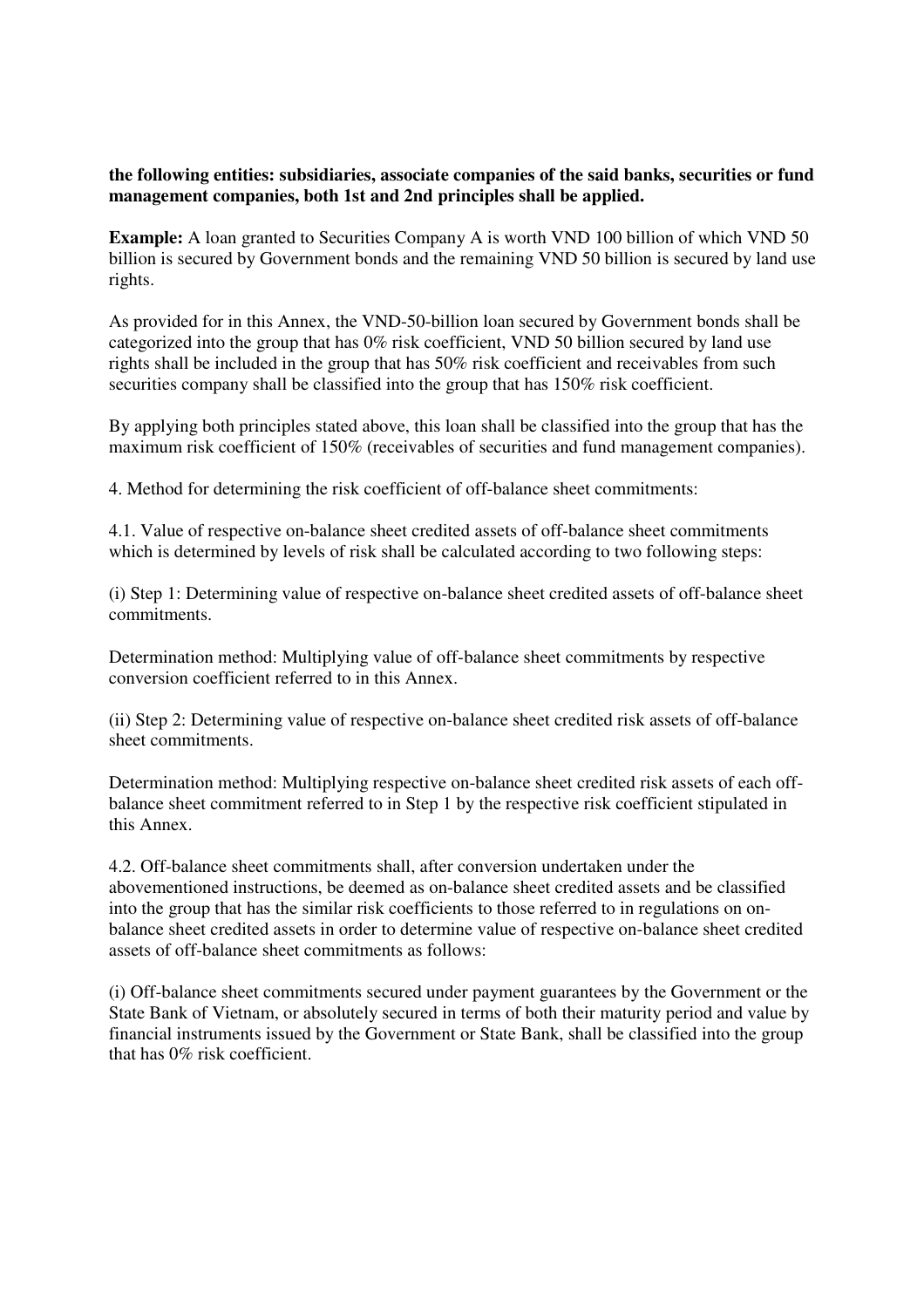(ii) Off-balance sheet commitments arising in VND or foreign currency absolutely secured by financial instruments issued by state-owned financial institutions shall be classified into the group that has 20% risk coefficient.

(iii) Off-balance sheet commitments arising in VND or foreign currency absolutely secured by financial instruments issued by other credit institutions or branches of foreign banks shall be classified into the group that has 50% risk coefficient.

(iv) Off-balance sheet commitments secured by housing construction (including off-the-plan), land use rights or buildings attached to land use rights of the borrower shall be classified into the group that has 50% risk coefficient.

4.3. Contracts arising and other off-balance sheet commitments which are not elsewhere classified shall be included in the group that has 100% risk coefficient.

5. Principle for determining conversion coefficient applied to off-balance sheet commitments which are commitments to provide an off-balance sheet commitment (e.g. commitments on issuance of guarantees, commitments on issuance of letters of credit, etc.), the credit conversion coefficient is the lower one in a comparison between the credit conversion coefficient applied to commitments to provide off-balance sheet commitments and the credit conversion coefficient applied to off-balance sheet commitments to be provided by commitments.

## **Example:**

Bank A issues a payment commitment worth USD 100,000 to Company B for its loan granted by Bank C. Such payment commitment of Bank A is absolutely secured by financial instruments issued by Bank A itself and currently held by Company B. In this case:

- Value of respective on-balance sheet credited assets shall be determined as follows: USD 100,000 (value of the off-balance sheet commitment) x 100% (the conversion coefficient referred to in Section 45 Point 2 Part II this Annex) = USD 100,000;

- Value of respective on-balance sheet credited risk assets shall be determined as follows: USD 100,000 (value of the respective off-balance sheet commitment) x 0% (the risk coefficient referred to in Section 7 Point 1 Part II this  $\text{Annex}$ ) = USD 0.

### **B. Guidance on calculation of consolidated risk asset:**

Calculation principles:

1. This calculation is based on the data obtained from the consolidated balance sheet in which subsidiary companies that are enterprises operating under the Law on Insurance Business shall not be consolidated in accordance with law provisions.

2. Value of credited risk assets subject to consolidation (including on-balance sheet credited assets subject to consolidation and value of respective on-balance sheet credited assets subject to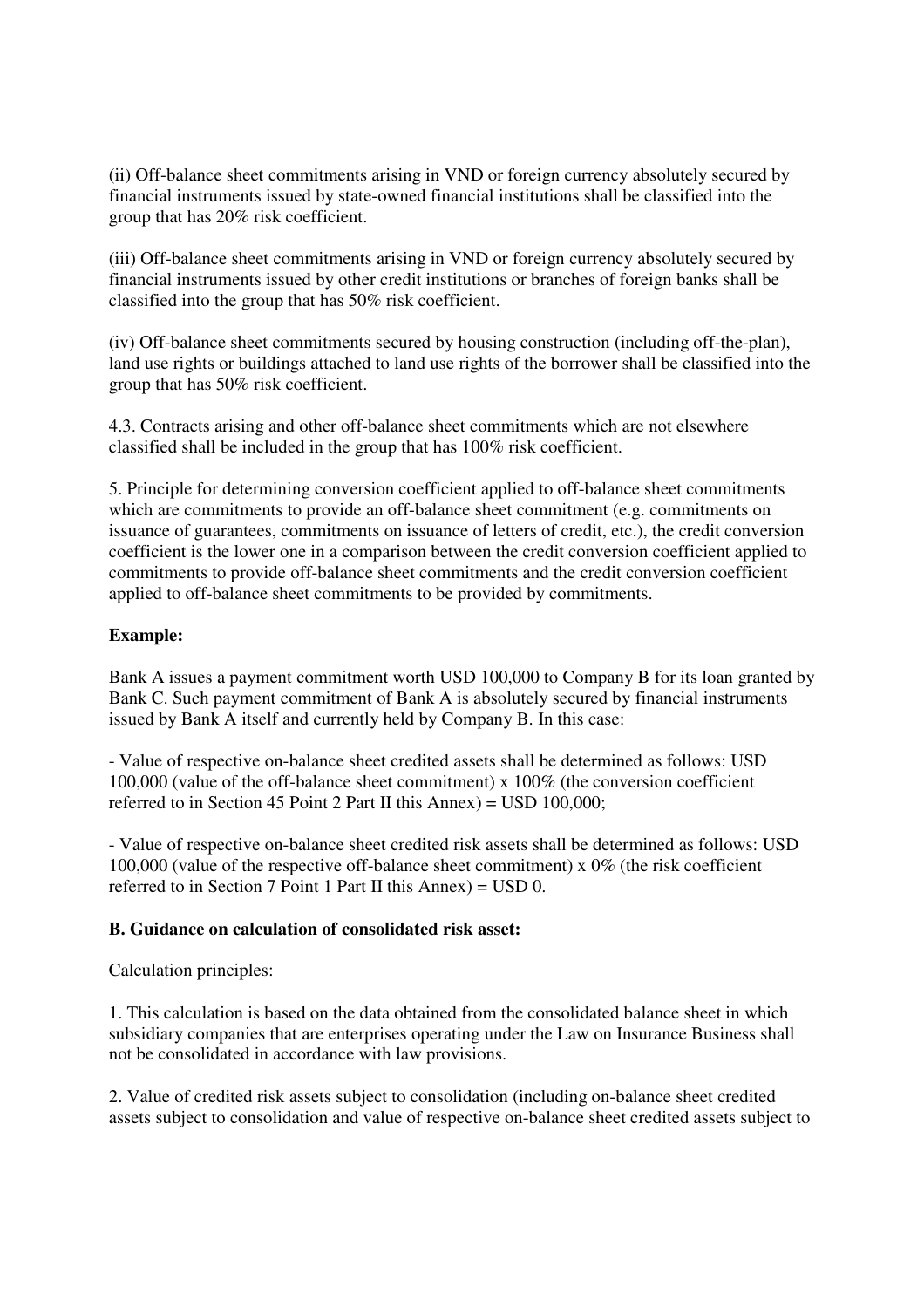consolidation of off-balance sheet commitments subject to consolidation) shall be determined as provided for in Section A Part I of this Annex.

# **Part II. Classification and calculation of credited risk asset**

|  |  |  |  |  | 1. On-balance sheet credited assets determined by levels of risk: |  |  |  |  |
|--|--|--|--|--|-------------------------------------------------------------------|--|--|--|--|
|--|--|--|--|--|-------------------------------------------------------------------|--|--|--|--|

| <b>Section</b> | <b>Credited assets</b>                                                                                                                                                                                                                                                                                          | <b>Value</b> |              | <b>Risk</b><br>coefficient | Value of credited assets determined<br>by levels of risk |                        |  |
|----------------|-----------------------------------------------------------------------------------------------------------------------------------------------------------------------------------------------------------------------------------------------------------------------------------------------------------------|--------------|--------------|----------------------------|----------------------------------------------------------|------------------------|--|
|                |                                                                                                                                                                                                                                                                                                                 | Private      | Consolidated |                            | Private                                                  | Consolidated           |  |
|                |                                                                                                                                                                                                                                                                                                                 | $[1]$        | $[2]$        | $[3]$                      | $[4] = [1] \times [3]$                                   | $[5] = [2] \times [3]$ |  |
|                | <b>On-balance sheet</b><br>credited assets                                                                                                                                                                                                                                                                      |              |              |                            |                                                          |                        |  |
| (A1)           | <b>Credited asset group</b><br>that has 0% risk<br>coefficient                                                                                                                                                                                                                                                  |              |              |                            | $=\sum 1 \div 11$                                        | $=\sum 1 \div 11$      |  |
| (1)            | Cash                                                                                                                                                                                                                                                                                                            |              |              | $0\%$                      |                                                          |                        |  |
| (2)            | Gold                                                                                                                                                                                                                                                                                                            |              |              | $0\%$                      |                                                          |                        |  |
| (3)            | Cash and gold deposited<br>in the State bank                                                                                                                                                                                                                                                                    |              |              | $0\%$                      |                                                          |                        |  |
| (4)            | Receivables from policy<br>banks                                                                                                                                                                                                                                                                                |              |              | $0\%$                      |                                                          |                        |  |
| (5)            | Receivables from the<br>Government of<br>Vietnam. State bank or<br>receivables under<br>payment guarantees by<br>the Government of<br>Vietnam, State bank or<br>those guaranteed by<br>financial instruments<br>issued or secured under<br>payment guarantees by<br>the Government of<br>Vietnam or State bank. |              |              | $0\%$                      |                                                          |                        |  |
| (6)            | Receivables from the<br>People's Committees of<br>centrally-affiliated cities<br>and provinces or<br>receivables under<br>payment guarantees by<br>the People's Committees<br>of centrally-affiliated<br>cities and provinces                                                                                   |              |              | $0\%$                      |                                                          |                        |  |
| (7)            | VND receivables<br>absolutely secured by<br>cash, or absolutely<br>secured in terms of their<br>maturity period and<br>value by (i) time<br>deposits, (ii) savings<br>cards, (iii) financial                                                                                                                    |              |              | $0\%$                      |                                                          |                        |  |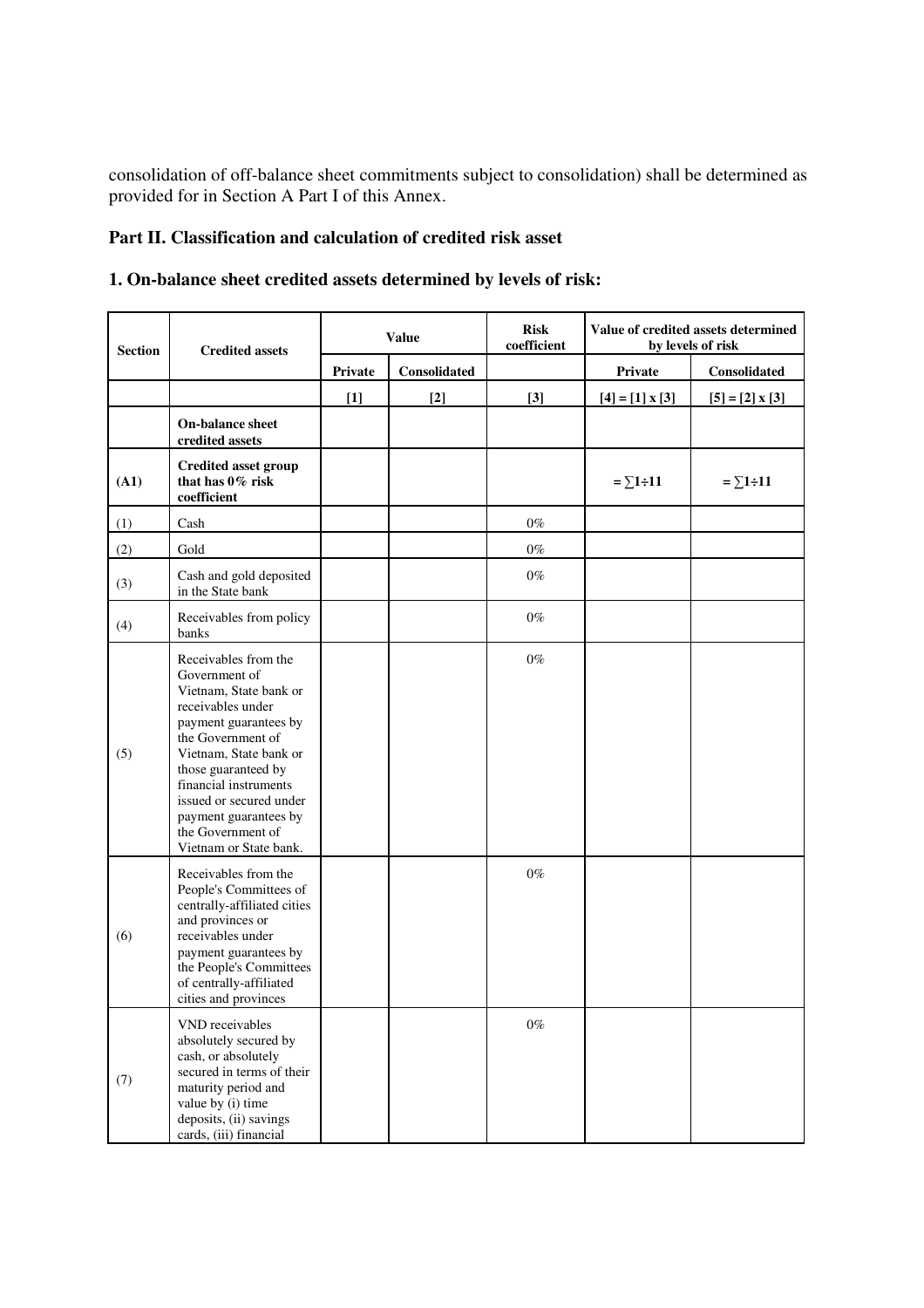|      | instruments issued by<br>credit institutions or<br>foreign bank branches<br>themselves                                                                                                                                                   |  |       |                    |                    |
|------|------------------------------------------------------------------------------------------------------------------------------------------------------------------------------------------------------------------------------------------|--|-------|--------------------|--------------------|
| (8)  | Receivables by the<br>Central Governments,<br>the Central Banks of<br>OECD members, or<br>those secured under<br>payment guarantees by<br>the Central<br>Governments or Central<br>Banks within the<br>territories of these<br>countries |  | $0\%$ |                    |                    |
| (9)  | Receivables absolutely<br>secured by financial<br>instruments issued or<br>secured under payment<br>guarantees by the<br>Central Governments,<br>the Central Banks of<br>OECD members                                                    |  | $0\%$ |                    |                    |
| (10) | Receivables by<br>international financial<br>institutions or those<br>secured by their<br>payment guarantees                                                                                                                             |  | $0\%$ |                    |                    |
| (11) | Receivables absolutely<br>secured by financial<br>instruments issued or<br>secured under payment<br>guarantees by<br>international financial<br>institutions                                                                             |  | $0\%$ |                    |                    |
| (A2) | <b>Credited asset group</b><br>that has 20% risk<br>coefficient                                                                                                                                                                          |  |       | $=\sum 12 \div 20$ | $=\sum 12 \div 20$ |
| (12) | Precious metals (except<br>for gold), gemstones                                                                                                                                                                                          |  | 20%   |                    |                    |
| (13) | Receivables by state-<br>owned financial<br>institutions                                                                                                                                                                                 |  | 20%   |                    |                    |
| (14) | Receivables absolutely<br>secured by financial<br>instruments issued by<br>state-owned financial<br>institutions                                                                                                                         |  | 20%   |                    |                    |
| (15) | Bonds issued by<br>Vietnam asset<br>management companies<br>and those issued by<br>Vietnam debt and asset<br>trading limited liability<br>companies                                                                                      |  | 20%   |                    |                    |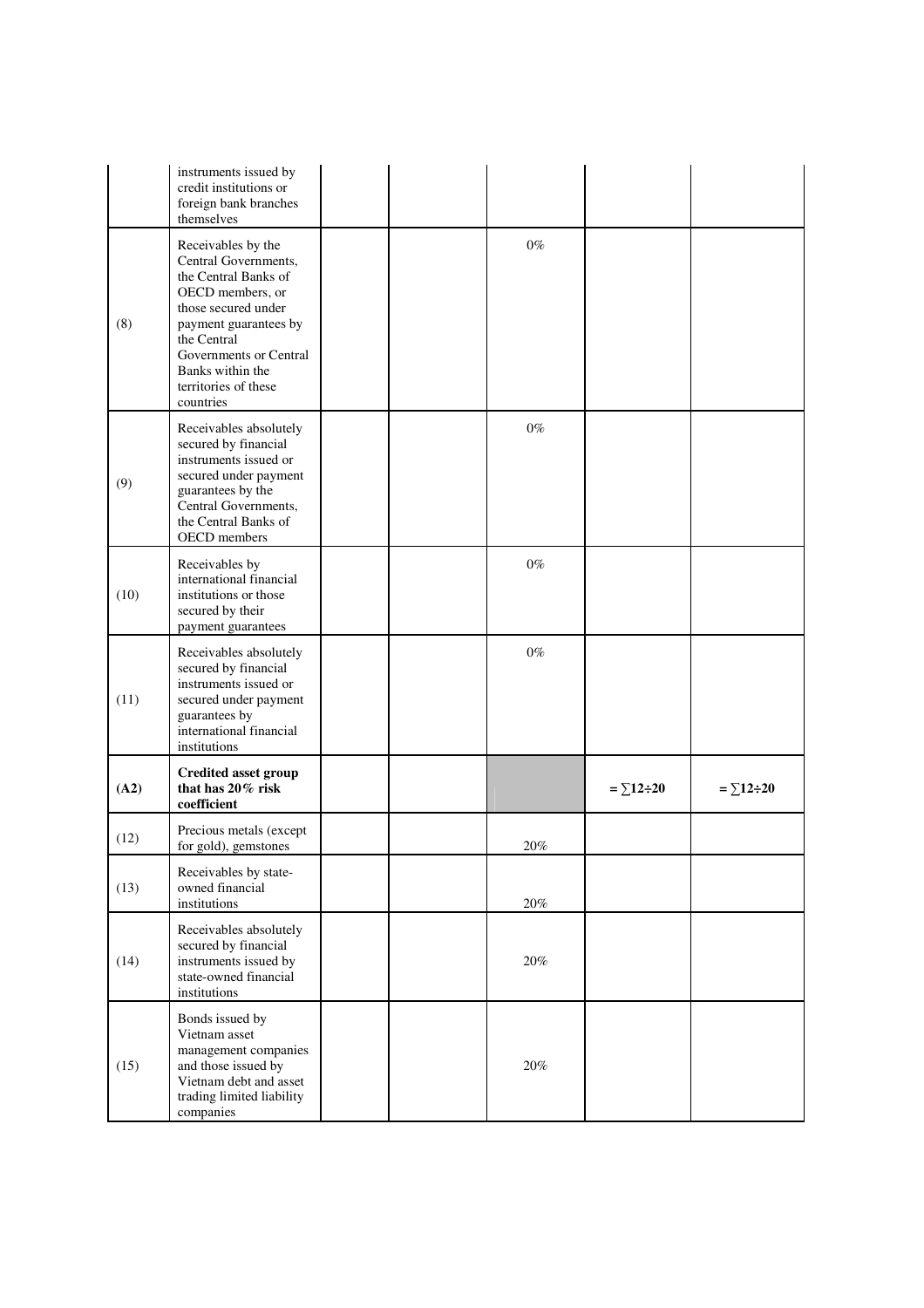| (16) | Receivables by banks<br>established within the<br>territory of OECD<br>members and those<br>secured under payment<br>guarantees by these<br>banks                                                                                                                                                                                 |  | 20%    |                    |                    |
|------|-----------------------------------------------------------------------------------------------------------------------------------------------------------------------------------------------------------------------------------------------------------------------------------------------------------------------------------|--|--------|--------------------|--------------------|
| (17) | Receivables by<br>securities companies<br>established within the<br>territory of OECD<br>members that comply<br>with capital-related<br>management and<br>supervision agreements<br>based on risks and<br>receivables secured<br>under payment<br>guarantees by these<br>companies                                                |  | 20%    |                    |                    |
| (18) | Receivables collected<br>within a maximum<br>period of 1 year by<br>banks established within<br>non-OECD members<br>and secured under<br>payment guarantees by<br>these banks                                                                                                                                                     |  | 20%    |                    |                    |
| (19) | Receivables collected<br>within a maximum of 1<br>year by securities<br>companies established<br>within the territory of<br>non-OECD members<br>that comply with<br>capital-related<br>management and<br>supervision agreements<br>based on risks and<br>receivables secured<br>under payment<br>guarantees by these<br>companies |  | $20\%$ |                    |                    |
| (20) | Foreign-currency<br>receivables absolutely<br>secured by cash, or<br>absolutely secured in<br>terms of their maturity<br>period and value by (i)<br>time deposits, (ii)<br>savings cards, (iii)<br>financial instruments<br>issued by credit<br>institutions or foreign<br>bank branches<br>themselves                            |  | 20%    |                    |                    |
| (A3) | <b>Credited asset group</b><br>that has 50% risk                                                                                                                                                                                                                                                                                  |  |        | $=\sum 21 \div 23$ | $=\sum 21 \div 23$ |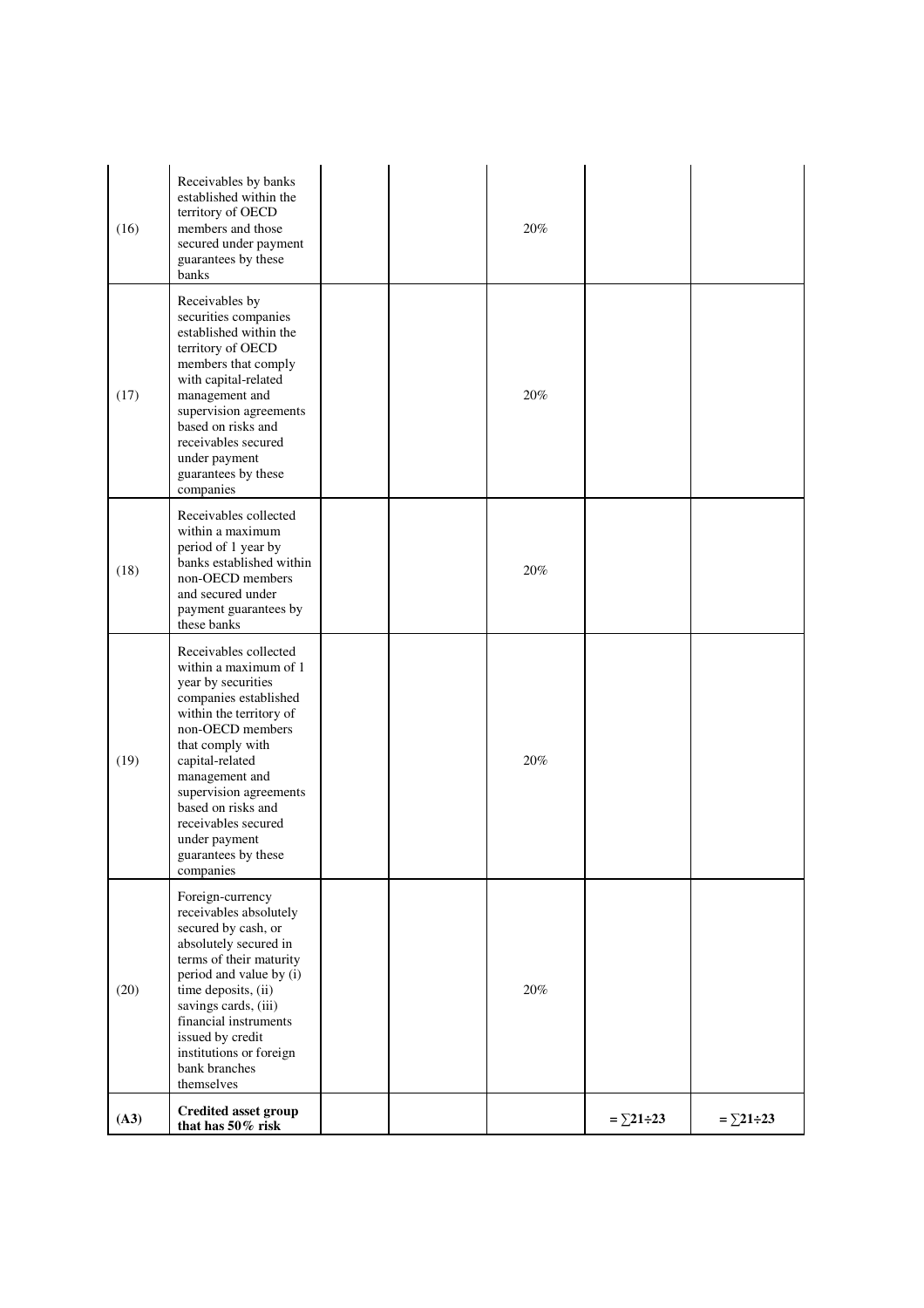|      | coefficient                                                                                                                                                                                                       |  |                                                                                  |                    |                    |
|------|-------------------------------------------------------------------------------------------------------------------------------------------------------------------------------------------------------------------|--|----------------------------------------------------------------------------------|--------------------|--------------------|
| (21) | Receivables by other<br>credit institutions and<br>branches of foreign<br>banks within Vietnam,<br>excluding receivables<br>which are loans or<br>deposits specified in                                           |  | 20% - From<br>February 12,<br>$2018$ to the<br>end of<br>December 31,<br>2018    |                    |                    |
|      | Clause 9 Article 148d of<br>the Law on credit<br>institutions (amended<br>and supplemented)                                                                                                                       |  | 50% - From<br>January 01,<br>2019                                                |                    |                    |
| (22) | Receivables absolutely<br>secured by financial<br>instruments issued by<br>other credit institutions<br>or foreign bank<br>branches                                                                               |  | $20\%$ - From<br>February 12,<br>$2018$ to the<br>end of<br>December 31,<br>2018 |                    |                    |
|      |                                                                                                                                                                                                                   |  | 50% - From<br>January 01,<br>2019                                                |                    |                    |
| (23) | Receivables absolutely<br>secured by housing<br>construction (including<br>off-the-plan), land use<br>rights or construction<br>works attached to land<br>use rights of the<br>borrower                           |  | 50%                                                                              |                    |                    |
| (A4) | <b>Credited asset group</b><br>that has 100% risk<br>coefficient                                                                                                                                                  |  |                                                                                  | $=$ $\Sigma$ 24÷26 | $=\sum 24 \div 26$ |
| (24) | Capital contributions or<br>share acquisitions<br>excluding those taken<br>away from the tier-1<br>capital for calculation of<br>equity capital                                                                   |  | 100%                                                                             |                    |                    |
| (25) | Historical costs of<br>investments in<br>machinery, equipment,<br>fixed assets and other<br>real estates                                                                                                          |  | 100%                                                                             |                    |                    |
| (26) | The rest of credited<br>assets existing on the<br>balance sheet, other than<br>receivables already<br>classified in groups that<br>have risk coefficients<br>0%, 20%, 50%, 100%,<br>150% or 200%<br>respectively. |  | $100\%$                                                                          |                    |                    |
| (A5) | <b>Credited asset group</b><br>that has $150\%$ risk<br>coefficient                                                                                                                                               |  |                                                                                  | $=\sum 27 \div 30$ | $=\sum 27 \div 30$ |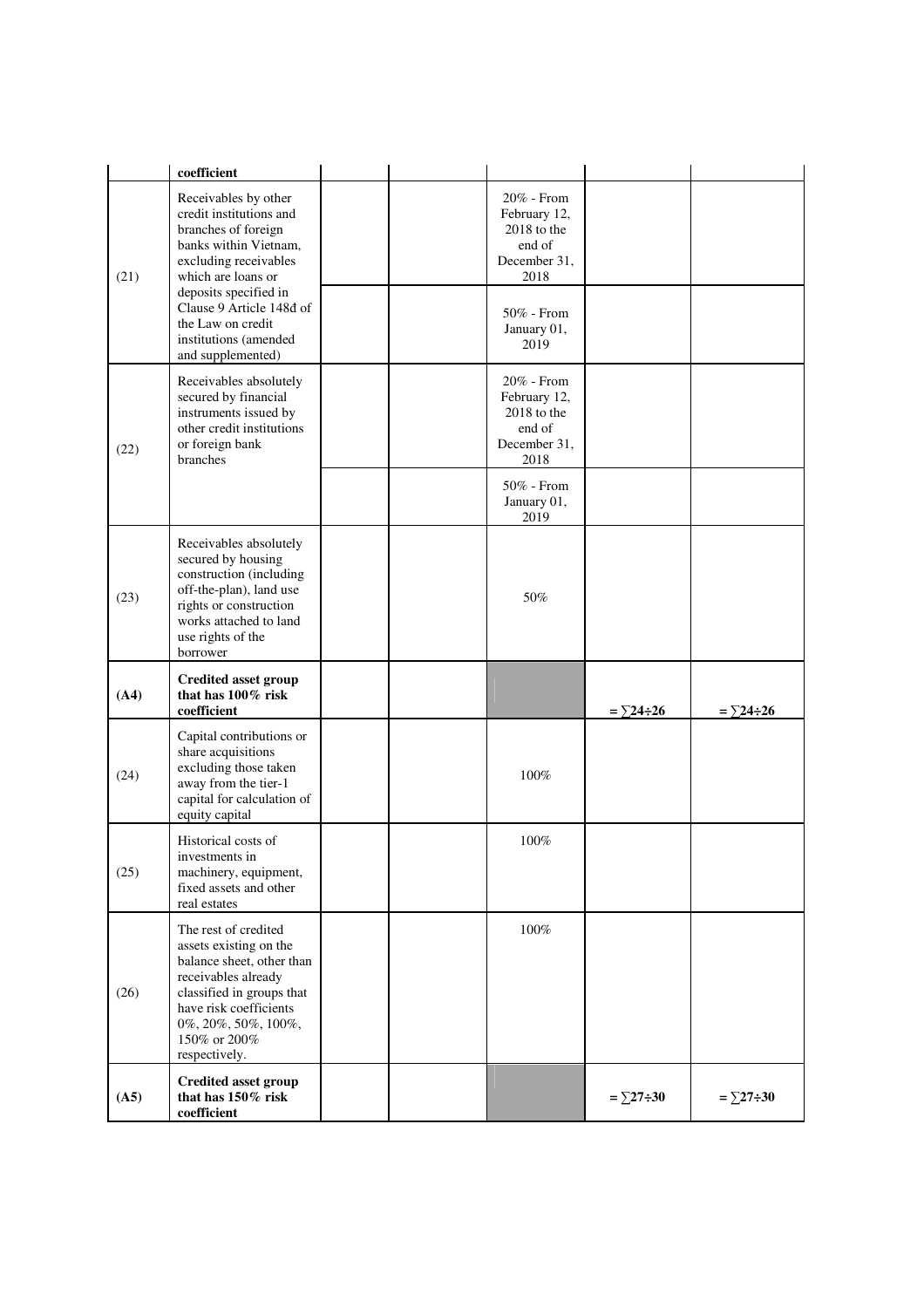| (27) | Receivables by<br>subsidiary companies<br>and associate companies<br>of credit institutions                                                                                                                     |  | 150% |                    |                      |
|------|-----------------------------------------------------------------------------------------------------------------------------------------------------------------------------------------------------------------|--|------|--------------------|----------------------|
| (28) | Receivables used for<br>investments and trades<br>in securities                                                                                                                                                 |  | 150% |                    |                      |
| (29) | Receivables by<br>securities companies or<br>fund management<br>companies                                                                                                                                       |  | 150% |                    |                      |
| (30) | Loans secured by gold                                                                                                                                                                                           |  | 150% |                    |                      |
| (A6) | <b>Credited asset group</b><br>that has $200\%$ risk<br>coefficient                                                                                                                                             |  |      | $= 31$             | $= 31$               |
| (31) | Receivables used for<br>real estate business or<br>receivables which are<br>authorized by the<br>customer to be used by<br>other organizations and<br>individuals for the<br>purpose of real estate<br>business |  | 200% |                    |                      |
| (A)  | <b>Total on-balance sheet</b><br>credited assets<br>determined by levels of<br>risk                                                                                                                             |  |      | $=\sum A1 \div A6$ | $=\Sigma A1 \div A6$ |

## **2. Off-balance sheet commitments**

| <b>Section</b> | <b>Item</b>                                                                                                 |         | <b>Value</b>        | <b>Conversion</b><br>coefficient | <b>Risk</b><br>coefficient |                               | Value of respective on-balance<br>sheet credited risk assets of off-<br>balance sheet commitments<br>determined by levels of risk |
|----------------|-------------------------------------------------------------------------------------------------------------|---------|---------------------|----------------------------------|----------------------------|-------------------------------|-----------------------------------------------------------------------------------------------------------------------------------|
|                |                                                                                                             | Private | <b>Consolidated</b> |                                  |                            | Private                       | <b>Consolidated</b>                                                                                                               |
|                |                                                                                                             | $[1]$   | $[2]$               | $[3]$                            | $[5]$                      | $[6] = [1]x$<br>$[3]$ x $[5]$ | $[7] = [2] \times [3] \times$<br>$[5]$                                                                                            |
|                | Off-balance<br>sheet<br>commitments                                                                         |         |                     |                                  |                            |                               |                                                                                                                                   |
| (32)           | Interest rate<br>contracts that<br>have the initial<br>maturity period<br>of less than 1<br>year            |         |                     | $0.5\%$                          |                            |                               |                                                                                                                                   |
| (33)           | Interest rate<br>contracts that<br>have the initial<br>maturity period<br>varying from 1<br>year to below 2 |         |                     | $1\%$                            |                            |                               |                                                                                                                                   |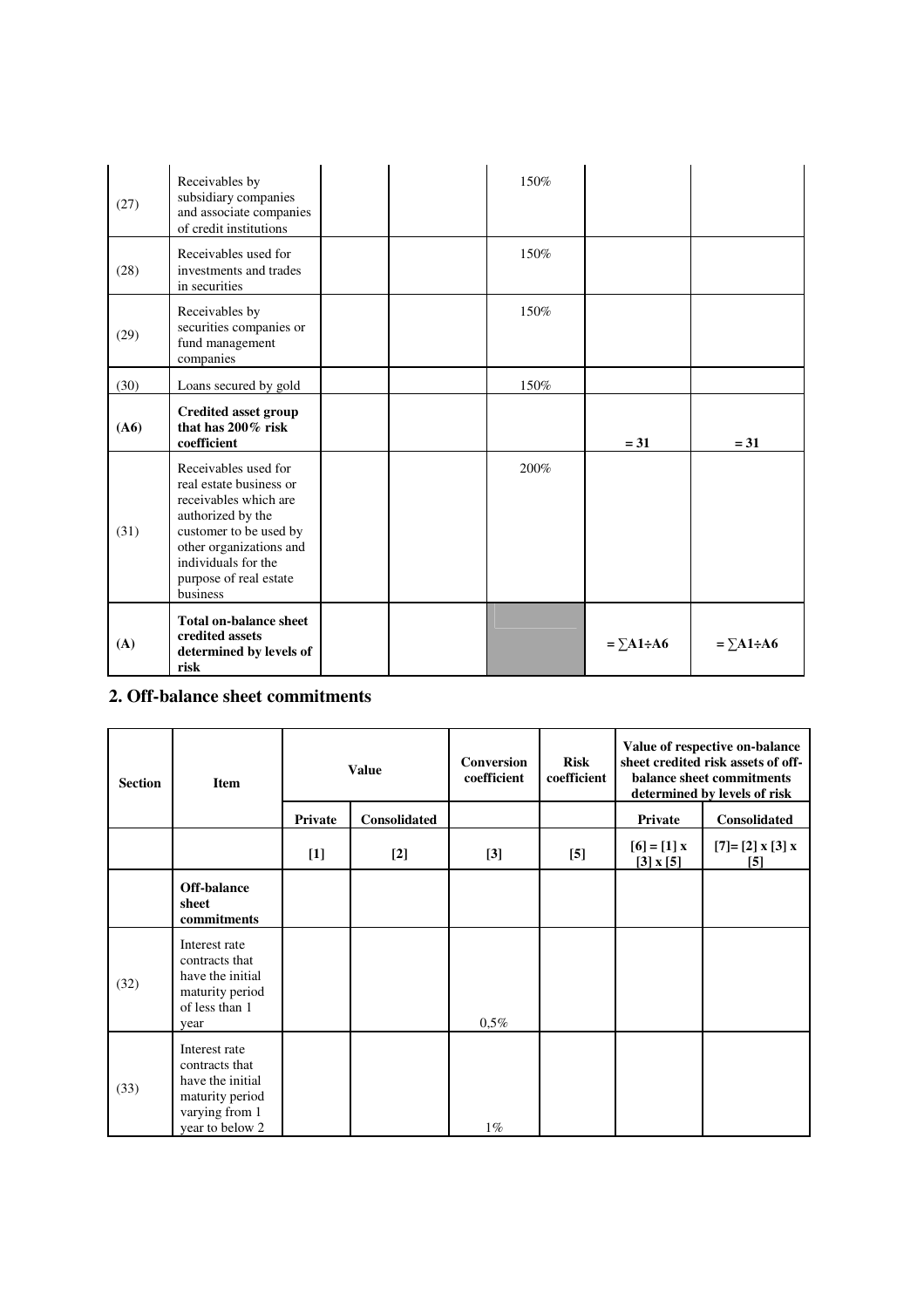|      | years                                                                                                                                                                                                                                                                                                                                     |  |        |  |  |
|------|-------------------------------------------------------------------------------------------------------------------------------------------------------------------------------------------------------------------------------------------------------------------------------------------------------------------------------------------|--|--------|--|--|
| (34) | Interest rate<br>contracts that<br>have the initial<br>maturity period<br>of at least 2<br>years (plus 1%<br>each year<br>succeeding the<br>third year)                                                                                                                                                                                   |  | $1\%$  |  |  |
| (35) | Foreign currency<br>contracts or<br>contracts on<br>good price that<br>have the initial<br>maturity period<br>of less than 1<br>year                                                                                                                                                                                                      |  | $2\%$  |  |  |
| (36) | Foreign currency<br>contracts or<br>contracts on<br>good price that<br>have the initial<br>maturity period<br>varying from 1<br>year to below 2<br>years                                                                                                                                                                                  |  | $5\%$  |  |  |
| (37) | Foreign currency<br>contracts or<br>contracts on<br>good price that<br>have the initial<br>maturity period<br>of at least 2<br>years (plus 3.0%<br>per each year<br>succeeding the<br>third year)                                                                                                                                         |  | $5\%$  |  |  |
| (38) | Off-balance<br>sheet<br>commitments<br>(including<br>unused credit<br>lines) that credit<br>institutions<br>and/or foreign<br>bank branches<br>reserve their<br>rights to revoke<br>or automatically<br>revoke due to<br>customer's<br>default on<br>"revocable"<br>terms or<br>customer's<br>reduced capacity<br>to discharge<br>his/her |  | $10\%$ |  |  |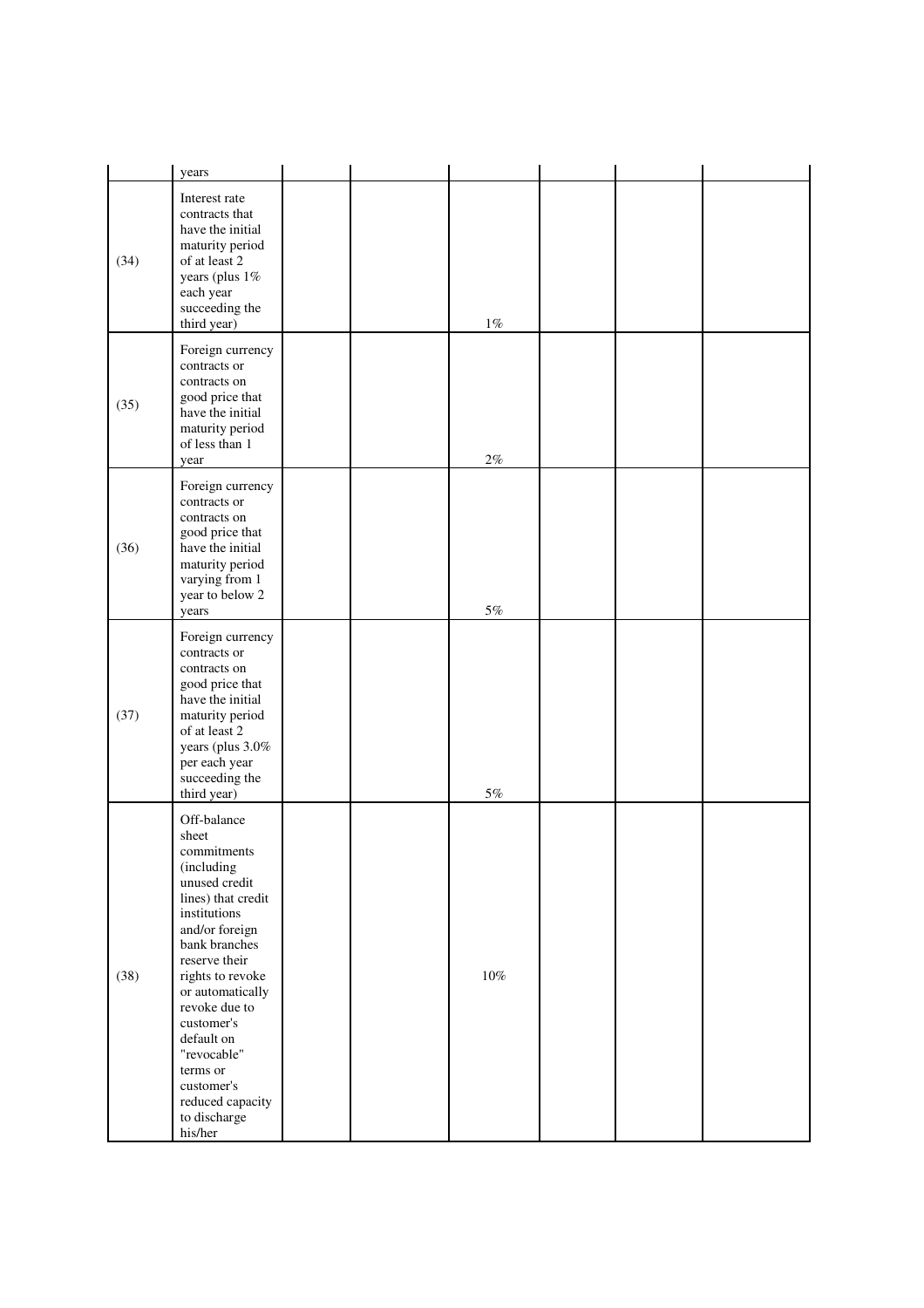|      | obligations                                                                                                                                                                                                                                                                                                                |  |         |  |  |
|------|----------------------------------------------------------------------------------------------------------------------------------------------------------------------------------------------------------------------------------------------------------------------------------------------------------------------------|--|---------|--|--|
| (39) | Undrawn<br>amounts in<br>credit cards                                                                                                                                                                                                                                                                                      |  | $10\%$  |  |  |
| (40) | Issuance and<br>confirmation of<br>commercial<br>letters of credit<br>based upon bills<br>of lading which<br>have the<br>maximum<br>original maturity<br>of 1 year                                                                                                                                                         |  | 20%     |  |  |
| (41) | Issuance and<br>confirmation of<br>commercial<br>letters of credit<br>based upon bills<br>of lading which<br>have the original<br>maturity of more<br>than 1 year                                                                                                                                                          |  | 50%     |  |  |
| (42) | Potential debts<br>arising from<br>specific<br>activities (e.g.<br>performance<br>bonds, bid<br>bonds, standby<br>letters of credit<br>for specific<br>activities)                                                                                                                                                         |  | 50%     |  |  |
| (43) | Guarantees for<br>issuance of<br>stocks or<br>financial<br>instruments                                                                                                                                                                                                                                                     |  | $50\%$  |  |  |
| (44) | Loan-equivalent<br>off-balance sheet<br>commitments<br>(e.g. the<br>irrevocable<br>lending<br>commitment<br>defined as the<br>lending<br>commitment that<br>cannot be<br>waived or<br>changed under<br>any form with<br>respect to<br>established<br>commitments,<br>unless otherwise<br>prescribed by<br>laws; guarantees |  | $100\%$ |  |  |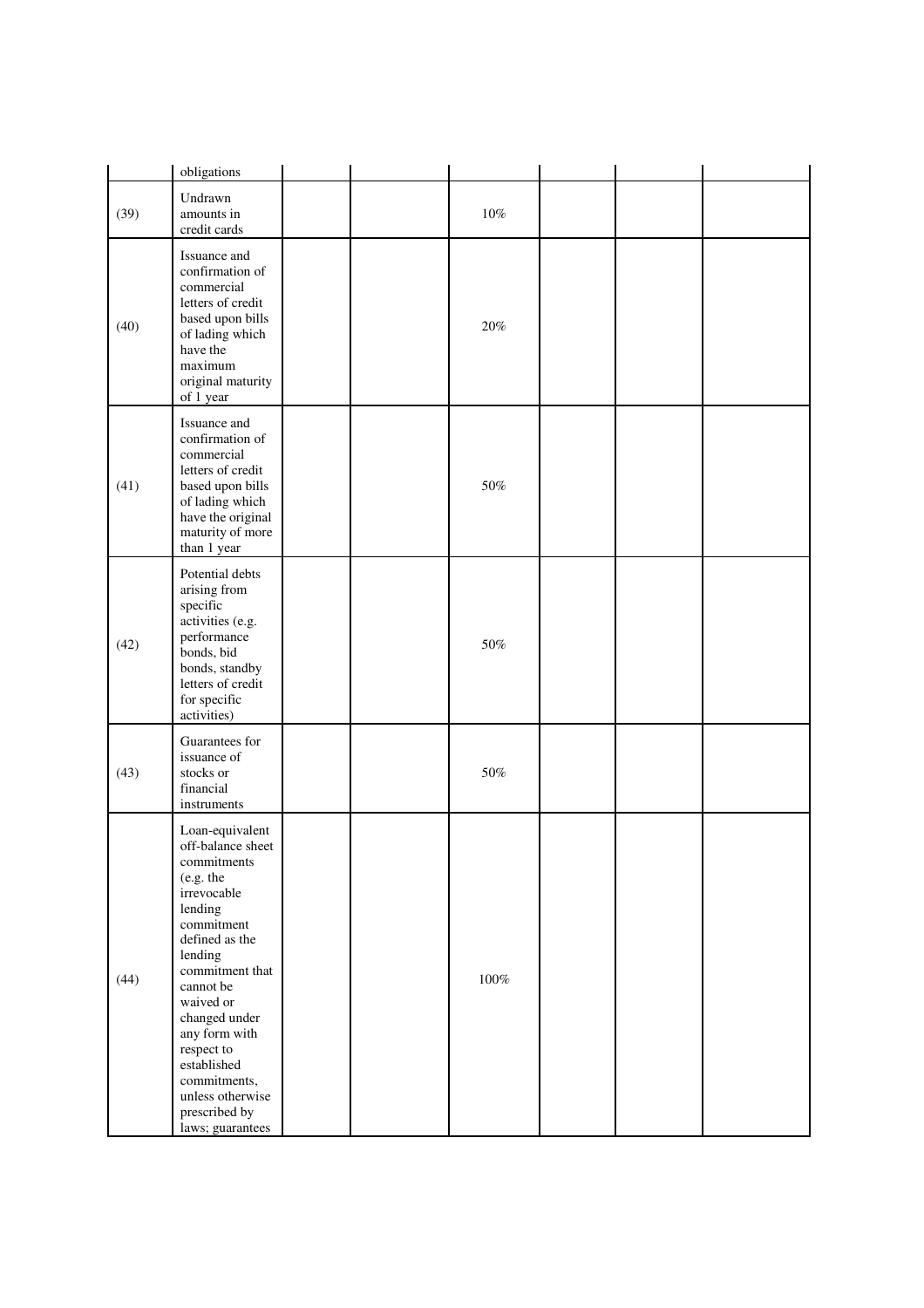|            | or standby letters<br>of credit<br>securing debt<br>obligations or<br>bonds;<br>undisbursed<br>irrevocable lines<br>of credit, loan<br>guarantees,<br>payment<br>guarantees, etc.)                                                                  |  |         |                    |                    |
|------------|-----------------------------------------------------------------------------------------------------------------------------------------------------------------------------------------------------------------------------------------------------|--|---------|--------------------|--------------------|
| (45)       | Payment<br>acceptances (e.g.<br>endorsements of<br>documents<br>against<br>acceptance, etc.)                                                                                                                                                        |  | $100\%$ |                    |                    |
| (46)       | Payment<br>obligations of<br>credit<br>institutions<br>and/or foreign<br>bank branches<br>arising from<br>selling financial<br>instruments for<br>which they are<br>entitled to make<br>a claim due to<br>the issuer's<br>default on<br>commitments |  | $100\%$ |                    |                    |
| (47)       | Forward<br>contracts<br>regarding assets,<br>deposits and<br>securities<br>partially paid in<br>advance on<br>which credit<br>institutions<br>and/or foreign<br>bank branches<br>make<br>commitments                                                |  | $100\%$ |                    |                    |
| (48)       | The rest of off-<br>balance sheet<br>commitments,<br>other than those<br>already<br>classified in<br>groups that have<br>conversion<br>coefficients<br>$0.5\%, 1\%, 2\%,$<br>5%, 10%, 20%,<br>50% or 100%<br>respectively                           |  | $100\%$ |                    |                    |
| <b>(B)</b> | <b>Total value of</b>                                                                                                                                                                                                                               |  |         | $=\sum 32 \div 48$ | $=\sum 32 \div 48$ |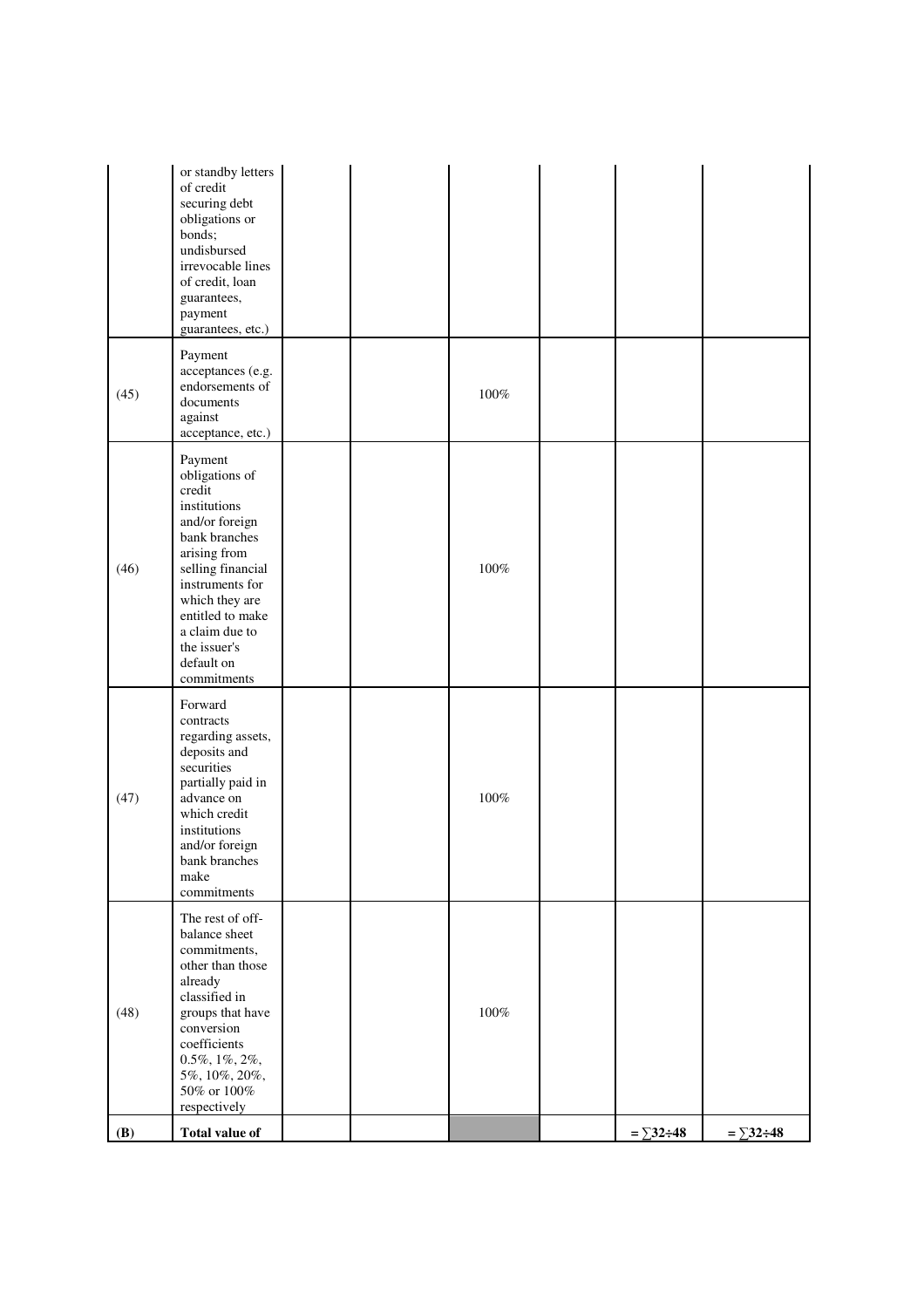| respective on-<br>balance sheet of<br>off-balance       |  |  |  |
|---------------------------------------------------------|--|--|--|
| sheet<br>commitments<br>determined by<br>levels of risk |  |  |  |

# **ANNEX 3**

## GUIDANCE ON CALCULATION OF SOLVENCY RATIO (Issued together with Circular No. 19/2017/TT-NHNN dated December 28, 2017 of the Governor of the State bank of Vietnam on amending and supplementing a number of articles of Circular No. 36/2014/TT-NHNN dated November 20, 2014 of the Governor of the State bank providing for prudential ratios and limits for operations of credit institutions and branches of foreign banks)

#### **Part I. Highly liquid assets:**

#### **1. Forms used for calculating "highly liquid assets":**

| <b>Section</b> | <b>Item</b>                                                                                                                                                                                                                   | <b>Numerical</b><br>data |
|----------------|-------------------------------------------------------------------------------------------------------------------------------------------------------------------------------------------------------------------------------|--------------------------|
|                | Cash, gold                                                                                                                                                                                                                    |                          |
| 2              | Demand deposit (including statutory reserves), overnight deposit<br>and margin deposit accounts opened at the State bank                                                                                                      |                          |
| 3              | Financial instruments used in the State Bank's transactions                                                                                                                                                                   |                          |
| 4              | Balances of demand deposit accounts, balances of overnight<br>deposit accounts at bank agents, except for those already<br>committed for a particular payment purpose                                                         |                          |
| 5              | Non-term deposit accounts and overnight deposit accounts opened<br>at other credit institutions or foreign bank branches within<br>Vietnam and abroad, except for those already committed for a<br>particular payment purpose |                          |
| 6              | Bonds or bills issued or secured under payment guarantees by the<br>Governments or Central Banks of countries rated at least AA                                                                                               |                          |
|                | Total amount $(A) = (1 \div 6)$                                                                                                                                                                                               |                          |

#### **2. Guidance on getting data:**

*Section 1*: Balances of cash or value of gold recorded on the balance sheet at the end of a day.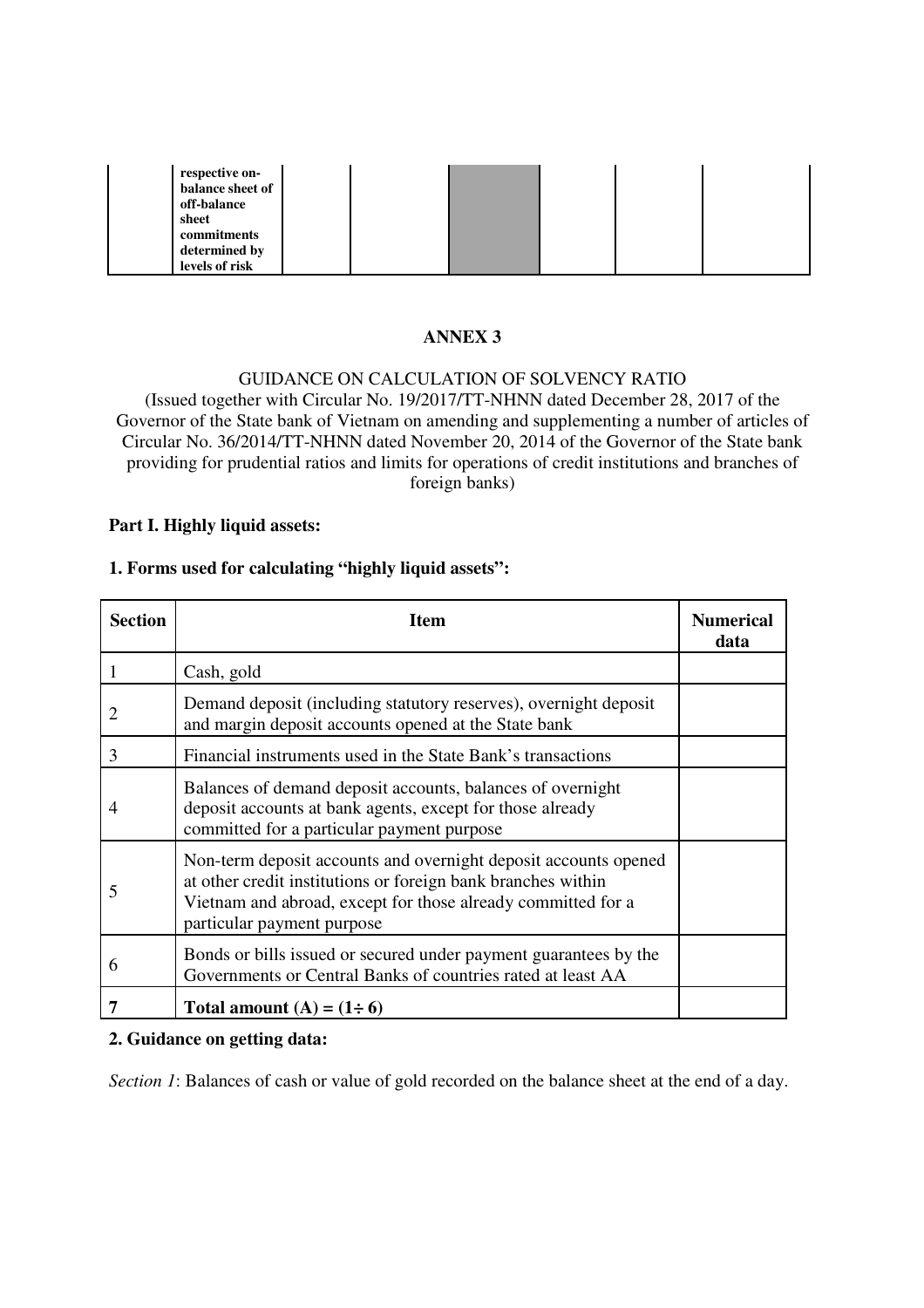*Section 2:* Balances of demand deposits, overnight deposits and margin deposits in the State Bank recorded on the balance sheet at the end of a day

*Section 3*: Book value of financial instruments used in the State Bank's transactions in accordance with its regulations at the end of a day.

Within the period of forward purchase of financial instruments agreed upon in repurchase contracts, credit institutions or foreign bank branches may include forward-purchased financial instruments in highly liquid assets.

Within the period of forward sale of financial instruments, credit institutions or foreign bank branches shall not include forward-sold financial instruments in highly liquid assets.

*Section 4*: Balances of demand deposits, overnight deposits in bank agents recorded on the Balance Sheet at the end of each day minus accounts committed for a particular payment purpose.

*Section 5:* Balances of non-term deposits, overnight deposits in other credit institutions or foreign bank branches within or outside of Vietnam recorded on the Balance Sheet at the end of each day.

*Section 6*: Book value of bonds or bills issued or secured under payment guarantees by the Governments or Central Banks of countries which are rated at least AA or equivalent by international credit rating organizations (Standard & Poor's, Moody's, Fitch Group, etc.) or other corresponding rank of other independent credit rating organizations at the end of a day.

Overnight deposit refers to the deposits beginning at the end of the previous business day to the next business day.

### **3. Principle of calculation of "highly liquid assets":**

(i) Section 3 and Section 6 must meet the following requirements:

- Ensure that they may be immediately used for payment purposes or have high liquidity with low transactional expenses;

- Do not use them to secure other financial obligations;

- Do not include outstanding financial instruments being discounted, re-discounted, pledged or forward sold;

- Do not include financial instruments from which outstanding principal or interest obligations arising have been breached by issuing entities;

- Do not include bonds (inclusive of special bonds) issued by Vietnam Asset Management Company (VAMC);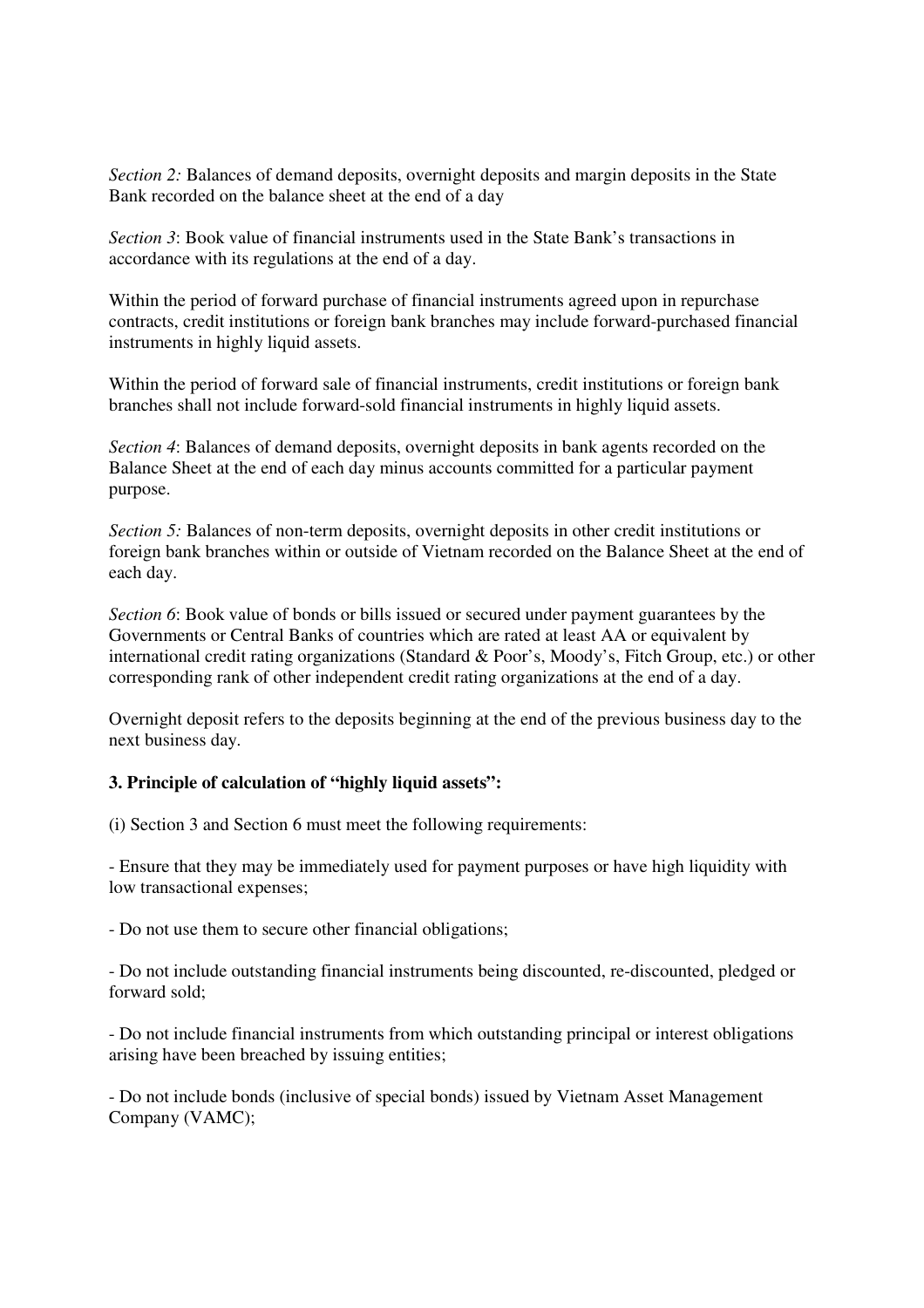(ii) Highly liquid assets refer to financial instruments used in the State Bank's transactions (except bonds issued by VAMC), bonds or bills issued or secured under payment guarantees of the Governments, Central Banks of countries rated at least AA by credit rating organizations (Standard & Poor's; Moody's; Fitch Group, etc.) or other corresponding rank of other independent credit rating organizations with their face value denominated in VND and freelyconvertible currencies.

# **Part II. Cash inflow:**

# **1. Forms used for calculation of "cash inflow":**

|                |                                                                                                                                                                                                                                      | Value of cash flow determined by maturity term |                                            |                                             |                                               |                                                          |                                    |  |  |  |
|----------------|--------------------------------------------------------------------------------------------------------------------------------------------------------------------------------------------------------------------------------------|------------------------------------------------|--------------------------------------------|---------------------------------------------|-----------------------------------------------|----------------------------------------------------------|------------------------------------|--|--|--|
| <b>Section</b> | <b>Item</b>                                                                                                                                                                                                                          | <b>Following</b><br>day                        | From<br>$2nd$ to<br>7 <sup>th</sup><br>day | From<br>$8th$ to<br>30 <sup>th</sup><br>day | From<br>$31st$ to<br>$180^{\text{th}}$<br>day | From<br>$181^{\rm st}$<br>to<br>$360^{\text{th}}$<br>day | <b>More</b><br>than<br>360<br>days |  |  |  |
|                |                                                                                                                                                                                                                                      | (1)                                            | (2)<br>(3)<br>(4)<br>(5)                   | (6)                                         |                                               |                                                          |                                    |  |  |  |
| $\mathbf{1}$   | Deposits in credit<br>institutions, foreign bank<br>branches or foreign credit<br>institutions under the<br>provisions of laws. Loans<br>granted to credit institutions,<br>foreign bank branches or<br>foreign credit institutions: |                                                |                                            |                                             |                                               |                                                          |                                    |  |  |  |
| 1.1            | Demand deposit                                                                                                                                                                                                                       |                                                |                                            |                                             |                                               |                                                          |                                    |  |  |  |
| 1.2            | Time deposit                                                                                                                                                                                                                         |                                                |                                            |                                             |                                               |                                                          |                                    |  |  |  |
| 1.3            | Loans granted to credit<br>institutions, foreign bank<br>branches and foreign credit<br>institutions                                                                                                                                 |                                                |                                            |                                             |                                               |                                                          |                                    |  |  |  |
| $\mathbf{2}$   | Loans granted to customers                                                                                                                                                                                                           |                                                |                                            |                                             |                                               |                                                          |                                    |  |  |  |
| $\mathfrak{Z}$ | Trading securities                                                                                                                                                                                                                   |                                                |                                            |                                             |                                               |                                                          |                                    |  |  |  |
| $\overline{4}$ | Investment securities                                                                                                                                                                                                                |                                                |                                            |                                             |                                               |                                                          |                                    |  |  |  |
| 5              | Derivatives and other<br>financial assets                                                                                                                                                                                            |                                                |                                            |                                             |                                               |                                                          |                                    |  |  |  |
| 6              | Interest or expenses<br>receivable                                                                                                                                                                                                   |                                                |                                            |                                             |                                               |                                                          |                                    |  |  |  |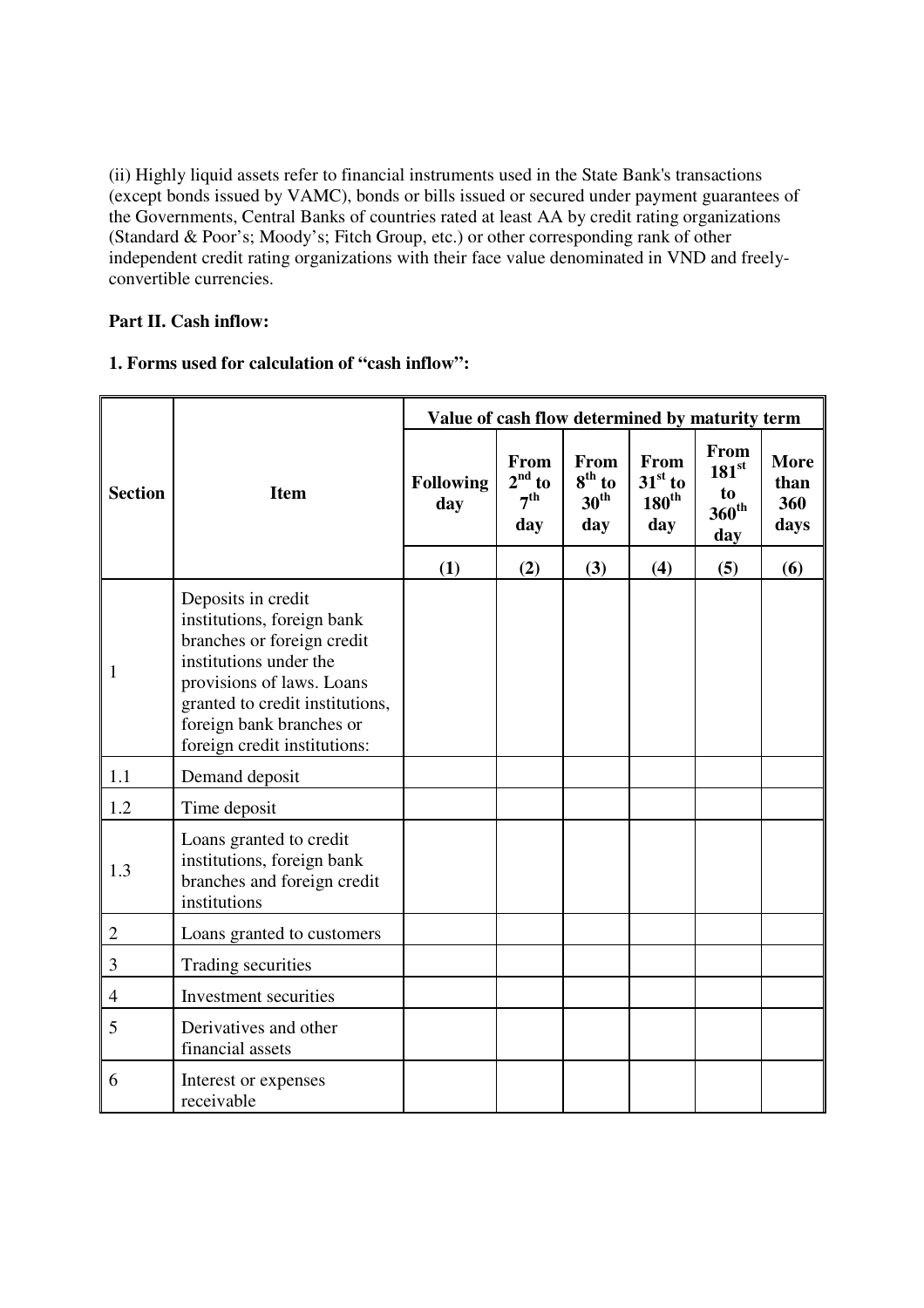| Other credited assets        |  |  |  |
|------------------------------|--|--|--|
| Cash inflow $(B = 1 \div 7)$ |  |  |  |

## **2. Guiding on getting data of "Cash inflow":**

*Section 1.1: Demand deposits:* Import balances of demand deposits from the Balance Sheet in the column "Following day" and keep other day columns blank.

*Section 1.2: Time deposits:* Fill balances of time deposits of which payment is due as specified in deposit agreements in the relevant columns corresponding to their maturity dates.

*Section 1.3: Loans granted to credit institutions, foreign bank branches or foreign credit institutions:* Fill the amount of outstanding debts incurred from such loans of which repayment is due as specified in loan agreements in the relevant columns corresponding to their maturity dates.

*Section 2: Loans granted to customers:* Fill the amount of outstanding debts incurred from such loans of which repayment is due on the date specified in loan agreements in the relevant columns corresponding to their maturity dates. If the loan has many repayment terms, the cash inflow shall be recognized in accordance with its respective repayment term.

### *Section 3: Trading securities:*

*- Listed trading securities:* Fill the book value minus provisions for devaluation in securities required by laws in the column "Following day" and keep other day columns blank.

*- Unlisted trading securities:* Fill the book value of trading securities in the relevant columns corresponding to their maturity dates.

*Section 4: Investment securities:*

*- Listed available-for-sale investment securities:* Fill the book value minus provisions for devaluation in securities required by laws in the column "Following day" and keep other day columns blank*.*

*- Listed held-to-maturity investment securities:* Fill the book value of held-to-maturity investment securities minus provisions for devaluation in securities required by laws in the relevant columns corresponding to their maturity dates.

*- Unlisted available-for-sale investment securities:* Fill the book value of available-for-sale investment securities in the relevant columns corresponding to their maturity dates.

*- Unlisted held-to-maturity investment securities:* Fill the book value of held-to-maturity investment securities in the relevant columns corresponding to their maturity dates*.*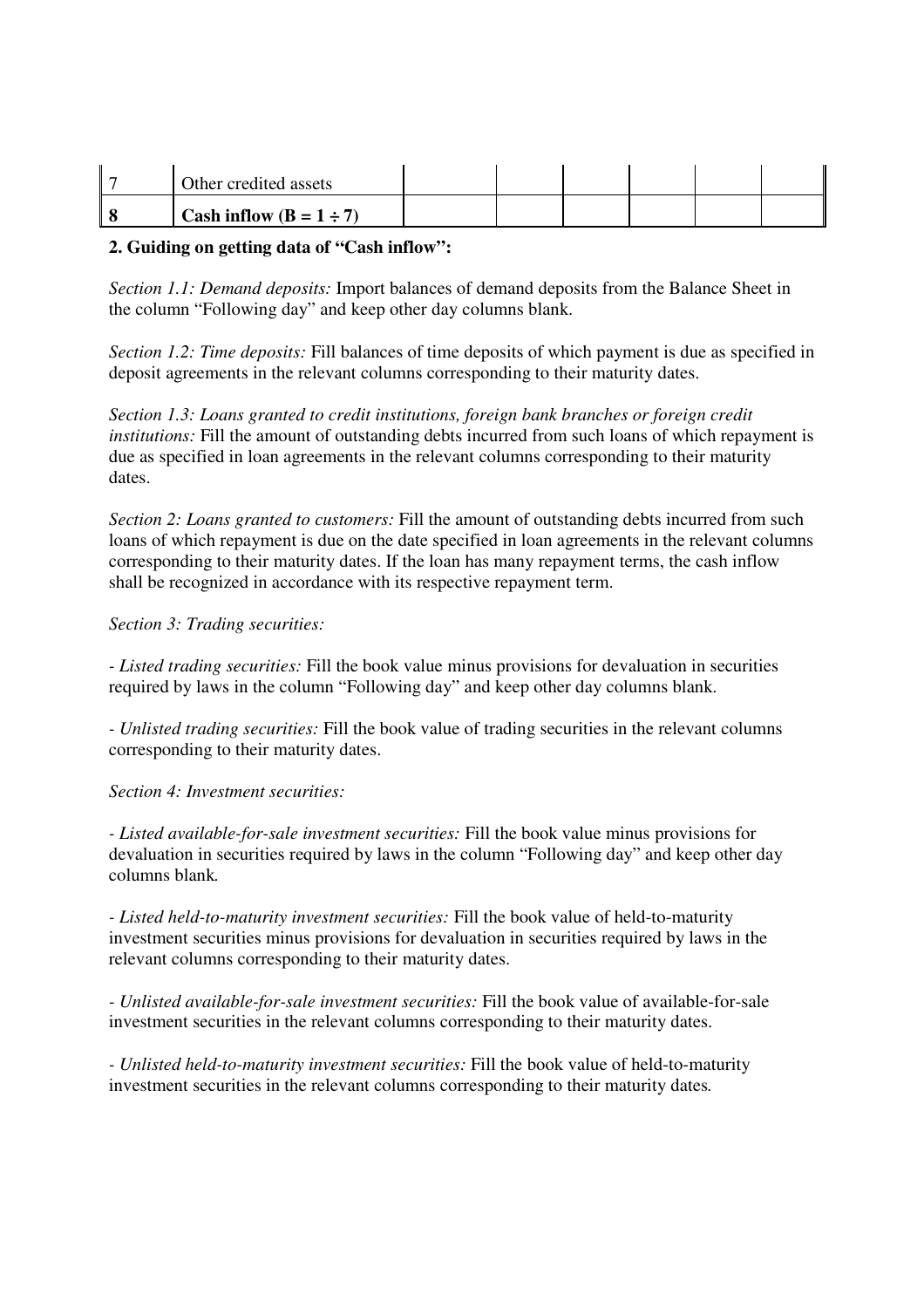*Section 5: Derivatives and other financial assets:* Fill the amount certainly collected from implementation of derivative instruments and other financial assets in relevant columns corresponding to the dates of cash flows arising.

*Section 6: Interest or expenses receivable:* Fill the amount of interest, expenses receivable at maturity or certainly collected arising from loans, deposits, investment securities, derivative instruments and other financial assets that meet conditions for being included as a "cash inflow" entry at abovementioned *Section* 1, 2, 3, 4 and 5 in the relevant columns corresponding to their maturity dates.

*Section 7: Other credited assets:* Fill the sum certainly collected arising from implementation of "other credited assets" under instructions specified in Decision No. 16/2007/QD-NHNN of the State Bank dated April 18, 2007 on adoption of financial reporting regime in credit institutions and other relevant documents (excluding cash flows arising as referred to in Section 1 through Section 6 in the cash inflow table) in the relevant columns corresponding to the dates of cash flows arising.

### **3. Principle of calculation of "cash inflow":**

"Cash inflow" must adhere to the following principles:

- Accounts or items already included in highly liquid assets shall not be recorded in the "cash inflow".

- If banks or foreign bank branches have not established determination of amounts likely to be collected as planned, such amounts shall not be included in the "cash inflow".

- *Loans granted to other credit institutions, foreign bank branches, foreign credit institutions and those granted to individual economic entities shall, if exceeding their maturity and/or classified into the 2nd debt group or further (based on the latest result of debt classification), be excluded from the "cash inflow".* 

- *Listed trading securities and available-for-sale investment securities:* Value included in the "cash inflow" is the book value minus provisions for devaluation in securities required by laws and is included in the "cash inflow" of the column "Following day" and is not filled in the rest of day columns.

- *Listed available-for-sale investment securities:* Value included in the "cash inflow" is the book value minus provisions for devaluation in securities required by laws and is included in the "cash inflow" at maturity.

*- Unlisted securities (unlisted trading securities, unlisted available-for-sale investment securities and unlisted held-to-maturity investment securities):* Fill the book value of unlisted securities classified into the 1st debt group in the relevant columns corresponding to their maturity dates.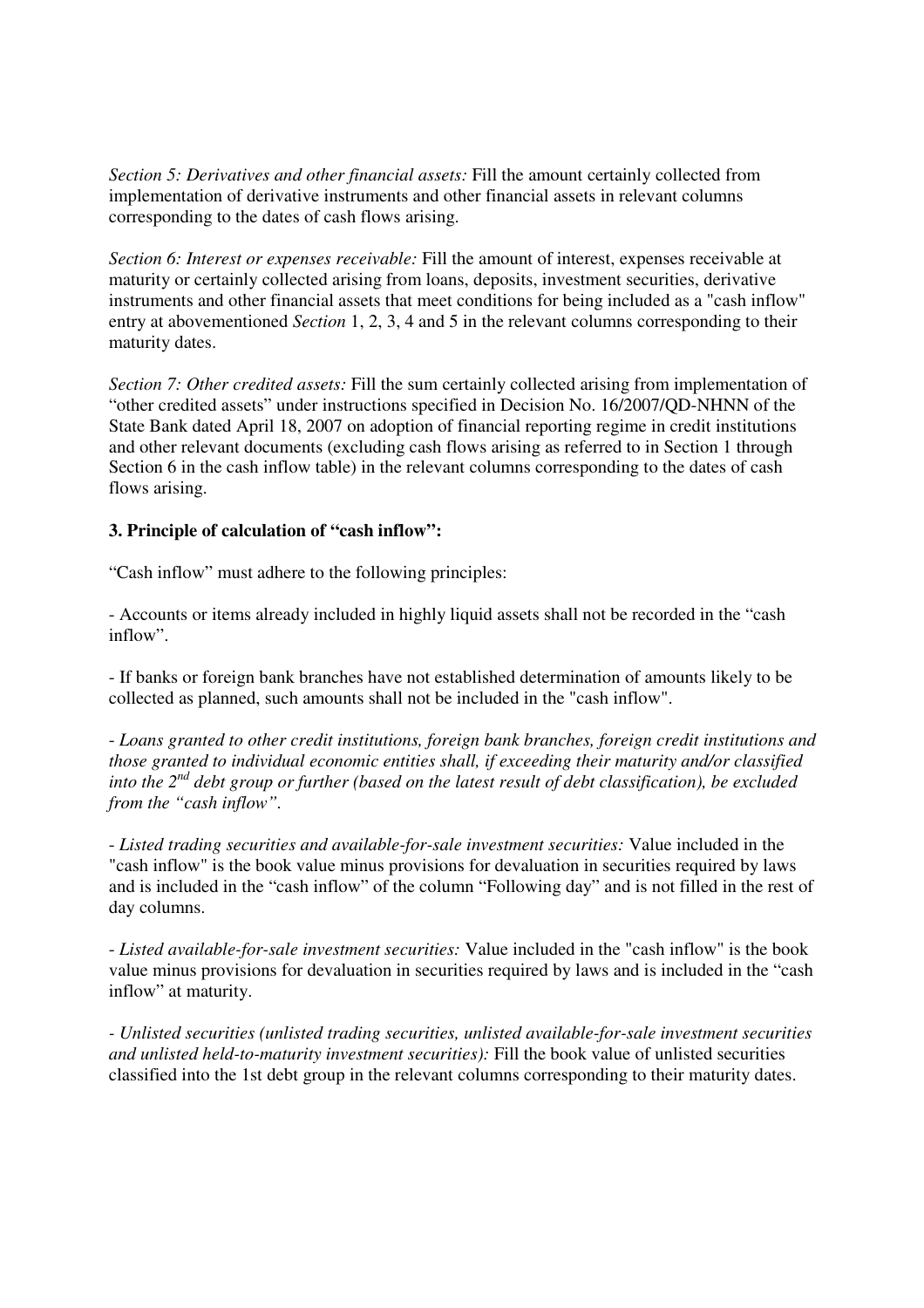- Credit institutions or foreign bank branches shall not recognize the following value in the "cash inflow":

(i) Value from the forward purchase, receipt of discount, re-discount and grant of loans with pledge of financial instruments used in the State Bank's trading transactions; bonds or bills issued or secured under payment guarantees by the Governments and Central Banks of countries rated at least AA by international credit rating organizations (Standard & Poor's, Fitch Rating) or other corresponding rank of other independent credit rating organizations of other credit institutions and branches of foreign banks.

(ii) Value from the purchases combined with re-sale of Government bonds to Government bond trading members at the Hanoi Stock Exchange in accordance with the regulations of the Ministry of Finance on management of transactions in Government bonds, Government-backed bonds and municipal bonds.

### **Part III. Cash outflow:**

#### **1. Forms used for calculation of "cash outflow":**

|                             |                                                                                                                                                                                                                                               | Value of cash flow determined by maturity term |                        |                         |                                         |                                                    |                       |  |  |  |
|-----------------------------|-----------------------------------------------------------------------------------------------------------------------------------------------------------------------------------------------------------------------------------------------|------------------------------------------------|------------------------|-------------------------|-----------------------------------------|----------------------------------------------------|-----------------------|--|--|--|
| <b>Section</b>              | Item                                                                                                                                                                                                                                          | <b>Following</b><br>day                        | From 2nd to<br>7th day | From 8th to<br>30th day | From 31 <sup>st</sup> to<br>$180th$ day | From 181 <sup>st</sup> to<br>360 <sup>th</sup> day | More than<br>360 days |  |  |  |
|                             |                                                                                                                                                                                                                                               | (1)                                            | (2)                    | (3)                     | (4)                                     | (5)                                                | (6)                   |  |  |  |
| $\mathbf{1}$                | Debts owed to the<br>Government and the<br><b>State Bank</b>                                                                                                                                                                                  |                                                |                        |                         |                                         |                                                    |                       |  |  |  |
| 2                           | Deposits in credit<br>institutions, foreign<br>bank branches or<br>foreign credit<br>institutions under the<br>provisions of laws.<br>Loans granted by<br>credit institutions,<br>foreign bank<br>branches or foreign<br>credit institutions: |                                                |                        |                         |                                         |                                                    |                       |  |  |  |
| 2.1                         | Demand deposit                                                                                                                                                                                                                                |                                                |                        |                         |                                         |                                                    |                       |  |  |  |
| 2.2                         | Time deposit                                                                                                                                                                                                                                  |                                                |                        |                         |                                         |                                                    |                       |  |  |  |
| 2.3                         | Loans granted by<br>credit institutions,<br>foreign bank<br>branches and foreign<br>credit institutions                                                                                                                                       |                                                |                        |                         |                                         |                                                    |                       |  |  |  |
| $\boldsymbol{\mathfrak{Z}}$ | Customer's deposits                                                                                                                                                                                                                           |                                                |                        |                         |                                         |                                                    |                       |  |  |  |
| 3.1                         | Demand deposit                                                                                                                                                                                                                                |                                                |                        |                         |                                         |                                                    |                       |  |  |  |
| 3.2                         | Time deposits and<br>saving deposits                                                                                                                                                                                                          |                                                |                        |                         |                                         |                                                    |                       |  |  |  |
| $\overline{4}$              | Derivatives and other<br>financial liabilities                                                                                                                                                                                                |                                                |                        |                         |                                         |                                                    |                       |  |  |  |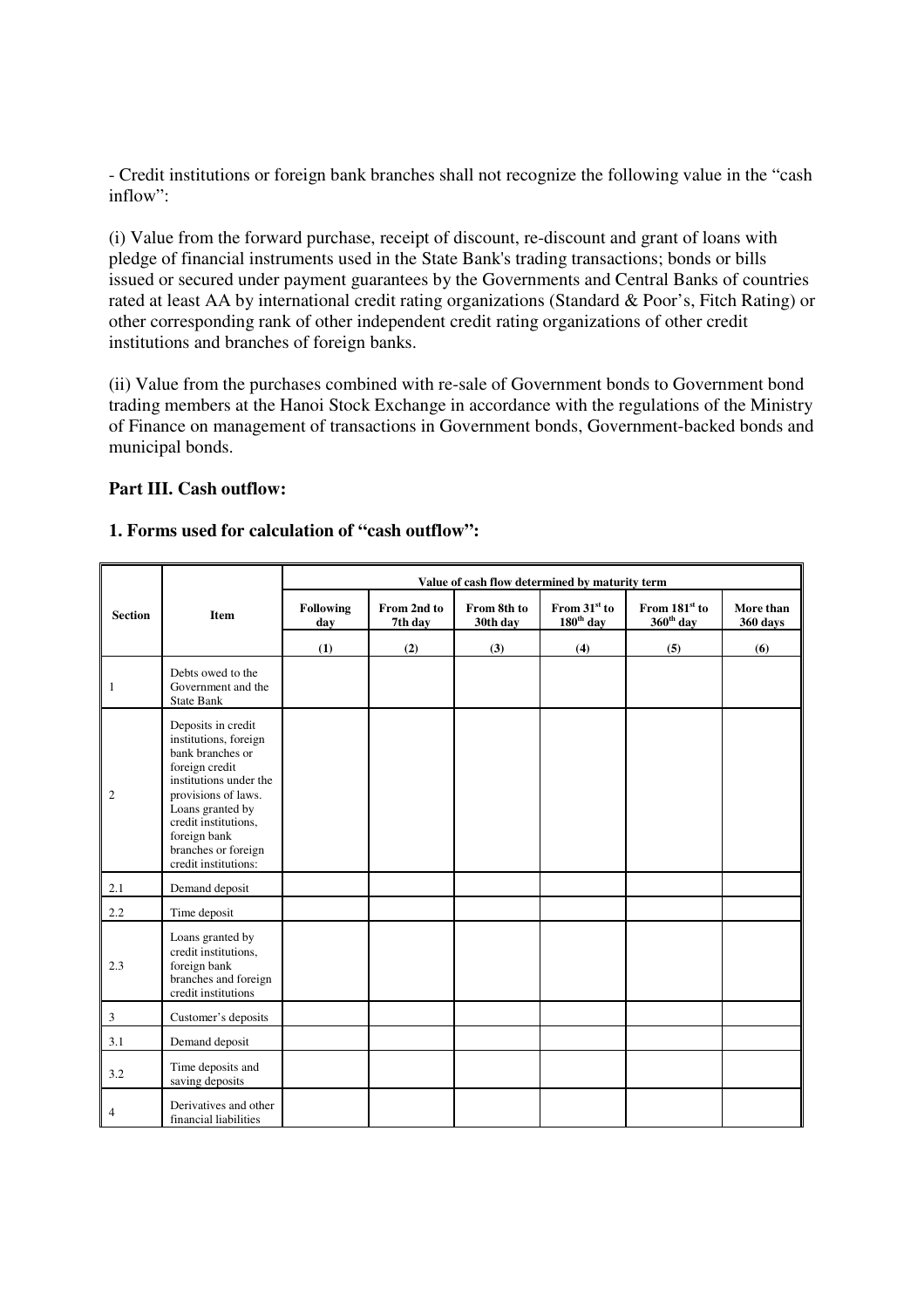| 5      | Fund derived from<br>financing,<br>investment<br>entrustments, lending<br>entrustments from<br>which any risk<br>arising is incurred by<br>credit institutions or<br>foreign bank<br>branches in<br>accordance with laws |  |  |  |
|--------|--------------------------------------------------------------------------------------------------------------------------------------------------------------------------------------------------------------------------|--|--|--|
| 6      | Issuances of<br>financial instruments                                                                                                                                                                                    |  |  |  |
| $\tau$ | Interest or expenses<br>payable                                                                                                                                                                                          |  |  |  |
| 8      | Other liabilities                                                                                                                                                                                                        |  |  |  |
| 9      | Irrevocable<br>commitments to<br>customers                                                                                                                                                                               |  |  |  |
| 10     | Overdue payment<br>obligations                                                                                                                                                                                           |  |  |  |
| 11     | Cash outflow $(C = 1)$<br>$\div 10$                                                                                                                                                                                      |  |  |  |

# **2. Guiding on getting data of "Cash outflow":**

*Section 1: Debts owed to the Government and the State Bank: Fill the amount of outstanding* debts owed to the Government and the State Bank in relevant columns corresponding to their payment due dates.

*Section 2.1: Demand deposits:* Import balances of demand deposits from the Balance Sheet in the column "Following day" and keep other day columns blank.

*Section 2.2: Time deposits:* Fill balances of time deposits made by credit institutions, foreign bank branches and foreign credit institutions of which payment is due in the relevant columns corresponding to their maturity dates.

*Section 2.3: Loans granted by credit institutions, foreign bank branches or foreign credit institutions:* Fill the amount of outstanding debts incurred from loans of which repayment is due in the relevant columns corresponding to their maturity dates specified in loan agreements.

*Section 3.1: Demand deposits:* Credit institutions, foreign bank branches shall list and calculate balances of demand deposits of which the average amounts are withdrawn within 30 days immediately preceding the date of calculation in order to determine the amount of demand deposits likely to be withdrawn and fill these amounts in the column "Following day". If it is impossible to determine the said average amounts, demand deposits likely to be withdrawn in the column "following day" are not less than 15% of the average balance of demand deposits of customs made within 30 days immediately preceding the calculation date.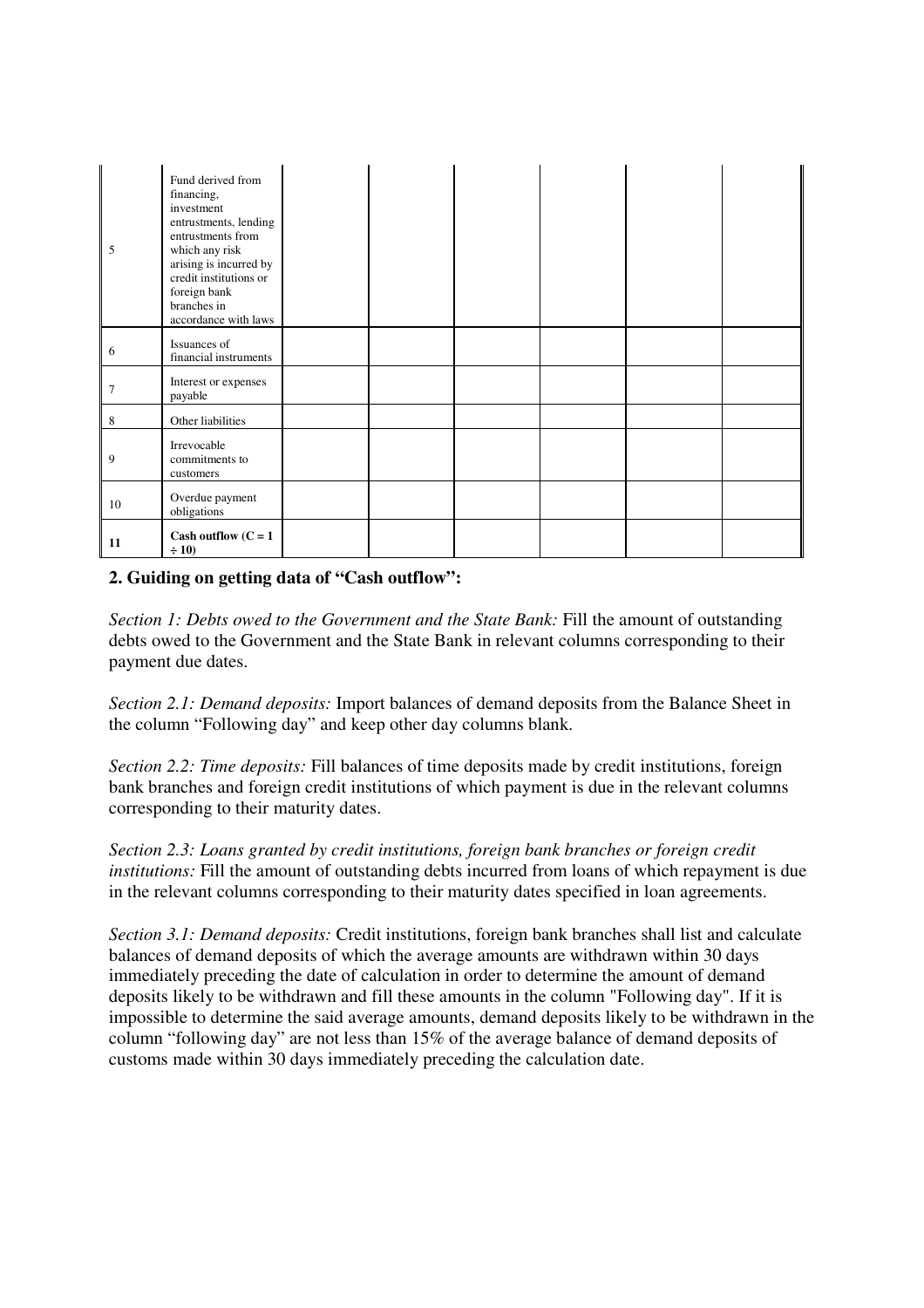*Section 3.2: Time deposits and saving deposits:* Fill balances of time deposits and saving deposits of which repayment is due in the relevant columns corresponding to their maturity dates.

*Section 4: Derivatives and other financial liabilities:* Fill the sum proposed to arise from implementation of derivative instruments and other financial liabilities in the relevant columns corresponding to the date of cash flow arising.

*Section 5: Fund derived from financing, investment entrustments, lending entrustments from which any risk arising is incurred by credit institutions or foreign bank branches in accordance with laws:* Fill the amount arising from implementation of financing, investment entrustments and lending entrustments by risk-taking credit institutions or foreign bank branches as defined in financing, investment entrustment and lending entrustment agreements in the relevant columns corresponding to the agreed period of such implementation.

*Section 6: Issues of financial instruments:* Fill the amount payable arising from implementation of obligations to pay issued financial instruments in the relevant columns corresponding to their maturity dates.

*Section 7: Interest, expenses payable:* Fill the amount of interest and expenses payable in the relevant columns corresponding to their payment due dates.

*Section 8: Other liabilities:* Fill the sum arising from implementation of "other liabilities" under instructions specified in the Decision No. 16/2007/QD-NHNN of the State Bank dated April 18, 2007 on adoption of financial reporting regime in credit institutions and other relevant instruments (excluding cash flows arising as referred to in Section 1 through Section 7 in the cash outflow table) in the relevant columns corresponding to their maturity dates.

*Section 9: Irrevocable commitments to customers:* Fill balances of irrevocable commitments in the relevant columns corresponding to the time limits for implementation of such commitments as specified in credit granting agreements, contracts, payment documents and other related documents.

*Section 10: Overdue payment obligations:* Fill all of the overdue obligatory payments in the column "Following day" and keep other day columns blank.

### **3. Principle of calculation of "cash outflow":**

"Cash outflow" refers to the amount of cash arising from obligations to make due payments, fulfill commitments, and proposed obligations arising as well as adhere to the following principles:

- If it is unlikely to determine time limits for payments of obligations, the sum used for paying obligations must be included in the column "cash outflow" of the "following day";